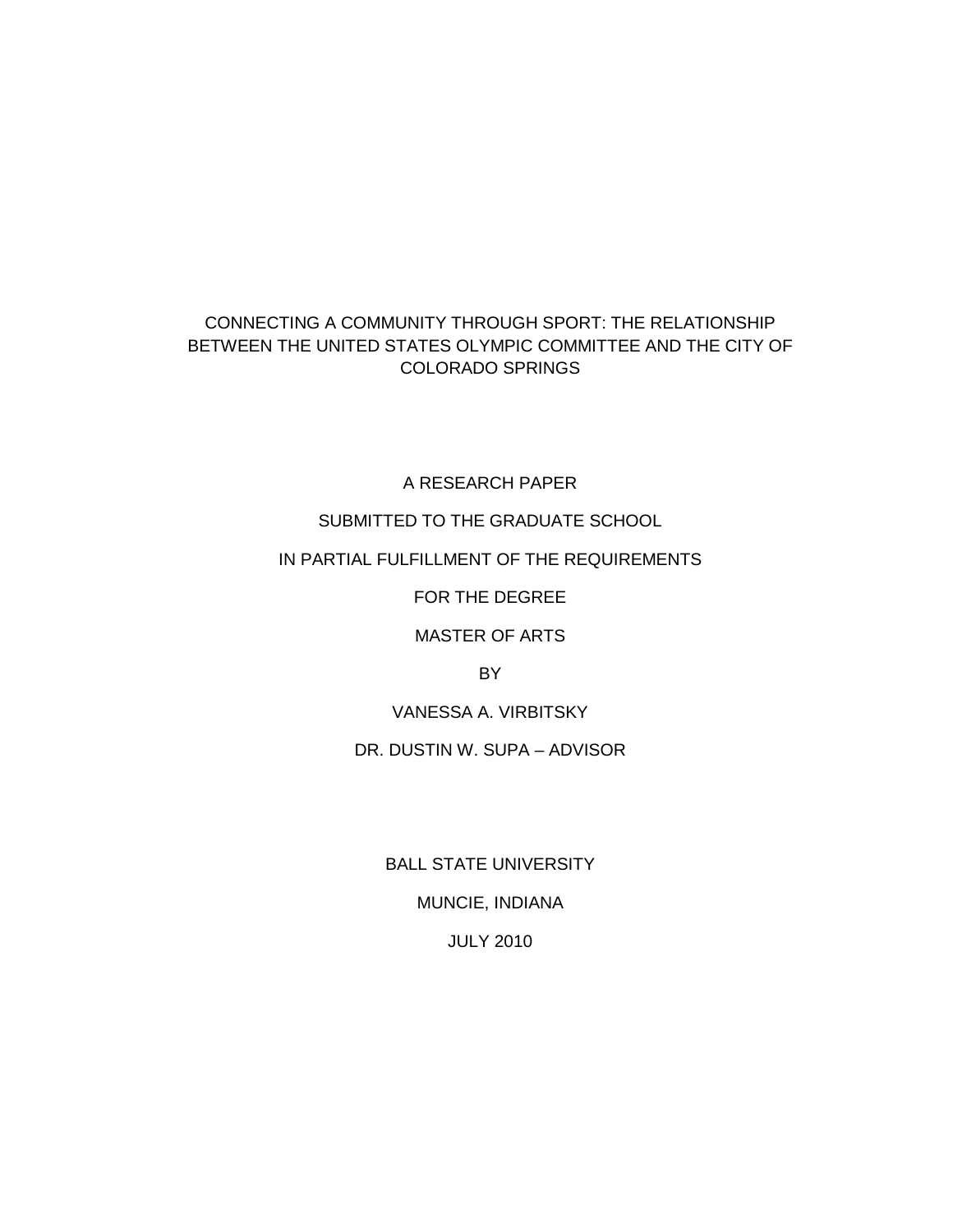# **TABLE OF CONTENTS**

|                 | <b>Defining Public Relations</b>                    |  |
|-----------------|-----------------------------------------------------|--|
|                 | Defining Organizational-Public Relationships (OPR)  |  |
|                 | Community Relations as a Relationship Building Tool |  |
|                 |                                                     |  |
|                 | <b>Early History</b>                                |  |
|                 | Amateur Sports Act (1978)                           |  |
|                 | From New York to Colorado                           |  |
|                 | Life in Colorado Springs                            |  |
|                 | The USOC Deal                                       |  |
|                 | The Relationship                                    |  |
|                 |                                                     |  |
|                 |                                                     |  |
|                 |                                                     |  |
|                 | <b>History Lesson</b>                               |  |
|                 | Improving the Relationship                          |  |
|                 | Limitations                                         |  |
|                 | <b>Future Research</b>                              |  |
|                 | Conclusion                                          |  |
| 44              |                                                     |  |
| <b>APPENDIX</b> |                                                     |  |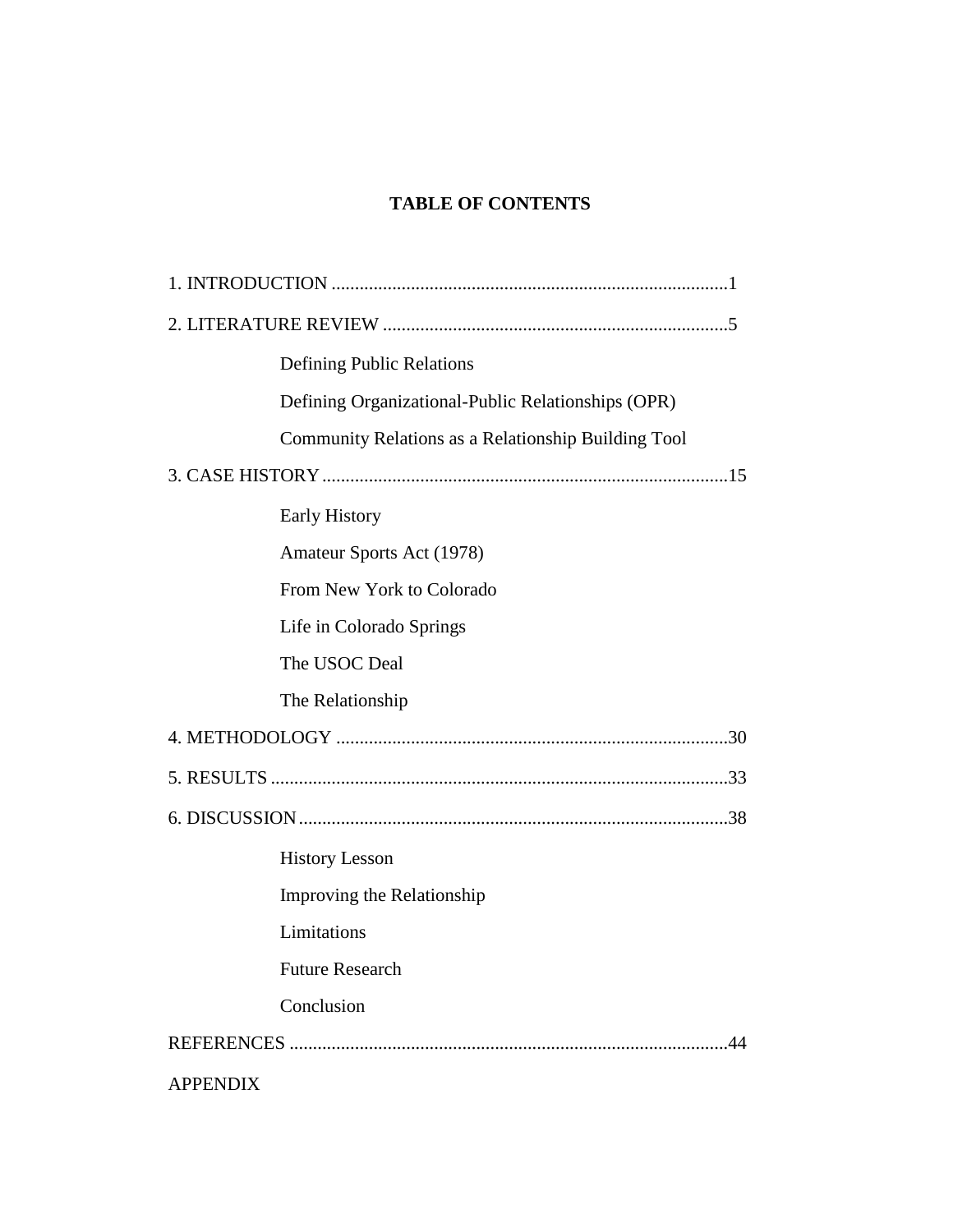### **CHAPTER 1**

### **INTRODUCTION**

More than a decade ago, Ferguson proposed that the concept of the *relationship* between an organization and its key publics be a central unit of study for researchers of public relations (1984). From this proposition, several studies developed, including the work of Cutlip, Center and Broom (1994) which focuses on organizational-public relationships (OPR). OPR research, which has been continued by Ledingham and Bruning, holds an underlying belief that organizations and key publics have three types of relationships that are critical to an organization's strategic mission: professional, personal and community (1999). This paper is an extension of OPR and community relations research and explores sport-specific public relationships. The main method used is a case study which utilizes both content analysis and historical research of the relationship between a sports organization and the community in which it is headquartered. Although a case study cannot show macro-level results, which would benefit the sport industry, beginning with the micro-level results of a case study provides a starting point for the future study of organizational-public relationships in sport organizations.

One of a handful of researchers who have published sport-specific public relations literature, L'Etang, wrote, "Because sport is both international and a part of everyday life, it shapes relationships at every level: diplomatic, cultural, economic, organizational, community and interpersonal" (2006, pp. 386). A prime example of a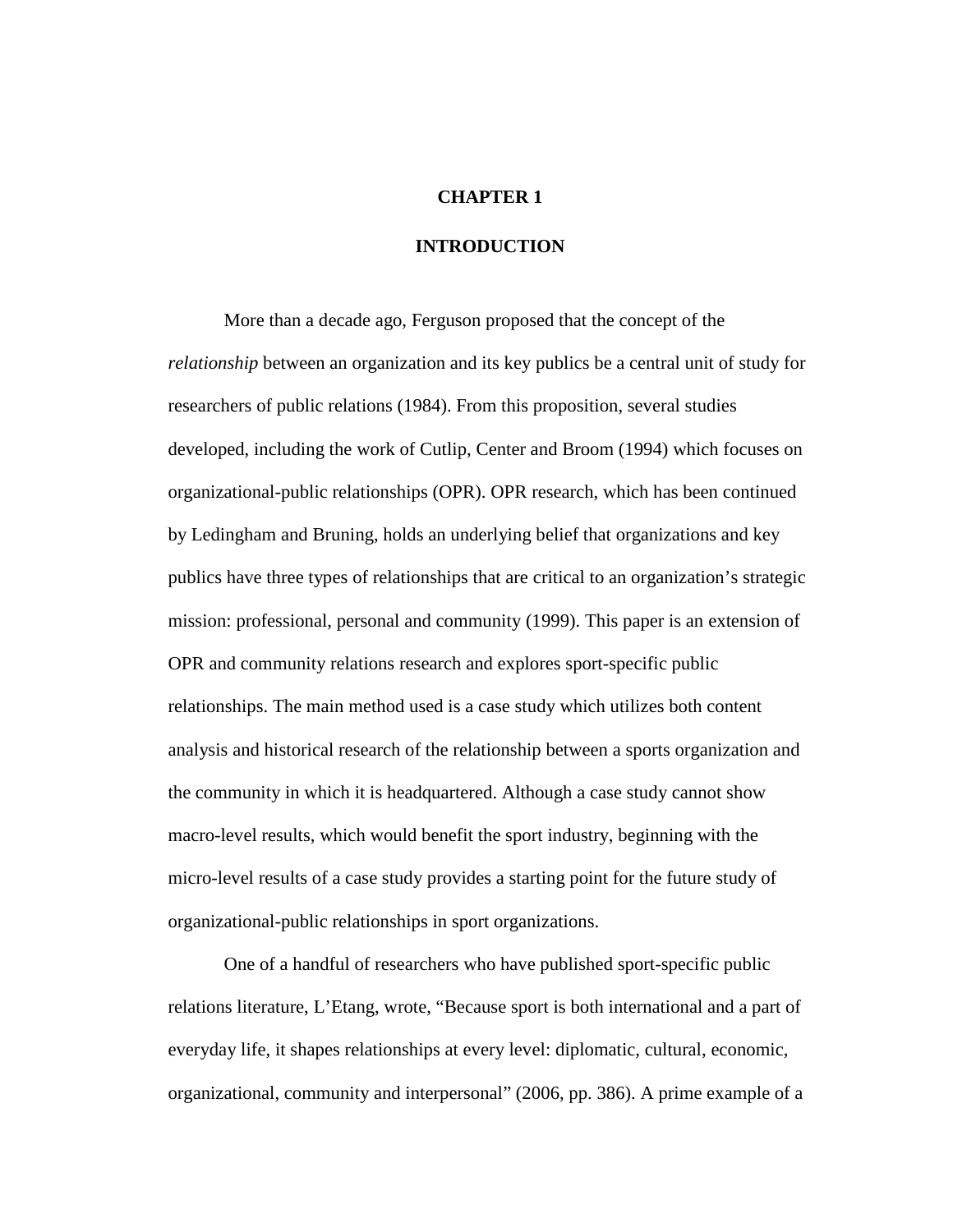sport organization charged with balancing these various relationships is the United States Olympic Committee (USOC), which is a private, non-profit corporation that serves as the coordinating body for all Olympic-related athletic activity in the United States. The USOC is unique to other sport organizations, particularly at the diplomatic and international levels, but also in its choice to move its headquarters from a major city, New York City, N.Y., to a non-major location, Colorado Springs, Colo. The move occurred on July 1, 1978. Colorado Springs, the second largest city in Colorado, recorded a population of 414,358 in 2009, while New York houses approximately 8.3 million and is home to most sport organization's headquarters as well as the highest cluster of partners/sponsors/licensees that the USOC courts for funding each year. In 2010, the USOC marketing portfolio showcased a total of 45 companies – nine of which are based in New York City and three others in nearby Connecticut and New Jersey.

This study focuses on the relationship of the USOC with its host community which can be defined in one of two ways. First, a community can be a *locality*, people grouped together by geographic location; and, second, community can be a *nongeographic community of interest*, people with a common interest, such as the scientific community or the business community (Kruckeberg & Starck, 1988). The focus of this study is of a *locality* and is the most important geographic community to the everyday functioning of the USOC. This relationship vantage was chosen for several reasons, the first of which is based on recent literature that suggests organizations are most stable when supported by the communities in which they reside (Guiniven, 2005). Since the early 2000s, the USOC has pondered and even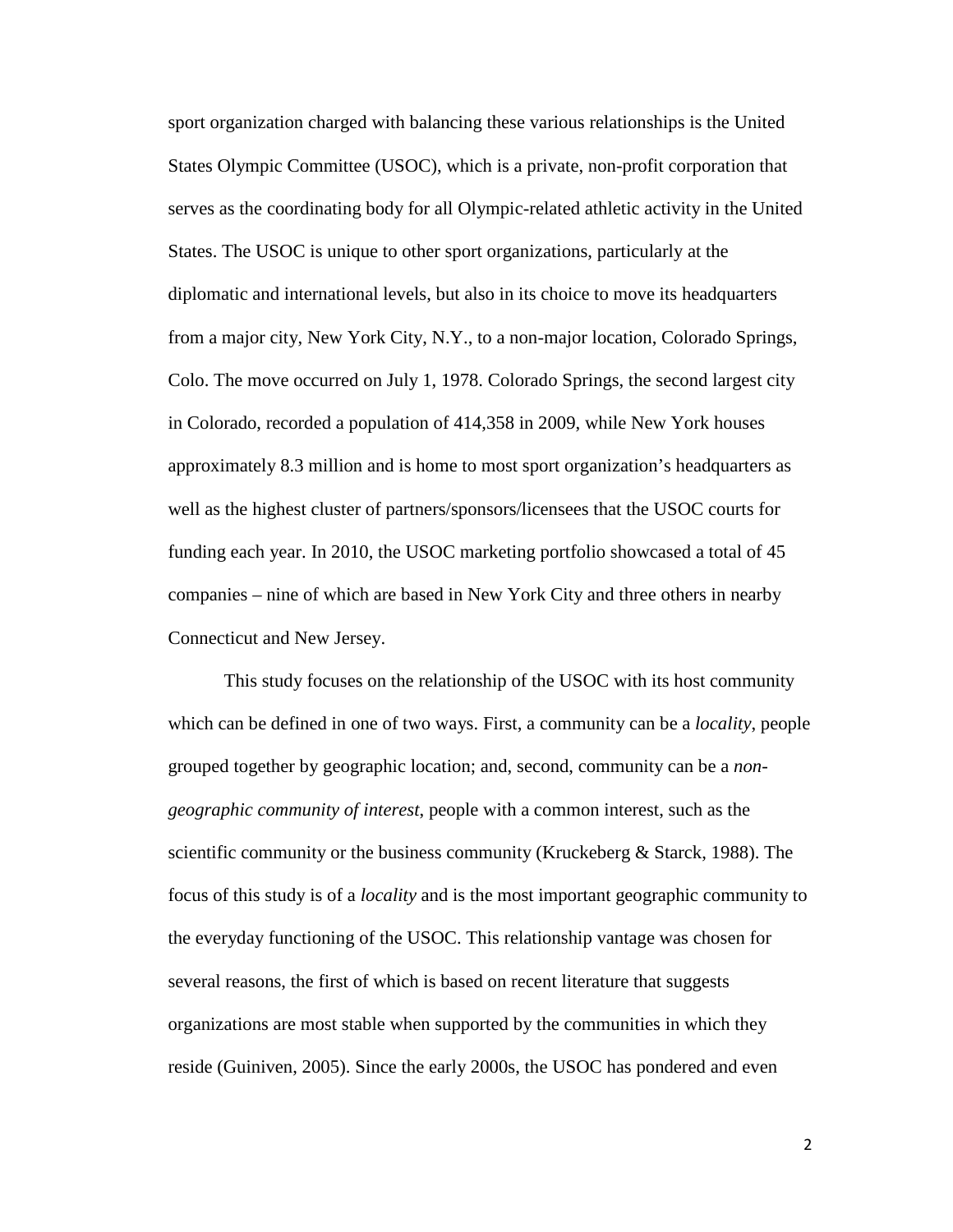been pressured by International Olympic Committee (IOC) member Anita DeFrantz and others on the organization's board to relocate its headquarters to a larger city (Borzilleri, 2003). According to Borzilleri, DeFrantz's argument for moving the headquarters was that USOC executives "would be more effective if they were closer to current and potential sponsors, more accessible to the international sporting community and more visible to major media outlets" (2003).

Regardless of DeFrantz's arguments and after consideration by the USOC executive team, the organization's 11-member board and other Olympic stakeholders, the USOC remains in Colorado Springs because of a business deal struck with the city in 2009. These happenings became known in the local media as "the USOC deal" and sparked conversation and debate about the relationship between the USOC and Colorado Springs. The ongoing headquarter controversy had unfavorable image implications for the USOC in the Colorado Springs media, and the organization simultaneously faced a troubled international relationship with the IOC in regard to revenue sharing and the creation of an Olympic television network and a wavering national relationship with the public after blame for the loss of Chicago's 2016 bid was shifted to the committee. The content analysis of local newspapers and historical groundwork that follows will continue to explain the existing relationship between the USOC and Colorado Springs and the efforts or lack of efforts taken by the organization to be not only a member of the community, but a partner of Colorado Springs.

The level of detail provided by this case study will illustrate the importance of utilizing the organizational-public relationship perspective of public relations and also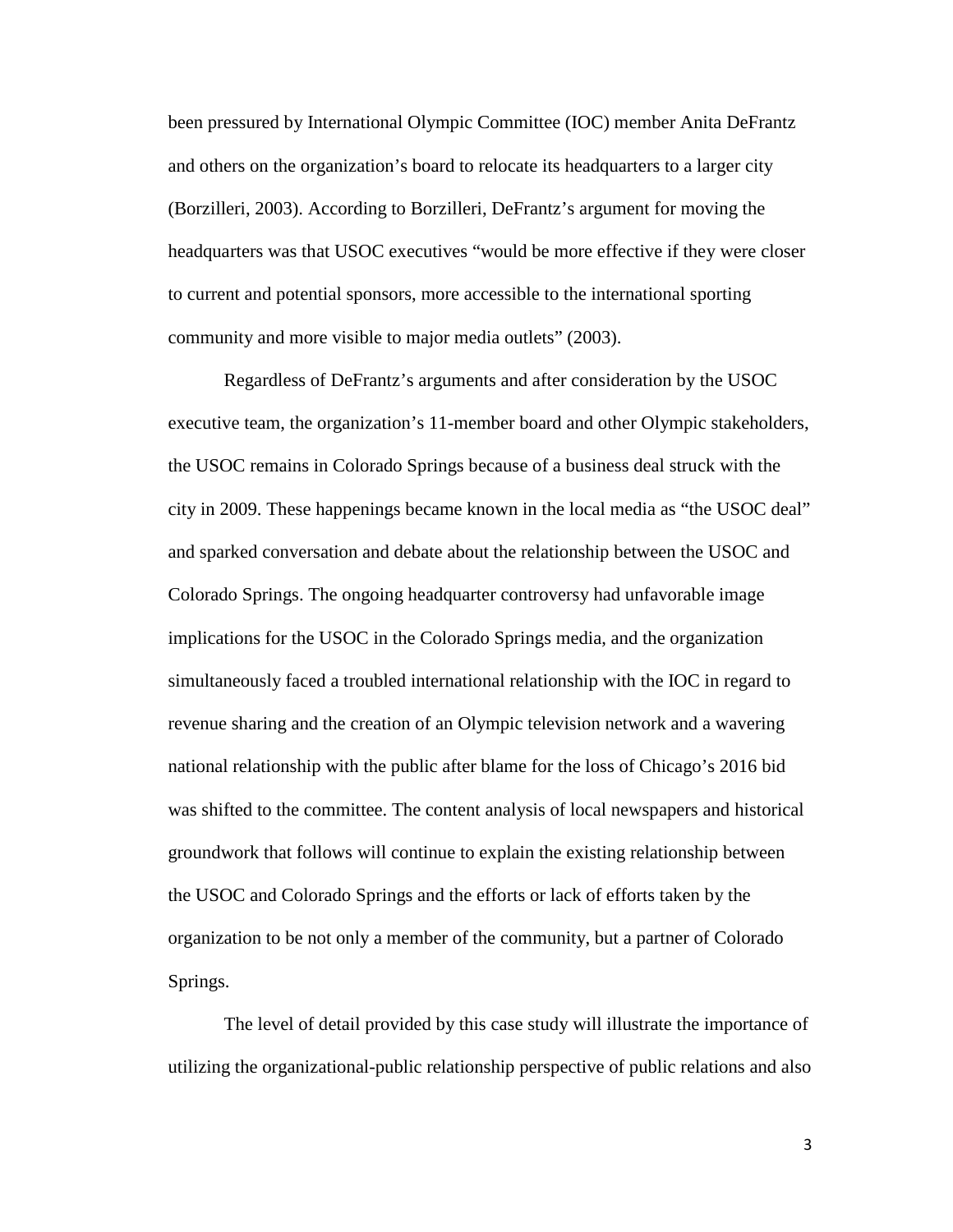provide an example for future researchers interested in employing or studying relationship building techniques between a sports organization and the community in which it is headquartered. Also, this paper's overall purpose is to accurately report what was found by qualitatively measuring the strength of the community relationship between the USOC and Colorado Springs through historical analysis and quantitatively measuring local media coverage from 1978 to 2010 of the USOC. On a more conceptual level, the study aims to understand the implications that the community relationship has on the USOC's overall strategic communication plan and will examine the level of effectiveness in communication with the community and provide an evaluation of the efforts. It is the researchers' hope that this exploratory effort will be followed by more in-depth research of the community relationships made, maintained and advanced by sport organizations.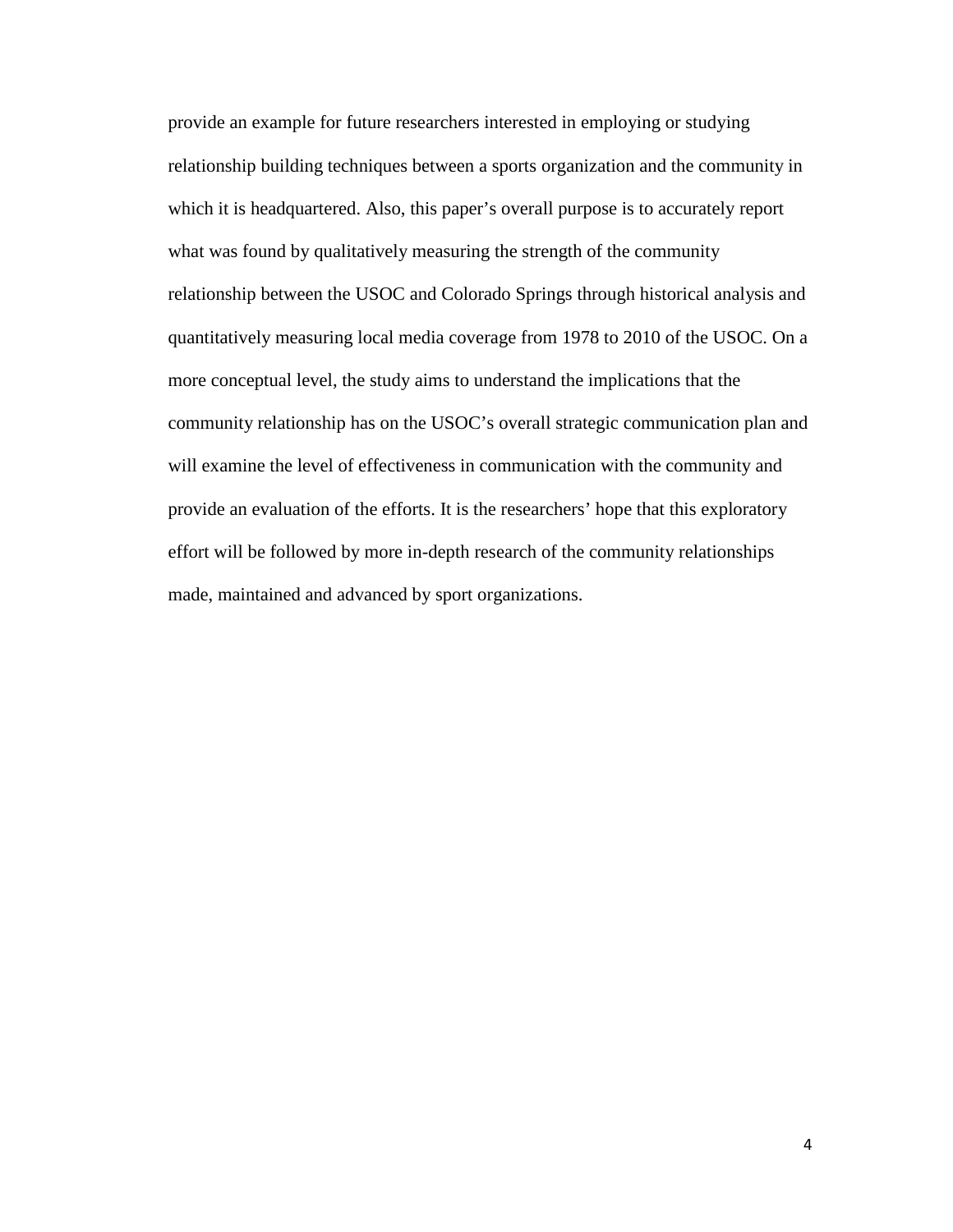### **CHAPTER 2**

### **LITERATURE REVIEW**

### **Defining Public Relations**

The term *public relations* has been defined in many ways, but the definition used for this study, was developed by Cutlip, Center and Broom (1994). Public relations is "the management function that establishes and maintains mutually beneficial relationships between an organization and the publics on whom its success or failure depends" (1994, pp. 2). There are several aspects to this definition that have been further studied by communication scholars interested in expanding the depth of knowledge surrounding the application and, central to this study, evaluation of this function as a vital component of business expansion and success.

In an attempt to determine the most logical purpose of public relations, Hutton (1999) pointed to six relatively distinct orientations of public relations practice, including: persuasion, advocacy, public information, cause-related public relations, image/reputation management and relationship management. While these orientations all qualify as functions or practices of public relations, Hutton concluded that the underlying *purpose* of public relations is relationship management and can be defined in three words "managing strategic relationships" (1999, pp. 205). Further, according to Hon and Grunig's cross-cultural, multiple-item relationship management scale, in order for a relationship to be claimed, there must be evidence of effective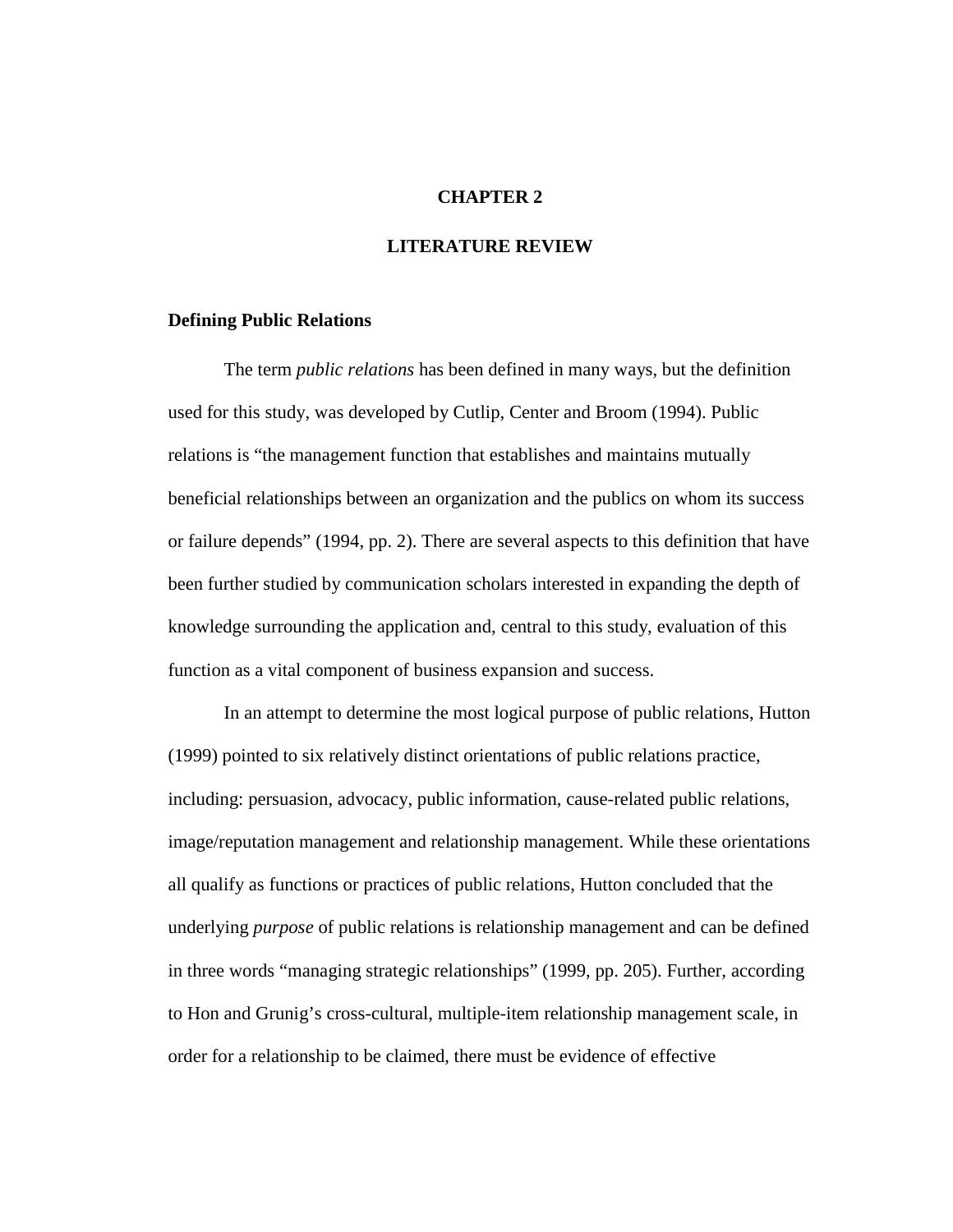communication, mutual adaptation, mutual dependency, shared values, trust and commitment (1999).

Public relations' impact on a company is also important when discussing its definition. Ni argued that the relationships developed and maintained by public relations are a unique resource that lead to competitive advantages (2005). Grunig and Hunt's Excellence study adds further to the importance of relationship building and maintenance in public relations by identifying that the field contributes to organizational effectiveness by enacting with its environment and uses two-way communication processes to meet common goals that provide mutual benefit (1984). This view is critical to the proposed study, as the USOC will be analyzed on the effectiveness of its two-way community relationship with Colorado Springs and if a mutually beneficial relationship exists between the two.

#### **Defining Organization-Public Relationships (OPR)**

Over the last decade and a half, researchers have devoted an increasing amount of attention to the organization-public relationship (OPR), which some scholars see as the emergence of relationship management as an important philosophy of public relations. In 1998, Ledingham and Bruning expanded on the relationship management approach by utilizing the research of Cutlip, Center and Broom (1994) that proposed the existence of OPR and suggested that this approach illustrates how relationships dually impact the organization and its key publics. Before Cutlip, et al. published their study in 1994, other scholars such as Ferguson (1984) and Leichty and Springston (1993) put forth the call to action for a theory that addressed how a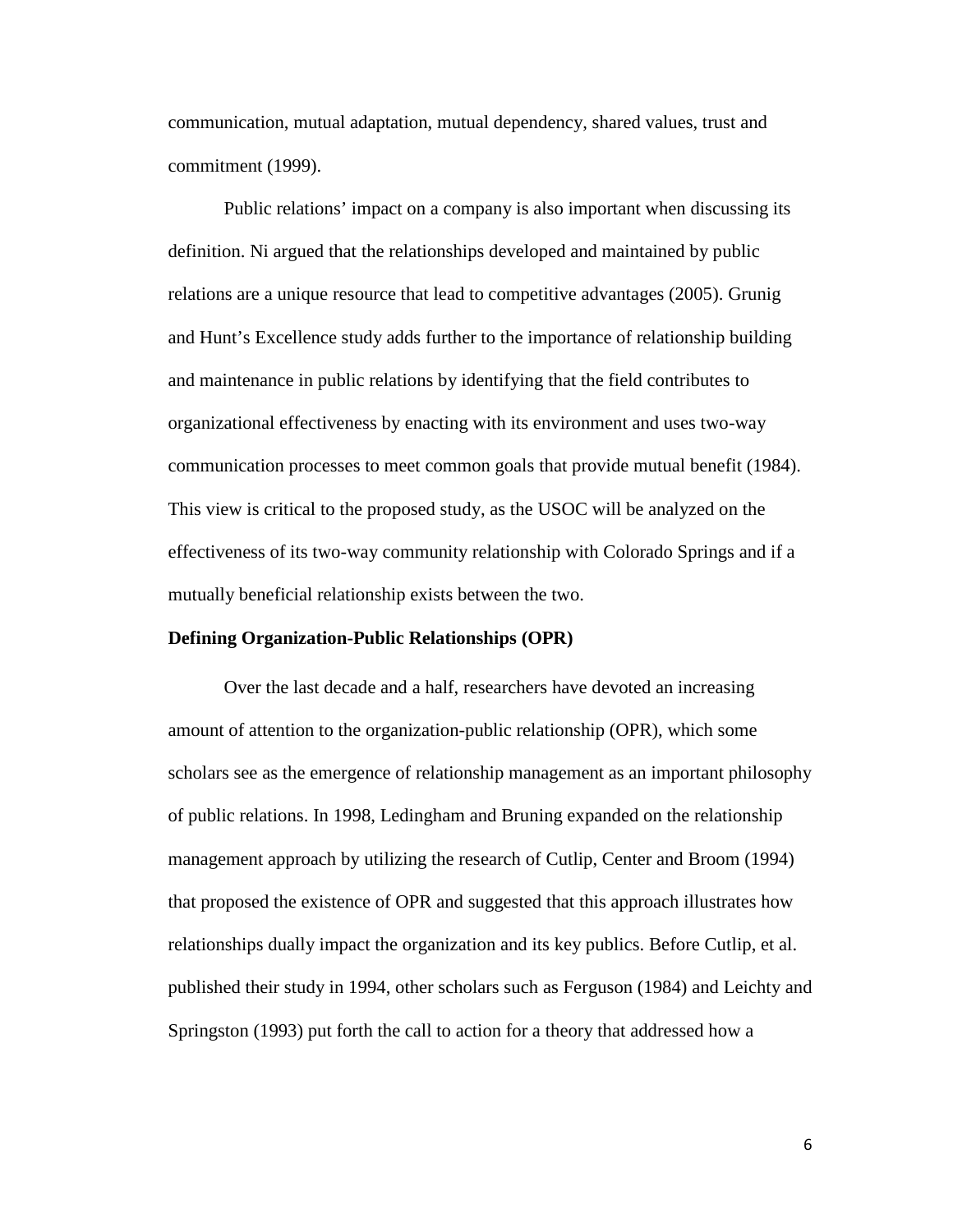relationship between and organization and public develops, changes and is maintained over time.

Ledingham and Bruning (1998) state that the OPR approach is a significant change in viewing public relations in terms of what it *is* rather than what it *does*, and they provide a definition of the ideal OPR as "the state that exists between an organization and its key publics that provides economic, social, political and/or cultural benefits to all parties involved, and is characterized by mutual positive regard" (1998, pp. 62). Further, Ledingham and Bruning suggest that an organization's involvement and support of the community in which it operates engenders loyalty toward an organization among key publics, but only when that involvement and/or support is recognized by these key publics (1998). Based on these conclusions, it is evident that through the development, maintenance and advancement of relationships, particularly in the community, public relations plays a significant role in the strategic corporate planning of that particular organization.

Ledingham and Bruning also contend that this relationship management perspective of public relations has the potential to serve as a platform that guides and merges theory with practice and also provides a consistent method that can evaluate the strength of a relationship (1999). The strength of a relationship is dependent on the extent to which the public is attracted to the organization and vice versa (Johnson, 1999). Johnson references four factors that constitute the structural commitment of a relationship: quality of alternatives, social pressure to remain in the relationship, termination procedures available and the presence of irretrievable investments (1999).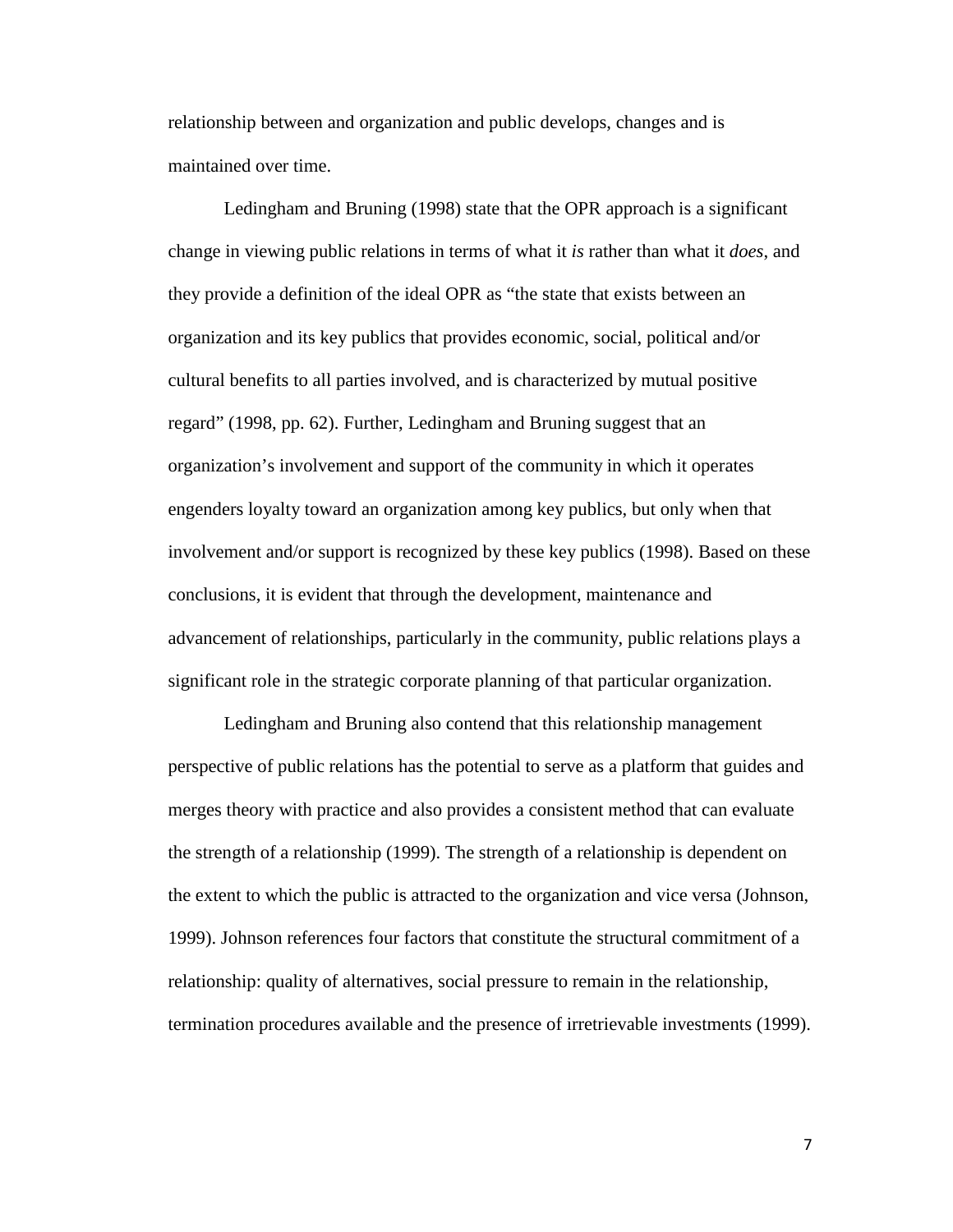Wood also offered four factors which she deemed essential to a successful

interpersonal relationship (1995). Wood's factors are:

- 1. *Investment* time, energy, feelings, efforts and resources given to build a relationship;
- 2. *Commitment* decision to continue a relationship;
- 3. *Trust* feeling that those in the relationship can rely on one another;
- 4. *Comfort with relational dialectics* forces which can pull a relationship in opposite directions (1995).

The various methods of analyzing the strength of relationships have been critical in shifting public relations away from the "practice of manipulation" and, instead, toward "a focus on building, nurturing and maintaining organization-public relationships" (Ledingham & Bruning, 1999, pp. 158). Ehling (1992) also cited this as an important change in the primary mission of public relations.

A study conducted by Bruning, Langenhop and Green (2004) showed that the relationship management approach has the power to both define and serve as an organizing philosophy for the field of public relations. The authors built this conclusion after examining city-resident relationships and the level of satisfaction in residents who were exposed to relationship-building activities in their community. Further, Bruning, et al. (2004) discovered that when organization-public relationships are managed effectively, the practitioner has seen advancement in relationship building with key publics, enhanced reputation, satisfaction, behavioral intent and actual behavior. OPR also adds quantitative evidence to the level of strategic contribution that public relations impresses upon the overall well-being of the organization. Bruning, et al. (2004) believe this is important because, "A continued focus on relationship building as a central tenet of public relations will provide practitioners with a perspective that ties public relations activity with organizational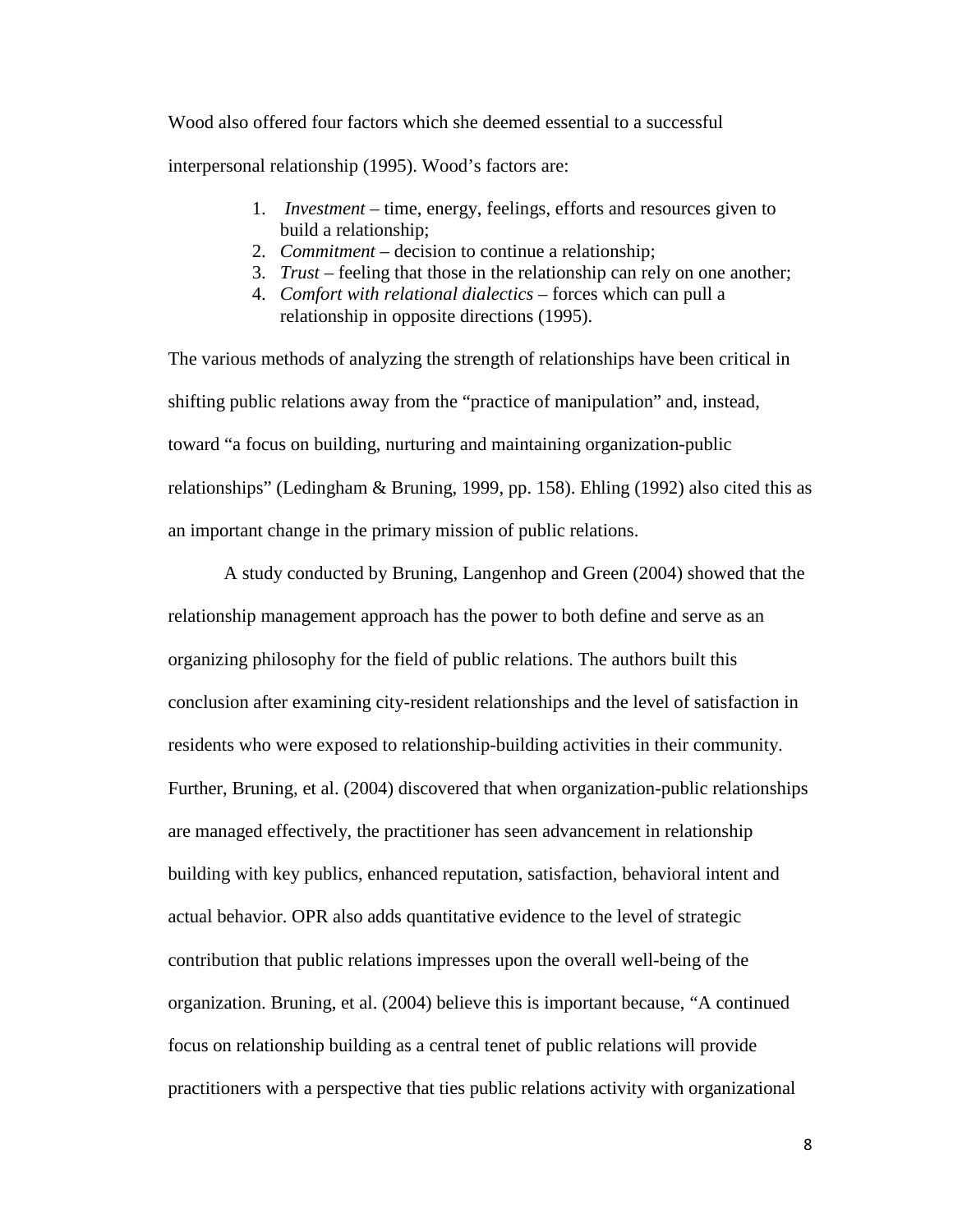outcomes, and will ground public relations practice on a theoretical foundation from which programs are developed and decisions can be made" (pp. 343).

A case study of OPR was conducted by Jahansoozi (2007) in regard to the Sundre Petroleum Operators Group and the city in which it is headquartered, Sundre, Alberta, Canada. In this study, the author explored the relationship between the company and the community and focused on how the relationship was perceived by the people involved through in-depth interviews with individuals from both the organization and community members. The results indicated that transparency was critical for building trust in the organizational-community relationship, particularly after a crisis situation. Much like the research proposed in studying the USOC-Colorado Springs relationship, Jahansoozi's study followed the general theory for public relations that collaboration is necessary, and "effectively managing organizational-public relationships around common interests and shared goals, over time, results in a mutual understanding and benefit for interacting organizations and publics" (2007, pp. 398).

### **Defining Community Relations as a Relationship Building Tool**

Kruckeberg and Starck pioneered community relations research as a function of public relations in 1998 by utilizing the Chicago School of Social Thought as a theoretical framework. Through the philosophy of the Chicago School, Kruckeberg and Starck suggested that there are six elements in the concept of *community*, which are as follows:

- 1. An individual usually belongs to one primary community;
- 2. The individual participates in the common life of the community, is aware of and interested in common ends and regulates activity in light of those ends. For this, communication is required;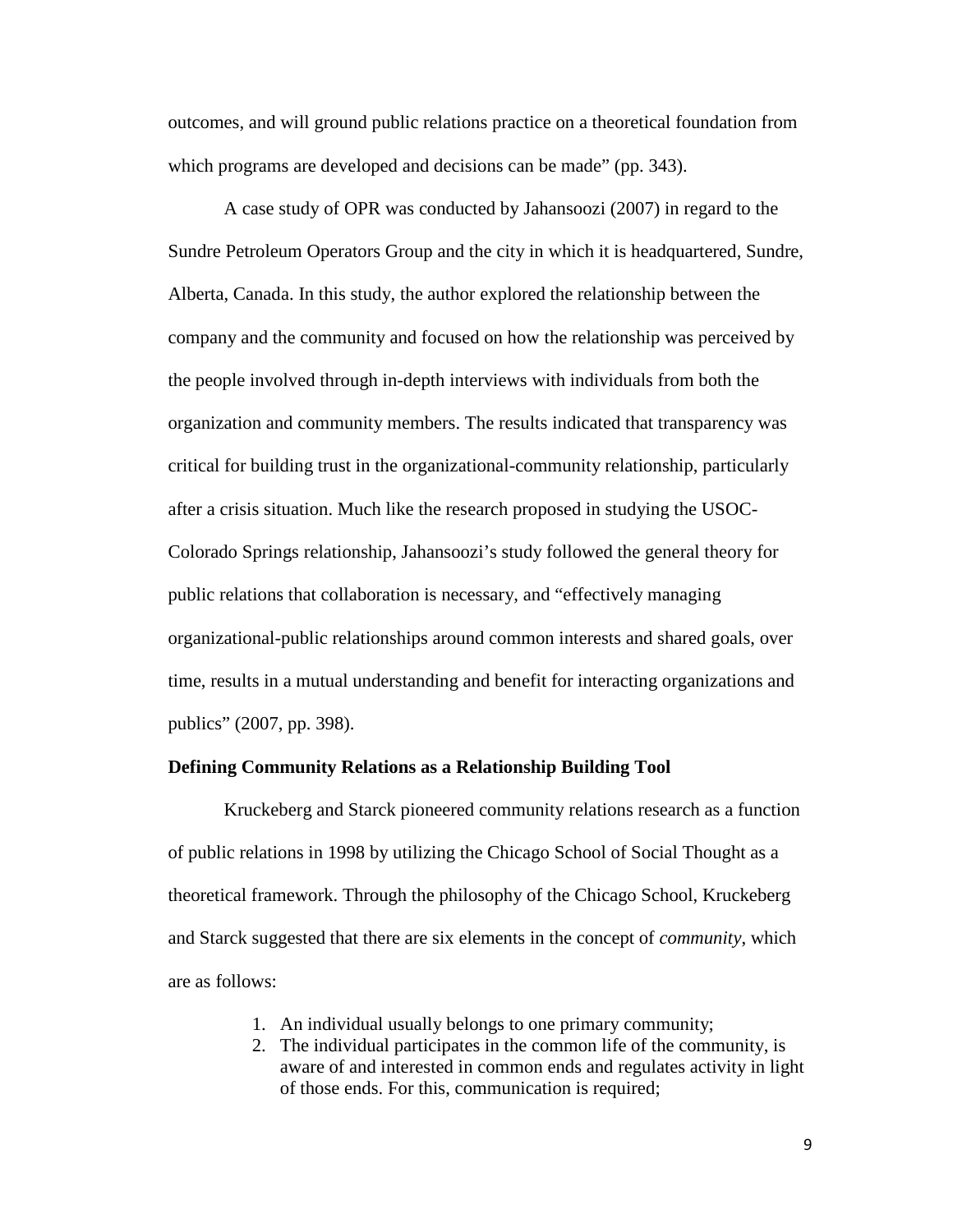- 3. Functional differentiation occurs to some extent because people have diverse occupations and activities;
- 4. People in a community occupy a definable geographic area;
- 5. Institutions develop and become prerequisites to community formation; and
- 6. A community develops particular cultural characteristics (1998, pp. 56).

Keeping these elements in mind, Kruckeberg and Starck (1998) propose that public relations practitioners play a pivotal role in the cultivation, maintenance and advancement of these various community relationships.

Long-term strategic relationships with the community and even the long-term success of an organization, at least in part, are dependent on how effectively the organization maintains a mutually beneficial relationship with its community (Kim, Brunner, & Fitch-Hauser, 2006). Kim et al. explore this dynamic in a university setting, but the concept of a mutually beneficial relationship with the community is particularly important for an organization, like the non-profit USOC, who looks to the local government for support and local community members for donations. The authors write:

> It is the key assumption of community relations that an organization's continuous contributions and investment in its local community will enhance the image of the organization, which in turn may mobilize greater support from the community (Kim et al., 2006, pp. 191).

The data of Kim et al.'s study, collected from telephone surveys of community residents surrounding a university, found that residents who were more aware of the university's goodwill are more likely to perceive a favorable relationship and therefore supports the idea that contributions to a local community may enhance public image.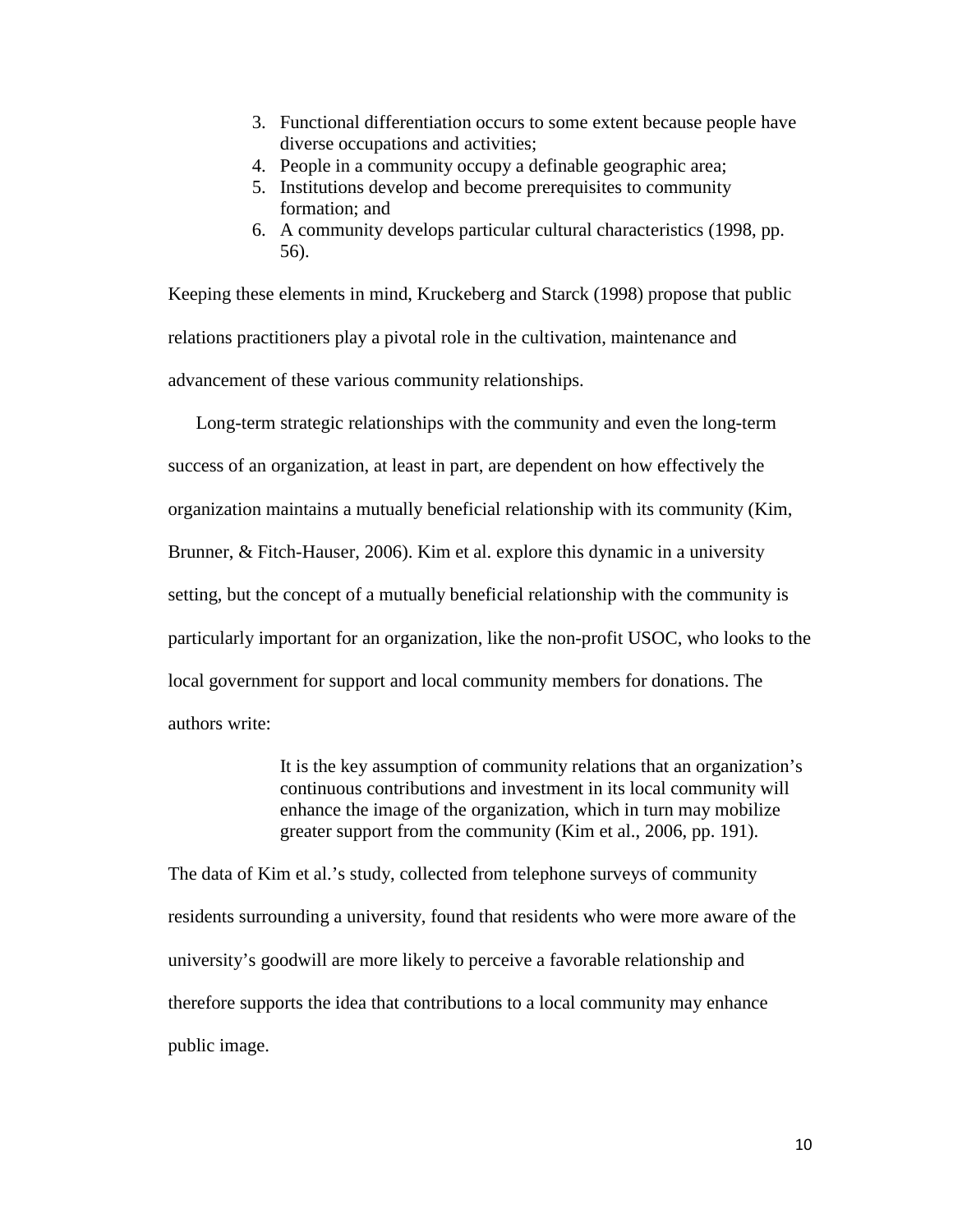Kruckeberg and Starck (1988) built the foundation for the concept of

community relations and suggested eight ways in which public relations practitioners

can help to maintain, restore and/or advance a community relationship. The author's

suggestions for public relations practitioners are as follows:

- 1. Help community members and the organizations they represent become conscious of common interests between the organization and the community;
- 2. Help individuals in the community to overcome alienation;
- 3. Help their organizations create a sense of community;
- 4. Encourage leisure-time activities of citizens to enhance their sense of community;
- 5. Encourage self-fulfilling communication;
- 6. Help individuals find security and protection through association with others;
- 7. Address issues in community welfare, social order and progress; and
- 8. Help build personal friendships (Kruckeberg & Starck, 1998, pp. 112- 117).

Hall (2006) argues that these community actions should be conducted for "ethical, reputational, political and philosophical reasons" and that there is a psychological contract between an organization and its community that a mutual attempt to make one another successful will take place continuously throughout the relationship (pp.

2).

Before this relationship can be maintained, however, the organization must first identify the beliefs and attitudes held by community members; which can be difficult because of the latent rather than visibly active nature of the public. After this audience is established, Berkowitz and Turnmire (1994) express the importance of developing a program of frequent environmental monitoring and proactive communication with these identified publics about local issues in which the organization is involved. They continue to say that "community relations is an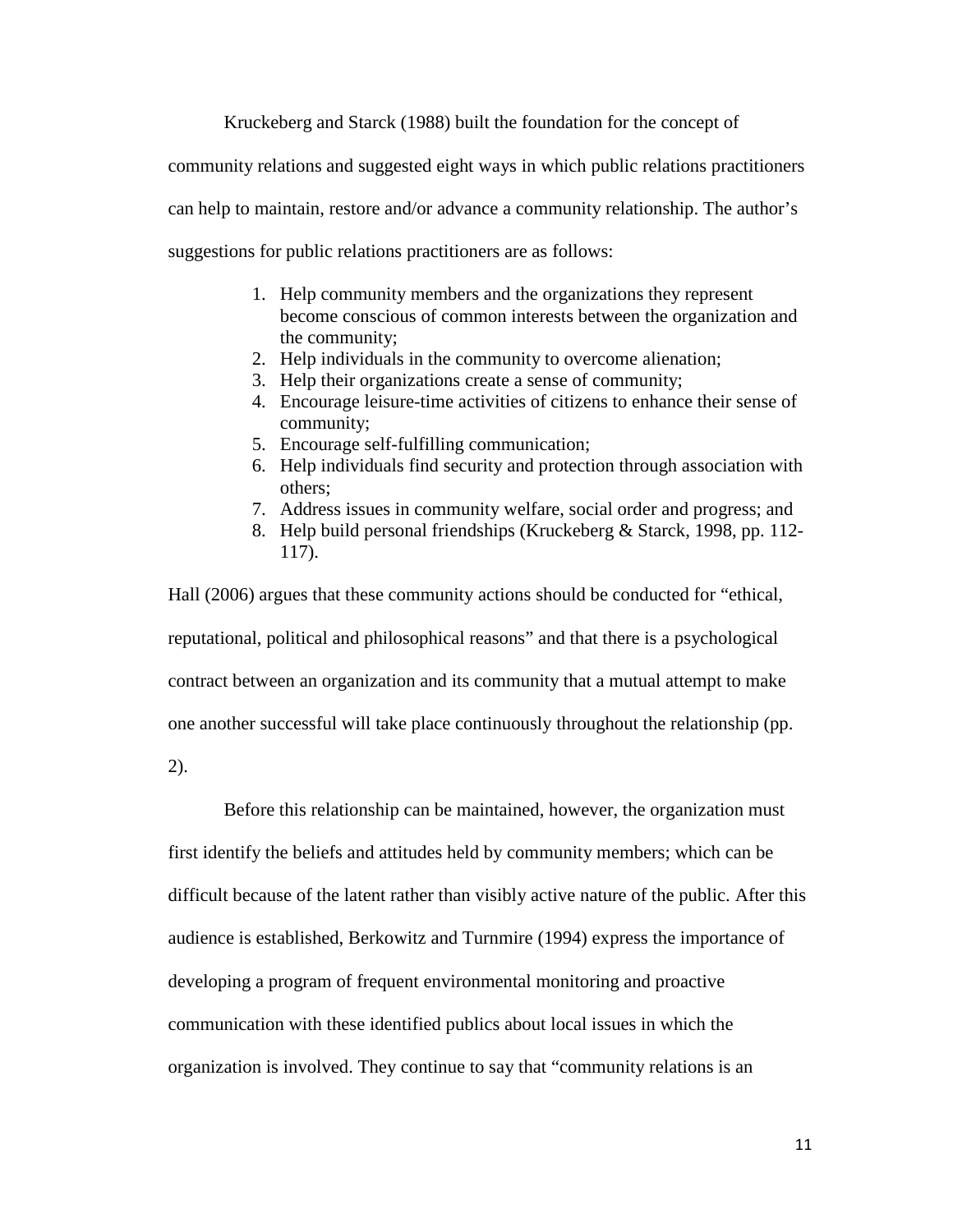important aspect of public relations because of an organization's close links with the immediate social environment" (Berkowitz & Turnmire, 1994, pp. 105).

Stoldt, Pratt and Jackson (2003) explore the notion of community relationship in the sport context and offer the following definition of sport community relations: "an organizational activity designed to build relationships with residents and civicminded organizations in the geographic area in which the sport organization is located" (pp. 220). The author's continue to contend that community relations in sports have traditionally been undertaken by organizations because it is viewed as a long-term investment in the sport organization's image, often results in new revenue in the short term and is the "socially responsible thing for sport organizations to do" (Stoldt et al., 2003, pp. 221). Examples of community relations activities undertaken by a sports organization include constructing sport venues in local communities, engaging in partnerships with charitable organizations to advocate important messages or through the generation of important services. The strength of the relationship built by these activities can be measured by the following indicators as suggested by Grunig and Ehling: reciprocity, trust, mutual legitimacy, openness, investment, involvement, community, mutual satisfaction and mutual understanding. These tenets of an OPR will be applied in this research design as the USOC's relationship with Colorado Springs is studied.

Mitrook, Parish and Seltzer (2008) explore the concept of community relations through a case study of the Orlando Magic's efforts in securing a new arena with the help of the city of Orlando. While this is not a non-profit organization like the USOC, the Magic and other professional sports teams often look to the city for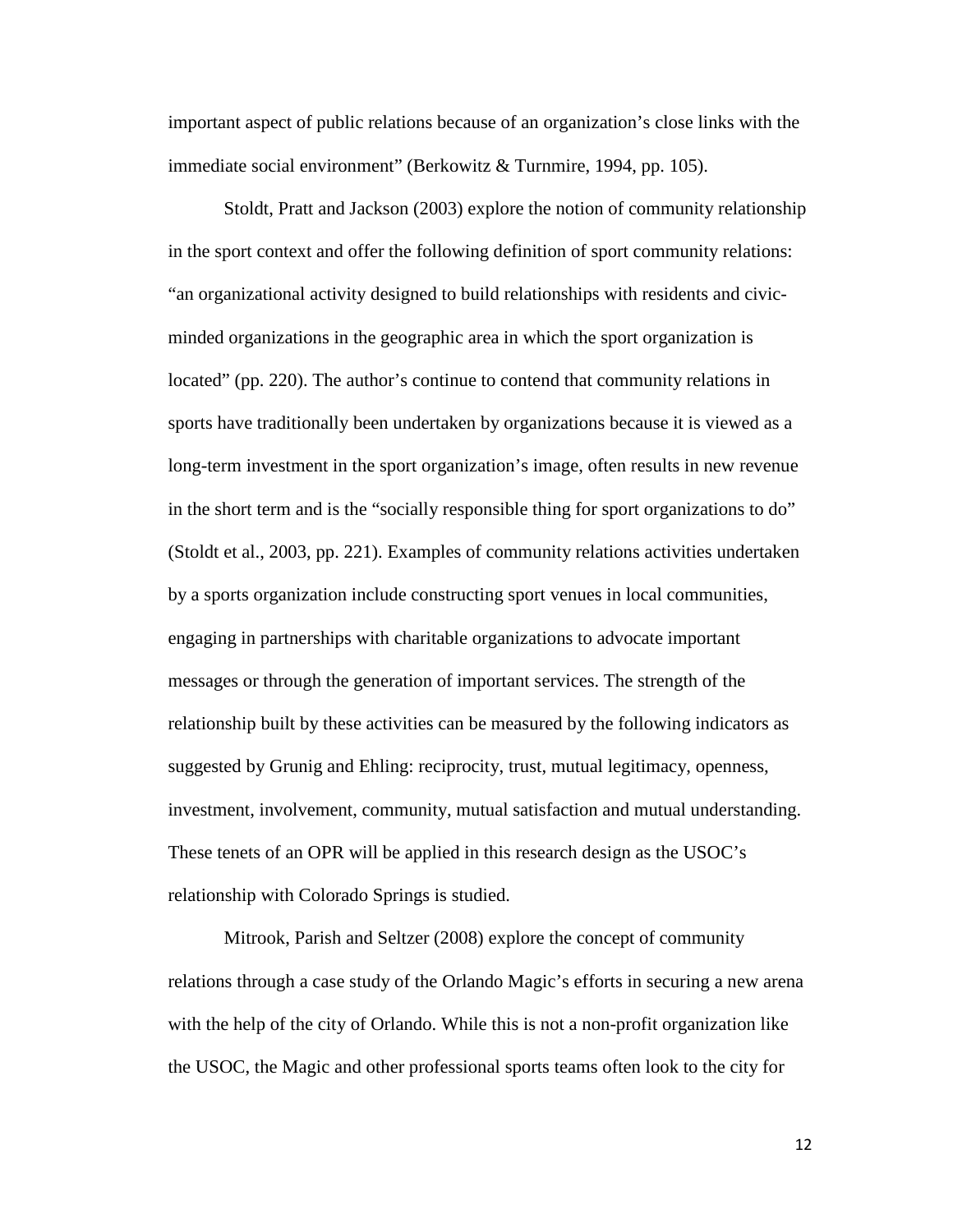help in funding infrastructure and the city often provides for fear of losing the sports team to another location. This emphasizes the belief of top-level city and sport administrators that sports organizations and communities have a mutually beneficial relationship, otherwise cities would not help to fund such projects. Mitrook et al's. study also emphasized the local media's role in shaping public perceptions of a community issue, like raising funds for a new building, and its role in communicating the community involvement of the team. This study illustrated the weaknesses of the Magic's community relations program and offered suggestions of how the team could be a better community player.

Kruckeberg and Starck (2004) looked at consumer communities and defined a *consumer community* as "a group of enthusiasts who believe in the superiority of a product or service whose members individually and as a group publically identify with this product or service" (pp. 140). This type of community is an extension of Kruckeberg and Starck's 1998 research of community relations and is relevant to the USOC study in that Colorado Springs is a part of the USOC's consumer community of the Olympic movement.

In order to expand upon the existing research, the research questions proposed by this study are as follows:

> **RQ1:** What is the relationship between the USOC and the city of Colorado Springs?

**RQ2:** How has this relationships changed over time?

**RQ3:** Does the relationship reflect the tenets of the ideal OPR and connect the community of Colorado Springs through sport?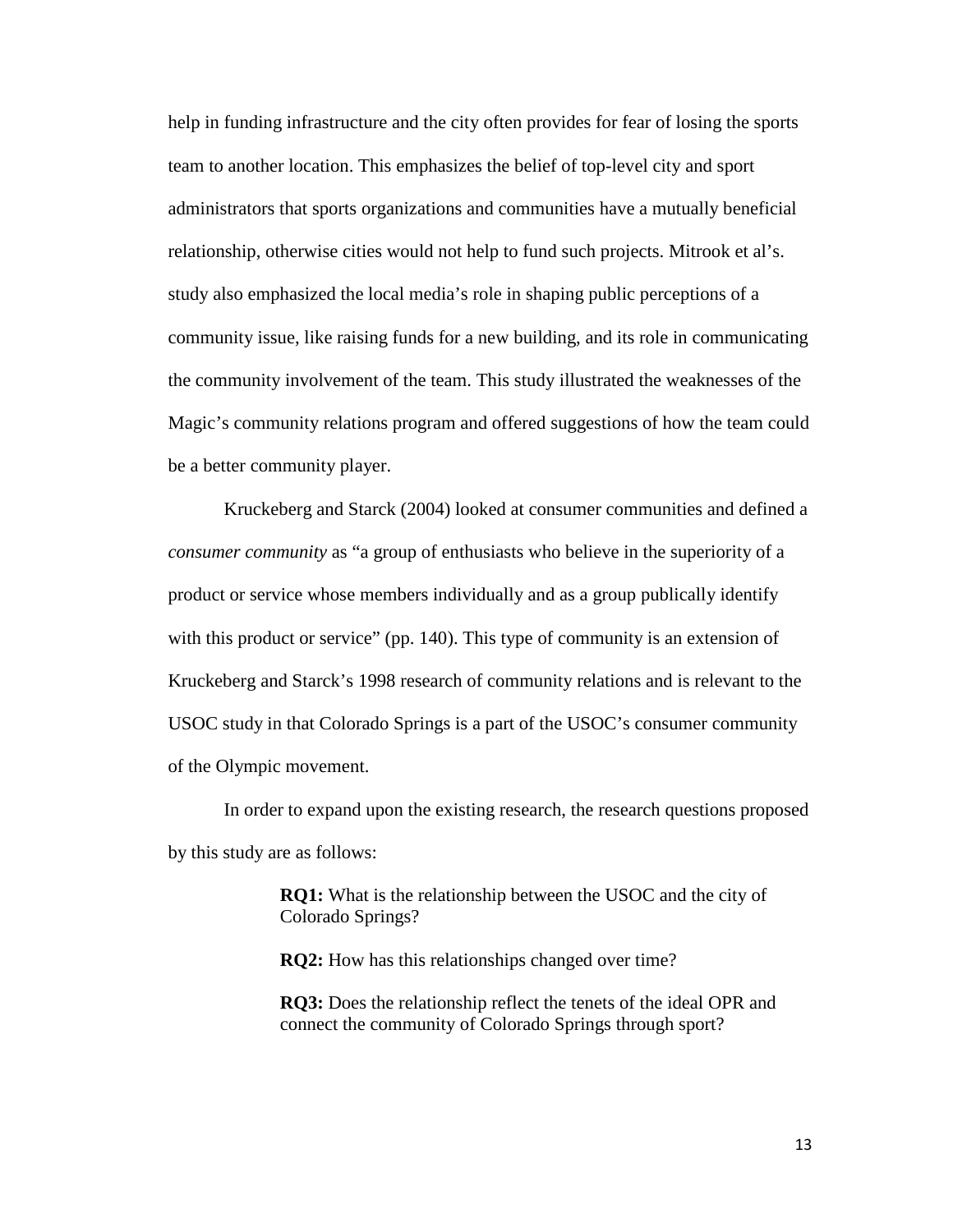By defining the past and current relationship between the USOC and Colorado Springs, this research will uncover mistakes that have been made so that similar failures do not occur in this relationship and in others. Also, it provides information so that improvements to the relationship can be discussed and implemented in the future.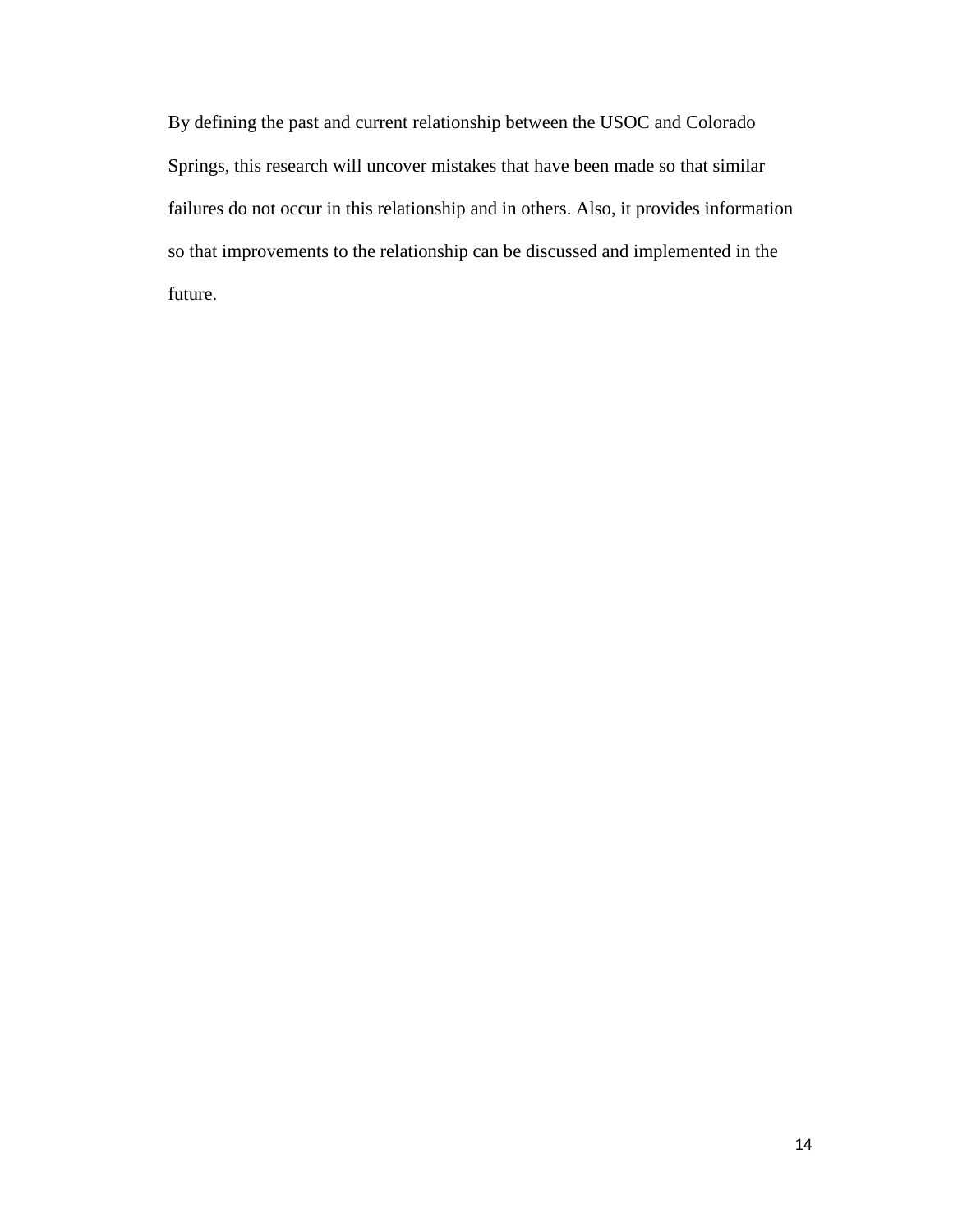#### **CHAPTER 3**

### **CASE HISTORY**

In order to expand on existing public relations research in the realms of community relations and organizational-public relationships (OPR) and to answer the overarching research question – what is the relationship between the USOC and Colorado Springs – this section of the paper will outline the mission, purpose and history of the USOC. This historical analysis of the USOC will move chronologically from its inception in 1894 to current events faced by the organization, such as "the USOC deal" with Colorado Springs that began to take shape in 2008. Particular attention will be paid to the organization's relocation from New York City to Colorado Springs in 1978 and the efforts of the USOC to connect with its new environment.

#### **Early History**

The organization known today as the USOC was originally tabbed the American Olympic Committee (AOC) and headed by William Milligan Sloane in 1894, the same year the International Olympic Committee (IOC) was established by Baron Pierre de Coubertin in France (Weinberg, 2002). In addition to his position at the helm of the fledgling AOC in the United States, Sloane was also one of the original 15 founding members of the IOC and served on the international committee's board for 30 years. When Sloane led the AOC, it was merely a "conglomeration of Olympically-interested men" and "was little more than a social club, a gathering of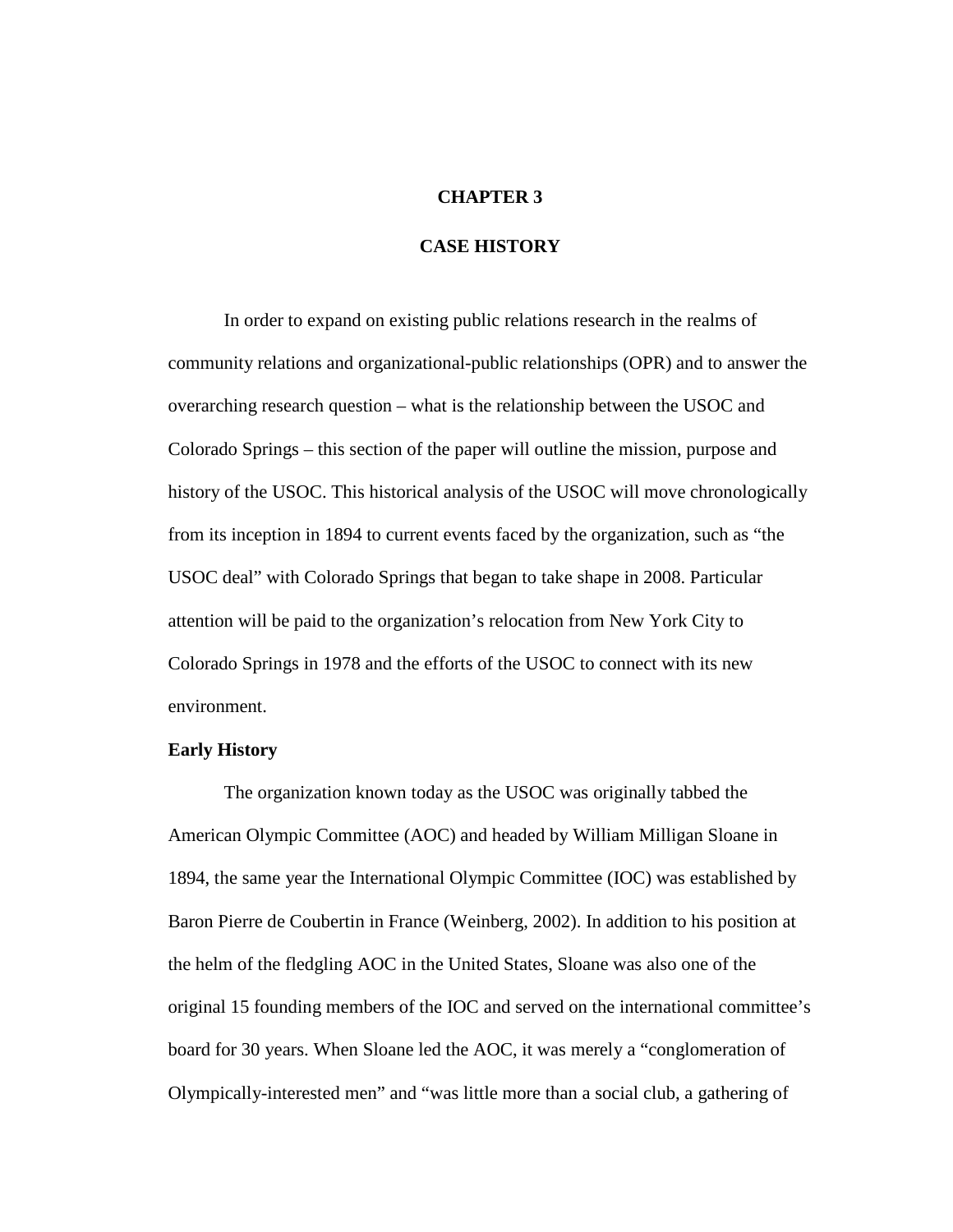men with nothing more to bind them than this common sporting interest" (Weinberg, 2002, pp. 57).

While Sloane and the AOC were aided by top amateur sport enthusiasts of the time, James E. Sullivan, founder of the Amateur Athletic Union (AAU) and A.G. Spalding, a prominent publisher and sporting goods manufacturer, the early Olympic movement in the United States was "defined by chaos, competition, and cooperation, with the last rarely being the definitive characteristic" (Findling & Pelle, 1996, pp. 395). Some of the main issues with the informal AOC included inadequate training facilities, lack of financial support of athletes, imbalanced support among the Olympic sports and the organization's inability to raise funds for the overall institution (Findling & Pelle, 1996). Also, the AOC met infrequently, only during the year of the Olympic Games – 1900, 1904, 1906, 1908 and 1912 – and competed with the AAU and National Collegiate Athletic Association (NCAA) for authority over Olympic athletes (Lucas, 1994). These problems, particularly the infrequent meetings, surfaced after the 1920 Antwerp Games. The 1920 Olympic Games were defined by a poor showing of U.S. athletes due to lack of attention toward athletics in the shadow of World War I, and so it was proposed in a meeting at the New York Athletic Club that the U.S. Olympic effort required a single, formal administrative structure (Findling & Pelle, 1996).

Gustavus Town Kirby led the new charge and in 1921 established a constitution and laws to govern a more formal organization that would promote and ensure the continued success of American athletes in Olympic Games. This restructuring led to a name change and the AOC became known as the American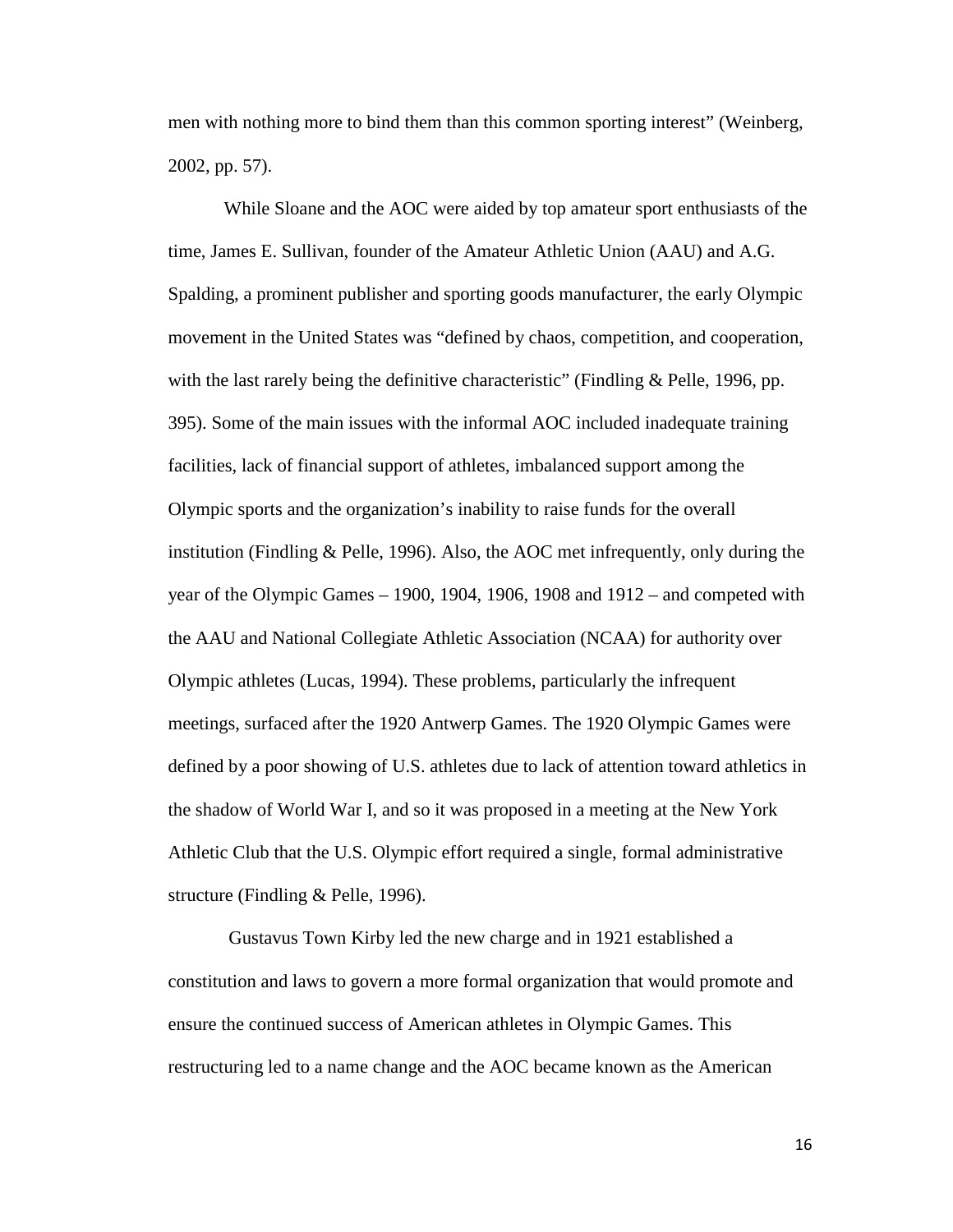Olympic Association (AOA). During Kirby's administration, the AOA maintained a headquarters dubbed "Olympic House" at 57 Park Ave. in New York City (Weinberg, 2002).

Throughout the restructuring process, it is important to note the early relationship that was developed between U.S. Olympic sport and the U.S. government. Illustrating the importance of athletic success to U.S. government officials was General Douglas MacArthur, who took the reins of the AOA for a brief period, 1927-28, and in a letter to President Calvin Coolidge wrote of the efforts of the AOA:

> Nothing is more characteristic of the genius of the American people than is their genius for athletics. Nothing is more synonymous with our national success than is our success in athletics. If I were required to indicate today that element of American life which is most characteristic of our nationality, my finger would unerringly point to our athletic escutcheon (James, 1970, pp. 673).

The government's respect for Olympic sport as well as the recognition of sports' soft political power internationally is an underlying theme in the early and current relationship between the U.S. government and the USOC.

In addition to the government, the importance of sport figures was also spreading to the public as national heroes like Babe Ruth, Jack Dempsey and Bill Tilden, emerged on the Olympic sports scene.

Olympic pentathlete Avery Brundage followed MacArthur at the helm of the AOA and led from 1930-1953. Under Brundage, the organization incurred two more name changes – United States of America Sports Foundation in 1940 and the United States Olympic Association in 1945. Public Law 805, which granted the USOA a federal charter, was enacted soon after in 1950 and enabled the USOA to solicit tax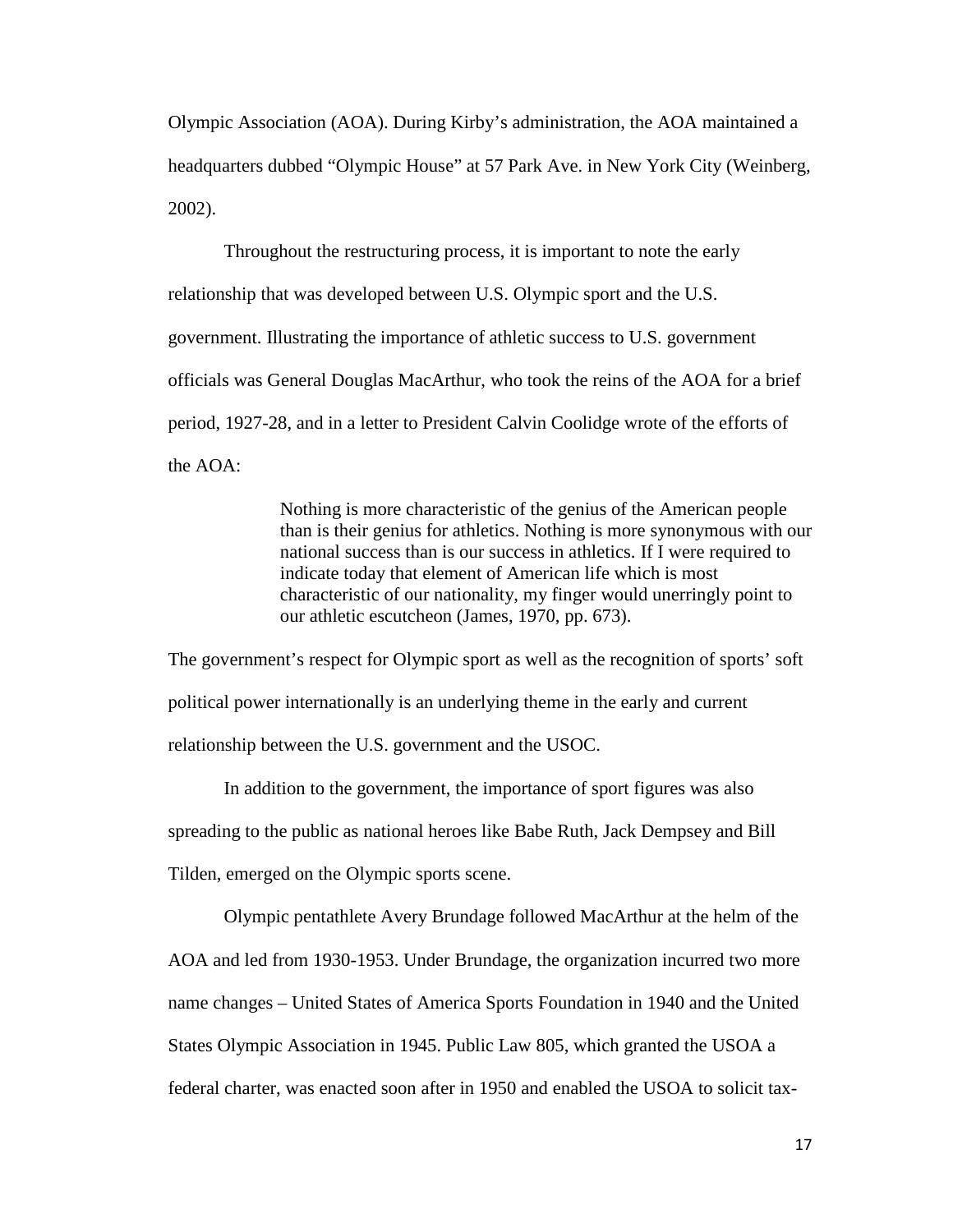deductible contributions as a private, non-profit corporation ("USOC General Information," 2010). The main function of the organization in these early years, however, was to gather athletes from the various National Governing Bodies (NGBs) and feed, clothe and transport them to the quadrennial Olympic Games (Weinberg, 2002).

It wasn't until 1961, when major constitutional revisions were made, that the organization received its modern-day name of the United States Olympic Committee (USOC). Until this point, the U.S. Olympic Movement continued competing with the AAU and NCAA, as each respective organization fought for control of the elite American athlete (Findling & Pelle, 1996). Prior to Public Law 805, the early U.S. Olympic organizations were ineffective at dealing with issues like providing adequate training facilities, financing the needs of "professional" Olympic athletes and institutional fundraising (Findling & Pelle, 1996). Following this federal charter and, in part, due to the failure of U.S. athletes to measure up to Soviet and East German competitors at the 1976 Olympic Games, the government stepped in and formed the President's Commission on Olympic Sports, which made several recommendations for change in the Olympic organization.

#### **Amateur Sports Act (1978)**

Arguably the most important result of the President's Commission on Olympic Sports was the 1978 passing of Public Law 95-606 – The Amateur Sports Act. This legislation named the USOC the official coordinating body for athletic activity in the United States directly relating to international Olympic family athletic competition, namely the Olympic and Pan-American Games ("USOC General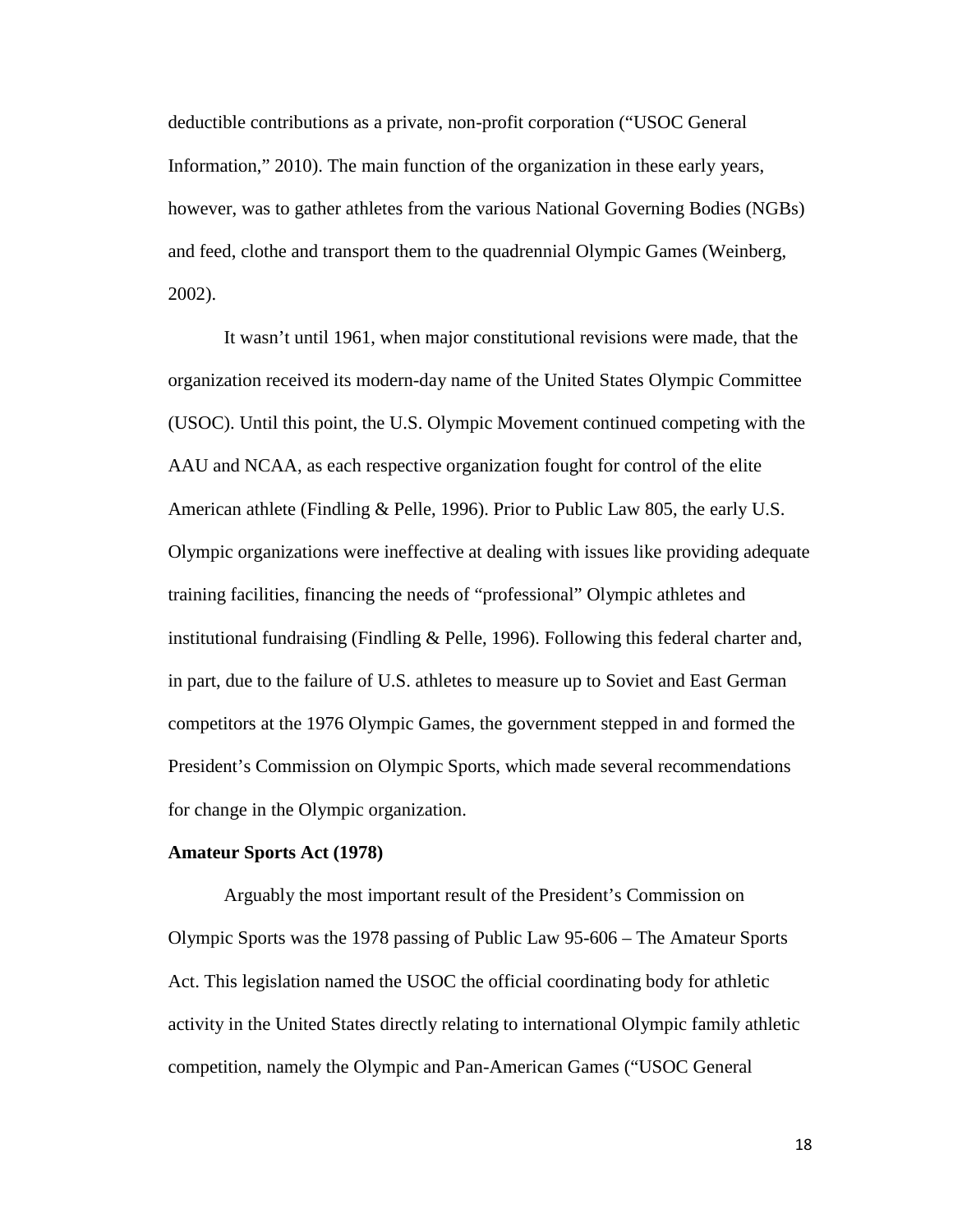Information"). Much like the 1950 charter, the Amateur Sports Act supported fundraising efforts, but took it a step further by granting the USOC the exclusive rights to symbols associated with the U.S. Olympic movement, like the USOC emblem, Olympic rings and protected words like *Olympic* and *Olympiad* (Findling & Pelle, 1996). Other provisions included the recognition of National Governing Bodies (NGBs) for the sports on the Olympic and Pan American Games programs and gave the USOC the general authority to review issues related to the recognition of the various NGBs ("USOC General Information"). The passing of this legislation is an important step in USOC history and it is, again, interesting to note the unique relationship between the government and the organization. For instance, while the organization boasts non-governmental status, its structure and purpose was determined by the U.S. government. The USOC is considered non-governmental because it receives no direct funding from the U.S. government and therefore fundraising is a major priority for the USOC.

#### **From New York to Colorado**

Following the passing of the Amateur Sports Act, it was proposed by Philip Krumm, who was the USOC president from 1973 to 1977, to move the USOC's headquarters from New York City to Colorado Springs, Colo. Krumm's proposal included the establishment of a national training center as well as adequate office space to house interested NGBs and the USOC headquarters. The project was spurred by the over-taxation of the USOC's Olympic House in New York, which was 9,000 square meters, and the prospect of 18,500 square meters of space available in Colorado Springs (Berlioux, 1978). It was reported in the National Olympic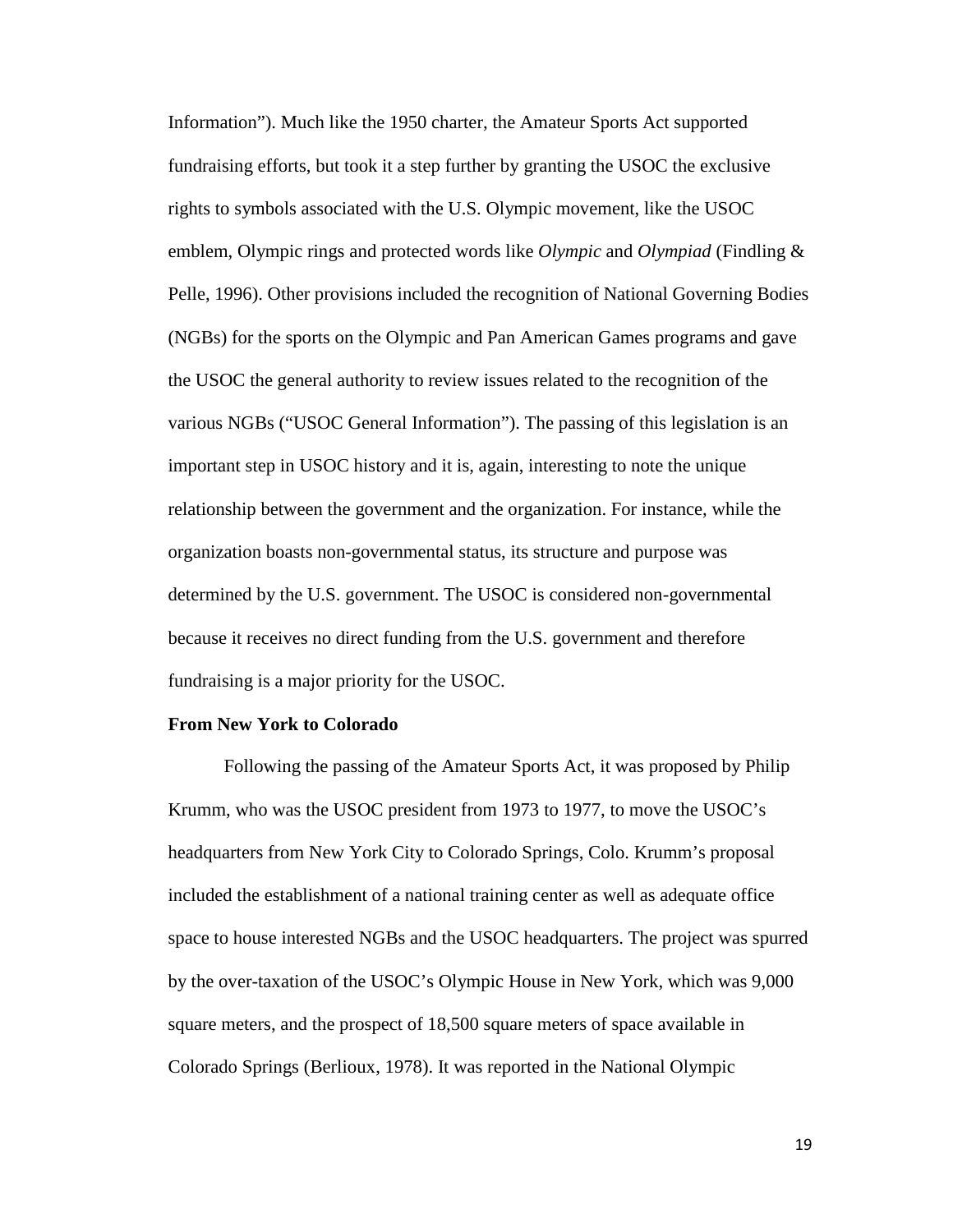Committee section of the 1978 *Olympic Review*, a newsletter published by the IOC, that 900 square meters of the New York office would be retained to accommodate a communications office on the east coast, but moving to Colorado Springs was overwhelmingly a financial-saving decision highlighted by improved working conditions and a reduction of commute time to work (Berlioux, 1978). A small marketing office remains in New York City today so that the USOC can stay better connected with the business community, which contributes the majority of the organization's operating budget.

The 1978 *Olympic Review* article, edited by Berlioux, also reported that there is "great enthusiasm and support in Colorado Springs for identification with the Olympic effort" (pp. 326). Community support was statewide and Colorado indicated a consideration of a \$10 million contribution to the USOC as well as willingness from the Parks and Recreation Department to include specific needs of the training center, including a velodrome and speedskating rink (Borlioux, 1978). According to McComb, the leaders of Colorado Springs actively promoted the move in an effort to make the city the sports capital of the nation and "the effort has been beneficial to all concerned" (1986, pp. 72).

Although the move may have been beneficial, that doesn't mean it wasn't without controversy. According to the USOC president at the time of the move, William E. Simon, "It wasn't an easy move to make. A lot of people felt we'd miss a lot going to Colorado" (Moss, 1997). One of the most obvious changes between the locations was the difference in populations. At the time of the move, Colorado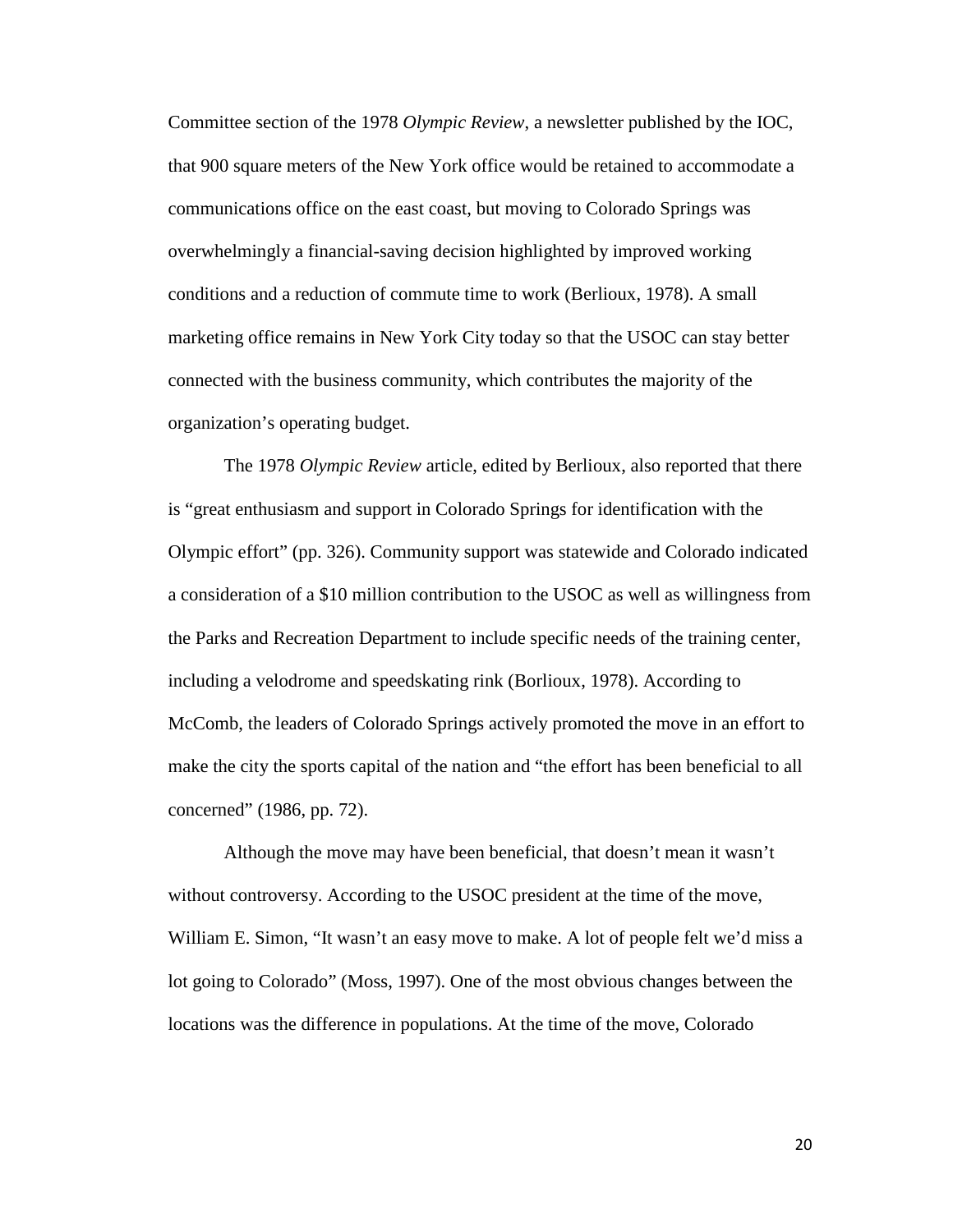Springs counted 214,914 people compared to New York City's 7, 071,639 in the same year (United States Census, 1980).

The USOC's new home in Colorado Springs was located on the grounds of the unoccupied ENT Air Force Base in mid-town Colorado Springs at the corner of Boulder and Union, which was a 34-acre complex filled with run-down buildings and presented to the USOC for a lease price of \$1 per year (Moran, 2010). According to Moran:

> Only ten people made up that first USOC staff, all packing up and moving from 57 Park Avenue in New York City to head West and create a new beginning for an organization thrust into the limelight in 1978 by Congress and the Amateur Sports Act, and charged with control of the Olympic movement in the United States in the aftermath of a decade of problems and showdowns between the old AAU and the NCAA over athlete rights and who was in charge (2010).

Moran was brought on board as the organization's first Chief of Communications five months after the USOC arrived in Colorado Springs from the University of Colorado where he served as a Sports Information Director. After serving as the USOC's Chief of Communications for 25 years, Moran is now the Senior Media Consultant for the Colorado Springs Sports Corp, which, according to its website www.coloradospringssports.net, supports the economy of Colorado Springs by promoting the region as a destination for sports business, competition and meetings.

When the USOC moved to Colorado Springs, so too did the majority of NGBs – of the 39 NGBs, half are headquartered either in the U.S. Olympic Training Center (USOTC) complex in Colorado Springs or elsewhere in the city (Weinberg, 2002). From its new office in Colorado Springs, a formalized USOC began to work closely with the NGBs for the first time ever. Also, a system for providing financial,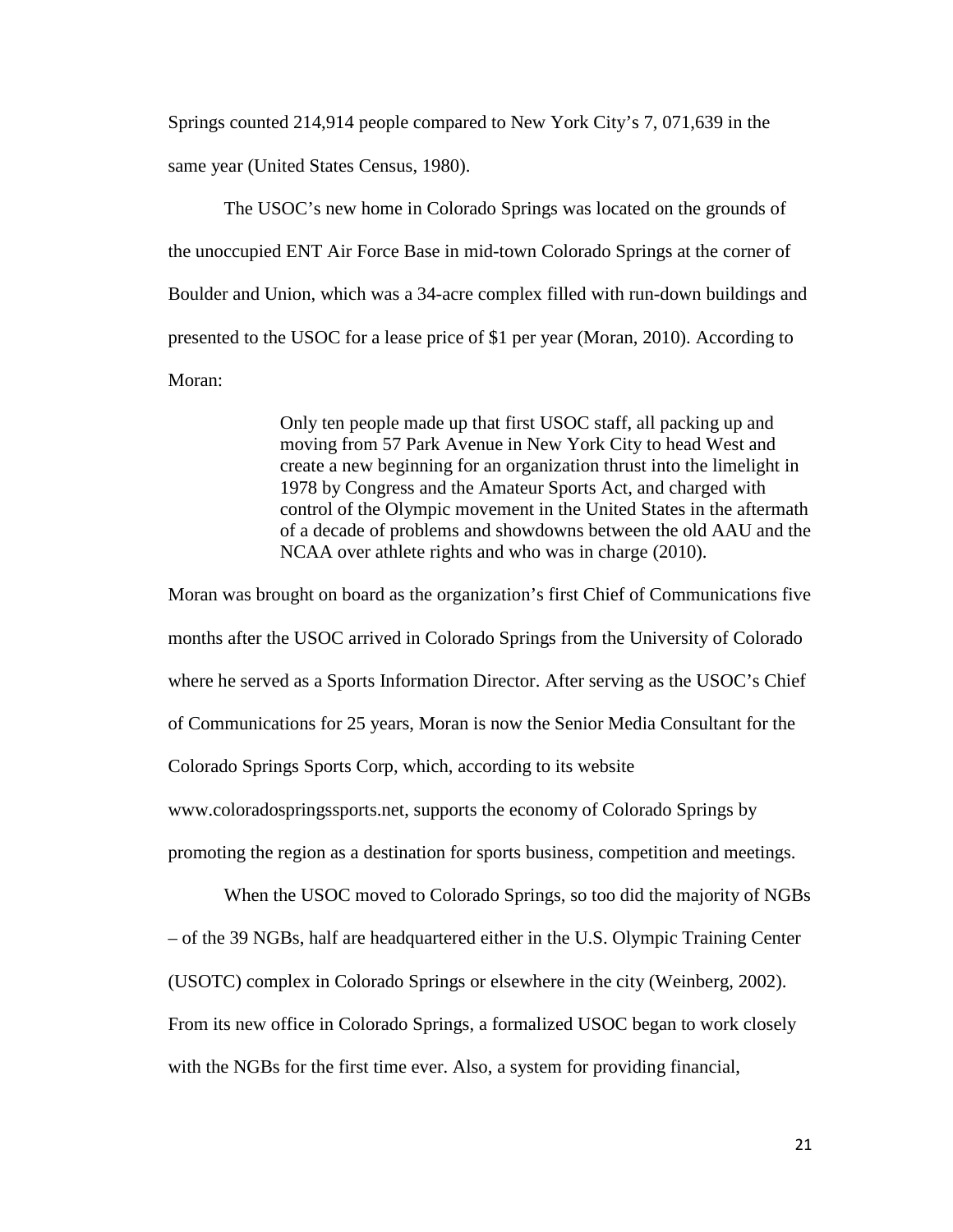educational, training and medical support systems for Olympic athletes and hopefuls was formed, as were mechanisms to resolve conflicts involving athletes or Olympic sport organizations through athlete services and the athlete ombudsman ("USOC General Information"). In addition, the USOC communications department began to manage a variety of relationships, with publics ranging from the IOC to the United States government to all Americans, who the USOC hopes will donate to the cause of advancing Olympic sport in the United States. Among these publics is the city of Colorado Springs.

#### **Life in Colorado Springs**

Since its relocation to Colorado in 1978, the USOC has undergone major changes in its budget, structure and also in its relationship with Colorado Springs. The relationship changes are seen through the coverage of local newspapers. A main topic of discussion in regard to this relationship is what the Colorado Springs Business Journal (CSBJ) dubbed "the USOC deal." First, however, it's important to talk about the budgetary changes that occurred in the organization after it moved to Colorado Springs.

In the 1977-80 quadrennium – the first Olympic Games quad that the USOC was headquartered in Colorado Springs – its operating budget was \$19 million. Now, the organization deals with multi-million dollar contracts and its operating budget for the 2001-04 quad was \$491.5 million (Borzilleri, 2003). Community relations efforts are a part of this four-year budget, set around the Olympic Games time frame, and according to the USOC's website, the following programs enhance and increase communication of the Olympic Movement on both the local and national level: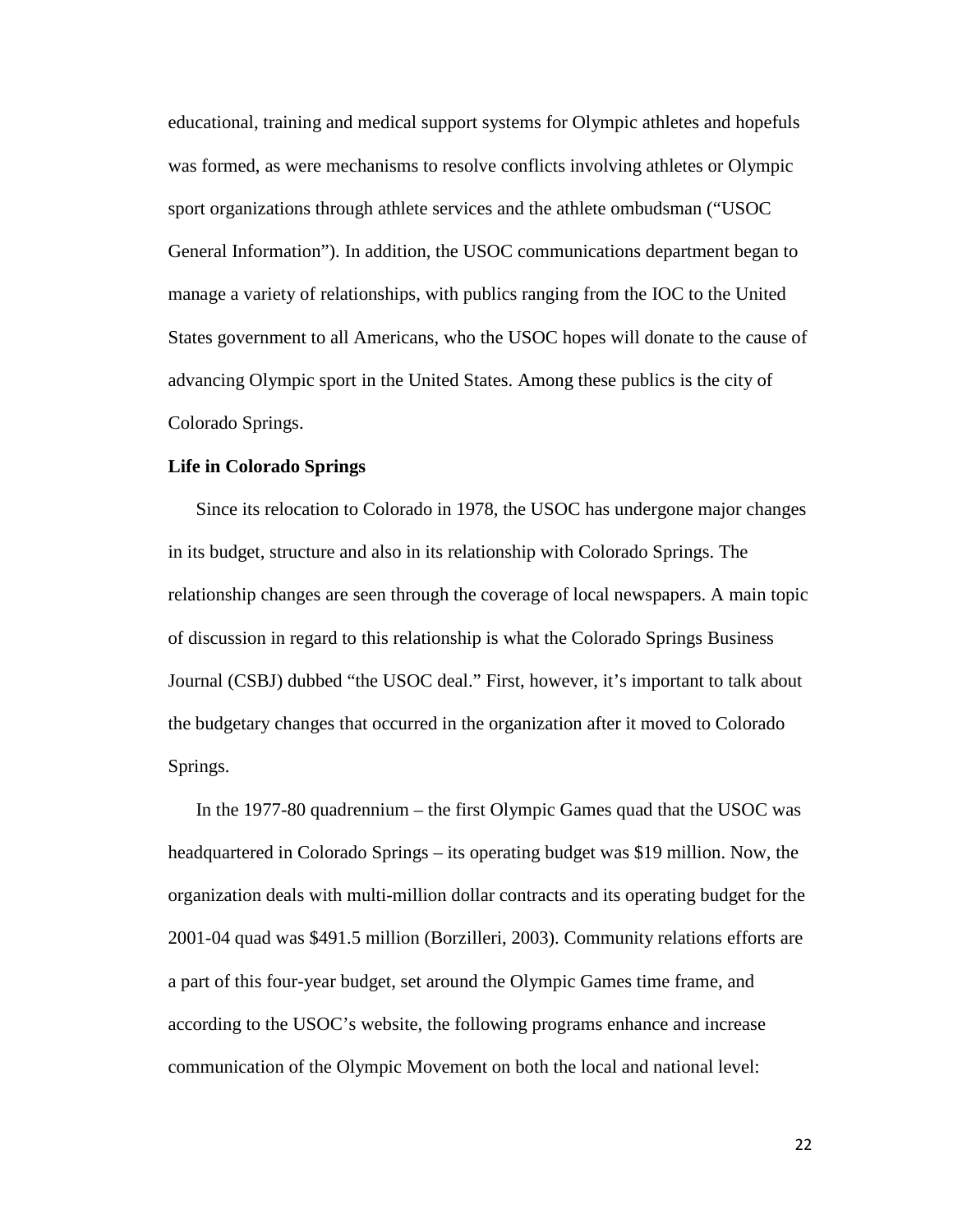Champions in Life, Citizens Through Sport Alliance, Community Olympic Development Programs, FLAME (Finding Leaders Among Minorities Everywhere), Jr. Olympic Skills, Olympic Day, PLAYS (Pipeline Leadership for America's Youth Sports), Team for Tomorrow Fund, USOC Hall of Fame and the Visitor's Center. Both the Hall of Fame and Visitor's Center are located at the Colorado Springs USOTC. The Visitor's Center is 20,475-square-feet and features a cauldron, Olympic spirit retail store, auditorium, displays of sport memorabilia and a conference room that is offered free of charge to local non-profits (Borzilleri, 2003). More than one million people have visited the USOTC since the Visitor's Center opened its doors in 1997 and according to Weinberg (2002), the center is the USOC's way of saying to the public,

> This is 'your' place. Our Olympic dreams start here. Thank you for your loyalty, your interest, and your contributions that have made all that you see here possible" (pp. 63).

Besides budgetary expansion, several changes in the USOC's structure have taken place since it moved from New York – the most significant change being the reduction of the 123-member board, which represented Olympic athletes, sporting bodies and community groups, to just11 members in 2003 (Briggs, 2003). It was around this same time that the organization was facing pressure from American IOC member Anita DeFrantz and other board members to move the organization's headquarters back to New York City. DeFrantz was supportive of a move because she believed it would enable the USOC to "become better integrated with all its stakeholders, especially the public" (Borzilleri, 2003). DeFrantz's suggestion, as well as ethical violations by USOC leadership raised after the 2002 Salt Lake City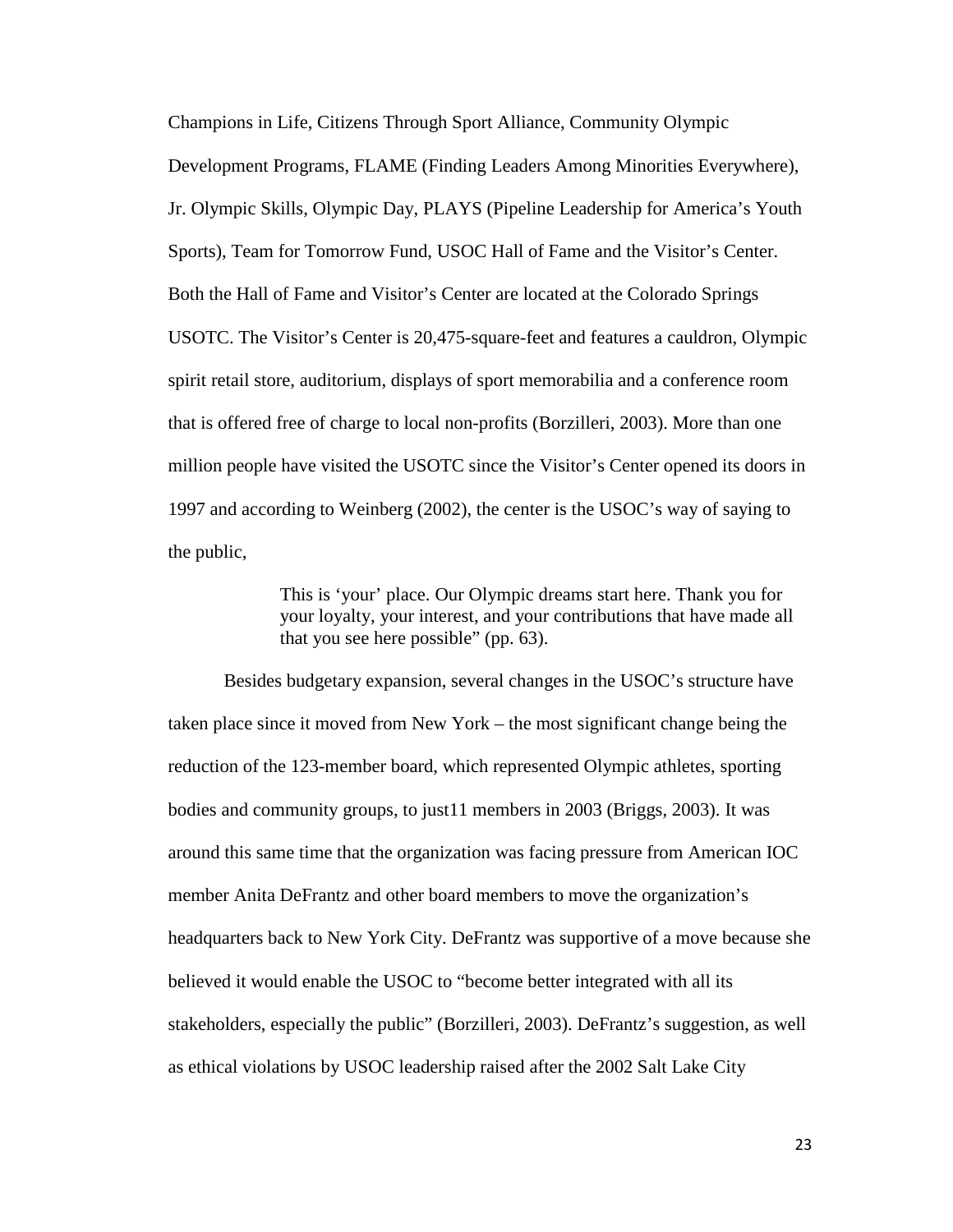Olympic Winter Games, prompted a government commission to meet about restructuring and repurposing the USOC.

The most faithful advocate of the movement to keep the USOC in Colorado Springs was Senator Ben Nighthorse Campbell, R-Colo., who vowed that a relocation of the USOC would occur "over my dead body" (Briggs, 2003). The City Council of Colorado Springs was also in favor of keeping the USOC in the city because in 2003 the USOC campus housed 500 USOC staffers, 250 Olympic hopefuls and was generating \$315.9 million a year for the Pikes Peak region's economy (Briggs & Soraghan, 2003). Also according to Briggs and Soraghan (2003), the USOC was providing 4,800 direct and indirect jobs to the community and about 38,000 tourists visited the campus annually.

To tackle the restructuring of the USOC, a Senate Commerce Committee, headed by John McCain, R-Ariz., called for a five-member independent commission to suggest a blueprint for USOC reform. Four of the five commission members either lived in New York City or had strong ties with the city, and members included Donald Fehr, head of the Major League Baseball Players Association; Dick Ebersol, chairman of NBC Sports and the NBC Olympic division; Harvey Schiller, a former USOC executive director; and Donna de Varona, chairwoman of the USOC's government relations committee (Briggs & Soraghan, 2003). While the topic of relocation was discussed, the commission's comments on moving the USOC headquarters were never addressed in the commission's recommendations to the Senate (Briggs & Soraghan, 2003). In the hearing, Sen. Campbell pushed for a contract which would bind the USOC to Colorado Springs – something that continues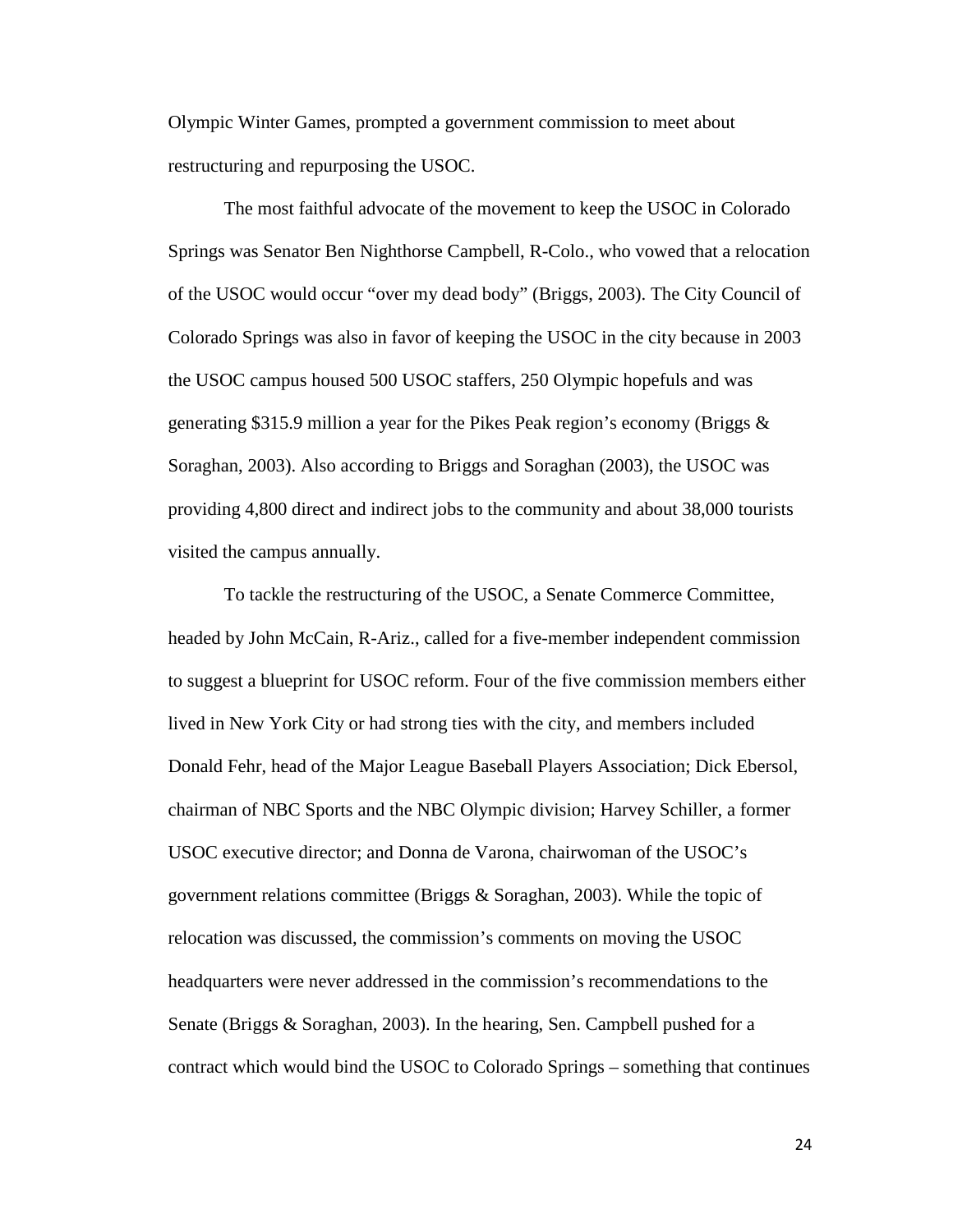to elude Colorado Springs; although after the 2009 "USOC deal," the USOC is cemented in Colorado Springs until 2035.

### **The USOC Deal**

Talk of "the USOC deal" began to circulate in 2007 because the USOC was running out of room in the aging Colorado Springs facility and was also landlocked on the former ENT Air Force Base located on the corner of Union and Boulder. The last time the USOTC was renovated was in 1997 when two new athlete residence halls and the Visitor's Center were constructed in Phase II of a \$24 million construction project (Moss, 1997). USOC spokesperson Darryl Seibel said the following in 2007 about the need for another round of renovations:

> There's only so much flexibility we have with the existing footprint at the Olympic Training Center. That said, this is a terrific facility. Our analysis is in no way prompted by any sense of dissatisfaction or unhappiness with our situation in Colorado Springs. We have a terrific situation here and we've enjoyed incredible support from this community, going back to the late '70s when the training center first opened (Meyer).

Wanting to expand the USOTC was of primary concern, but this also meant that the offices which housed the headquarters would need to move "off campus" in order to provide the space needed by the training facility. The USOC's need for both space and financial assistance in expansion prompted talks with the local Colorado Springs government, which was eager to support the organization because of the committee's economic impact on the city (Emery, 2008). The Colorado Springs' Office of Economic Development published a study in 2007 that provided the economic impact that the Olympic and related sports industry has on Colorado Springs. The report concluded that 3,480 jobs provided for \$146.7 million in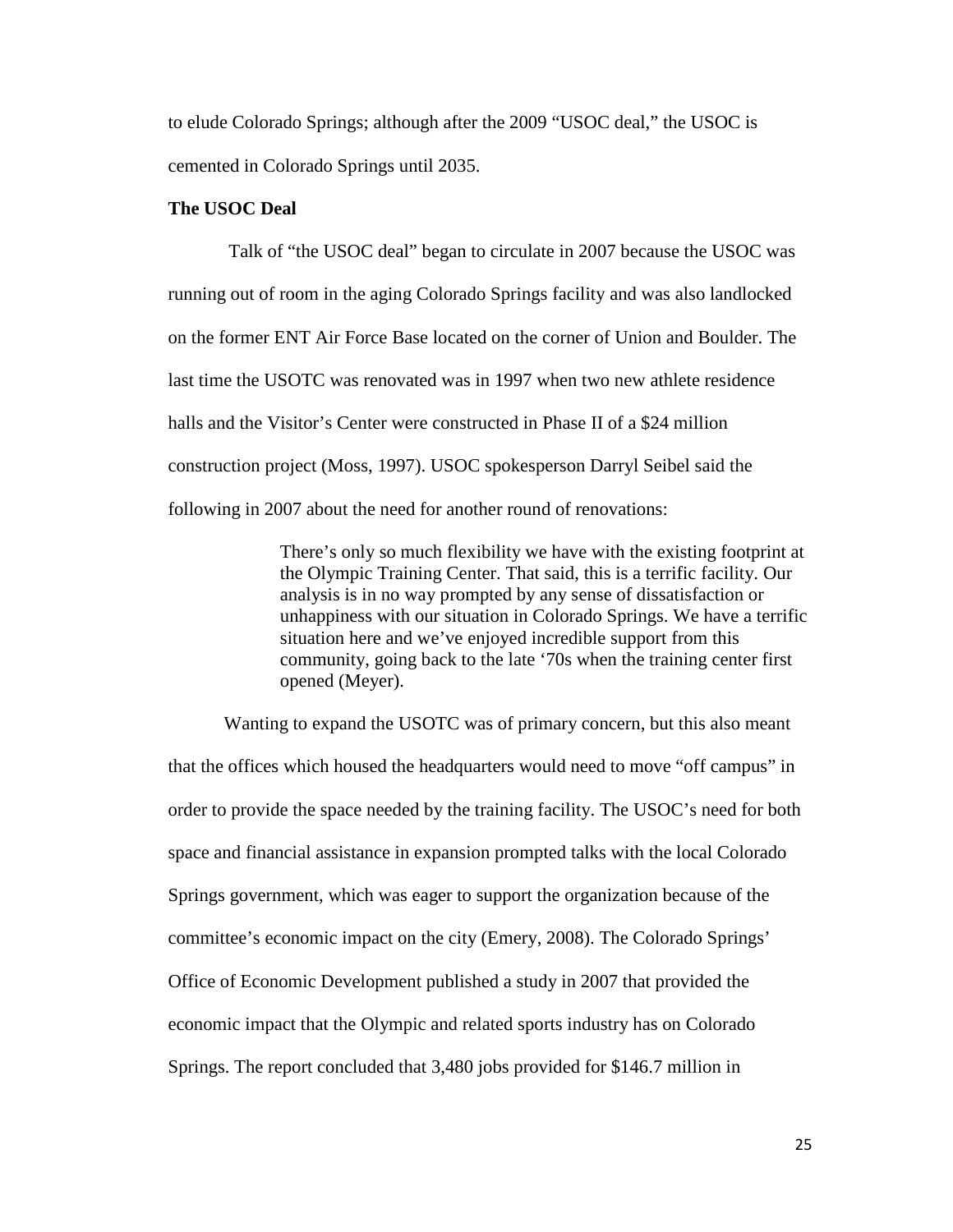employee earnings and the economic output was tabbed at \$341.3 million ("Olympic and Related Sports…," 2007). Additionally, it was reported that the city collected approximately \$8.2 million in taxes each year from the sporting industry ("Olympic and Related Sports…," 2007). Due to these numbers, the local government began drafting a deal with the USOC to ensure that it would remain in the city.

A deal between the USOC, Colorado Springs and LandCo, a local developer, was drafted and the Colorado Springs City Council approved a \$53 million agreement to keep the USOC in Colorado Springs on March 31, 2008 (Emery, 2008). At the time of the agreement, at least 10 other cities had put in bids for the headquarters, but Colorado Springs was the USOC's final decision for the location of its headquarters, in part, because the city promised to lease a new office building to the USOC for \$1 a year (Emery, 2008). According to an article in *The Gazette* this was "a deal civic leaders trumpeted as a crowning achievement for the community" (Laden, 2009).

It was reported in several articles in the local media that the current mayor of Colorado Springs, Lionel Rivera, and Colorado Springs City Councilman, Jerry Heimlicher, wanted to keep the organization in the city because of the organization's impact on the local economy and the image which Colorado Springs has built around Olympic sport. Heimlicher was quoted in *The Denver Post* saying:

> I think it is very prestigious to be the home of the U.S. Olympic headquarters, and I think to lose them or to have them go to another city would indicate that we've lost that designation. That's emotional, that's not dollars and cents (Emery, 2007, pp. B-05).

Below is a quote from Rivera:

People know Colorado Springs for being the amateur sports capital of the United States. That's something we treasure, and that we don't intend to lose (Meyer, 2007, pp. B-24).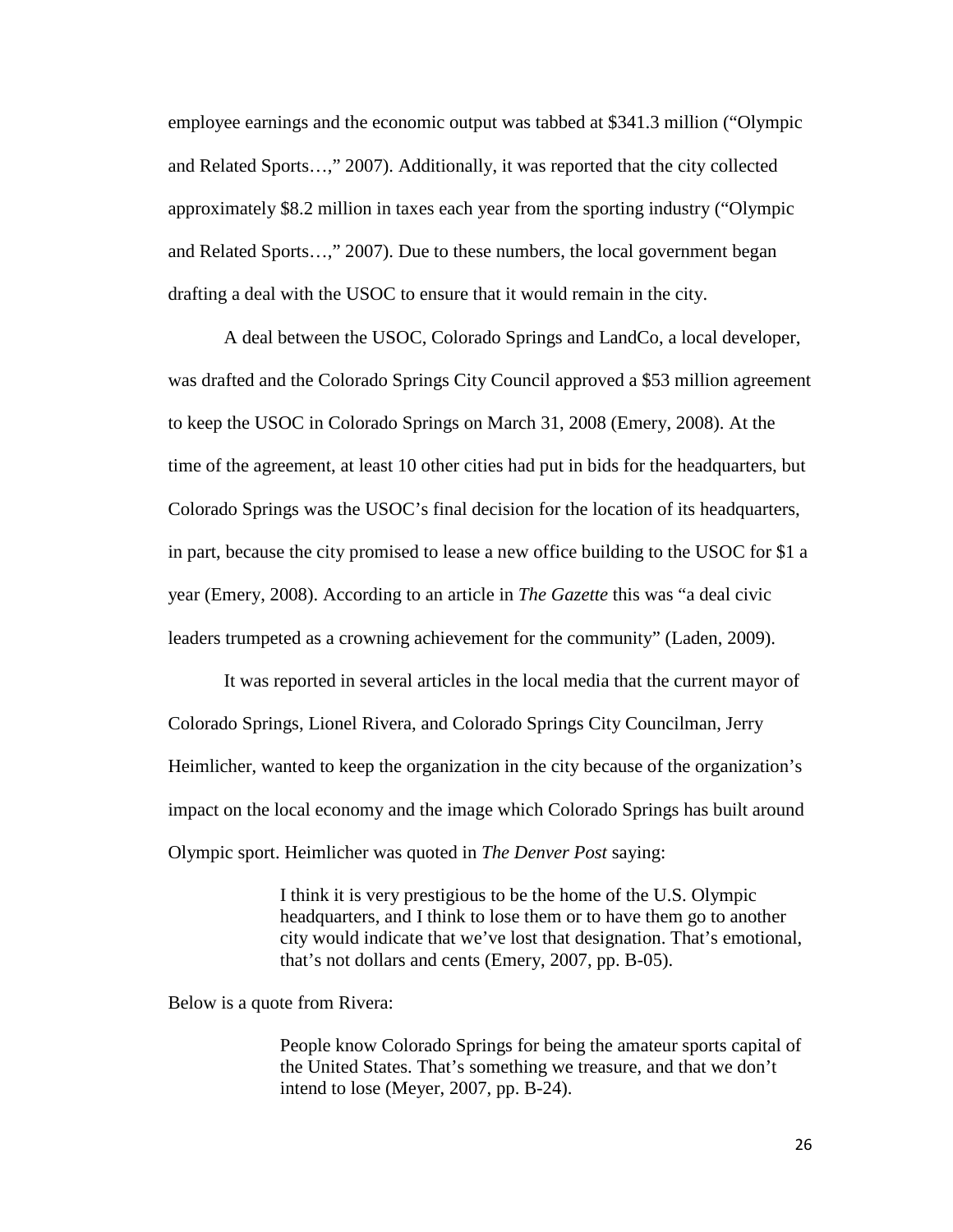While rejoiced at its inception, the 2008 USOC-Colorado Springs agreement unraveled before it was finished and the plan became "the biggest local story of 2009" (Hazlehurst, 2009). Hazlehurst reported in the Colorado Springs Business Journal (CSBJ) that in March 2009, a year after the original agreement, Colorado Springs had yet to market the certificates of participation (COPs) – the proposed means of raising the money promised to the USOC – because of the weak economy (2009). The city had committed to pay \$27 million of the \$53 million deal. In addition, LandCo was unable to uphold its part of the agreement, and the USOC would not sign the lease for the new building until it had proof that the money was being raised (Hazlehurst, 2009). The stalemate jeopardized the deal and the media attacked.

A summary of key elements of the plan was posted on the city's website on July 31, 2009 in a power point titled "USOC/City of Colorado Springs Proposed Economic Development Agreement." The featured element for the project was a new USOC headquarters – five floors (80,881 square feet) at 27 S. Tejon Street in downtown Colorado Springs. Other elements included 40,000 square feet of renovated office space at 30 Cimino Drive for NGBs and 166 units of athlete housing, expansion and enhancement of the Athlete Center and Visitor's Center at the original USOTC complex on Boulder and Union. This information is available to the public on the City of Colorado Springs website ("USOC Economic Development…").

According to the CSBJ, the deal was conducted in secrecy and Colorado Springs residents were kept in the dark about the transactions between the city and the USOC. This included a lawsuit from the contractor, LandCo who claimed the USOC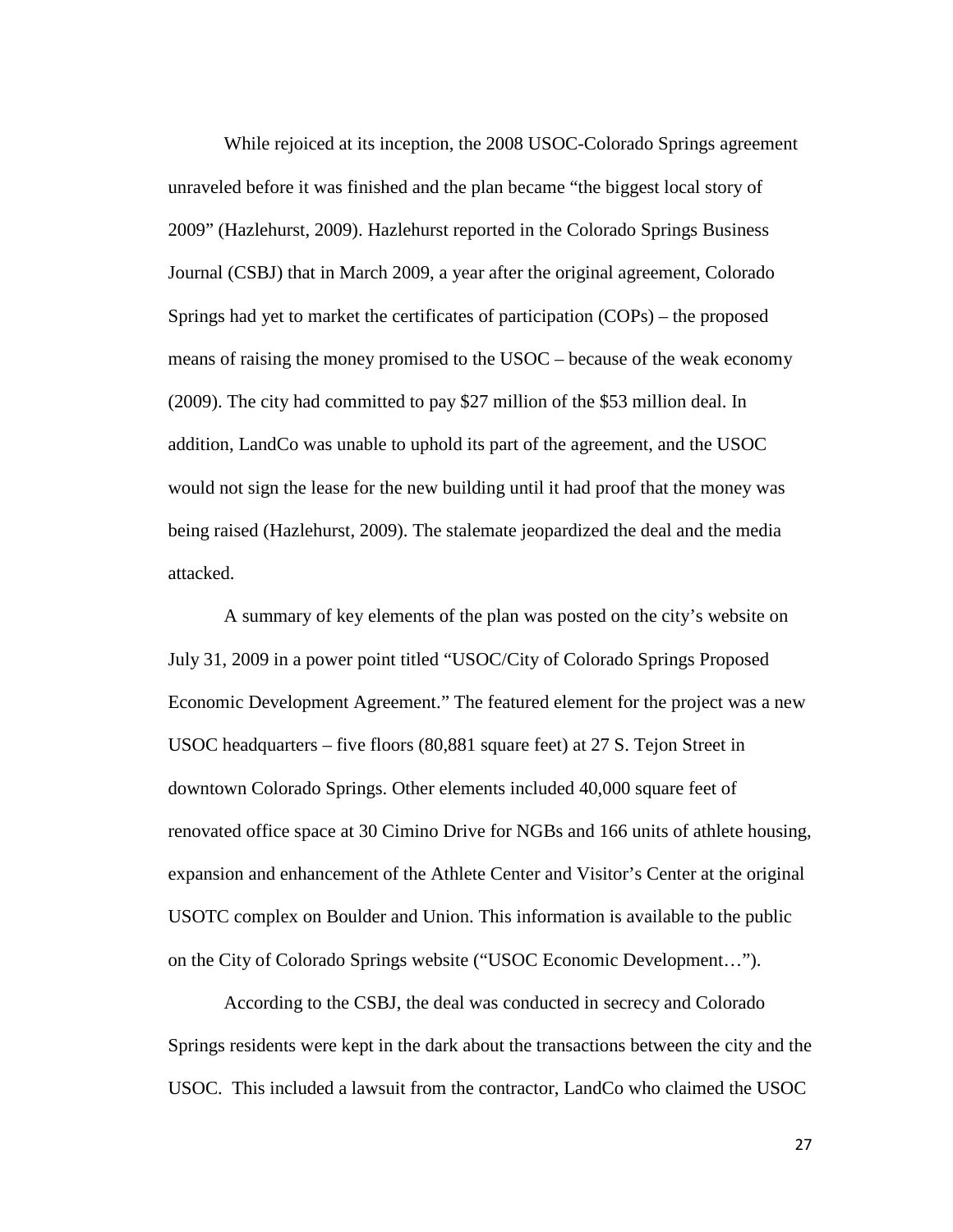and the city of Colorado Springs were unable to meet the terms of the 2008 agreement. It is important to note that LandCo was unable to meet its responsibilities in the agreement. The CSBJ was quick to point out the lack of transparency from both sides of the deal and "the USOC deal" became a frequent topic of discussion in the publication. In a CSBJ article it states, "The USOC debacle has dismayed and infuriated many in our community, and has caused some to question the competence of city government" ("Time for council…," 2009). This lack of transparency is not in line with the Excellent tradition of public relations or the making of a successful OPR, and the main ramification was putting the generally positive relationship between the organization and its hometown of 32 years in jeopardy.

Since the collapse of the deal in March 2009, and in secrecy or not, the city assumed full financial responsibility for the headquarters building as LandCo clumsily exited the deal and the city was not going to give up on the USOC (Bowe, 2009). Although the CSBJ and The Gazette continued to report negatively on "the USOC deal," the USOC signed the lease in Oct. 2009 and moved into its new headquarters in downtown Colorado Springs in May 2010. When the USOC's current chief executive officer Scott Blackmun was asked about "the USOC deal" by the CSBJ (Hazlehurst, 2010) in a question and answer column, he said:

> …we are focused on bringing business to Colorado Springs. I don't want to say that the community made a bet on us – they made that investment for all the right reasons. And one of the reasons they made that investment was based on the expectation that we're going to help them grow. That's what we want to do.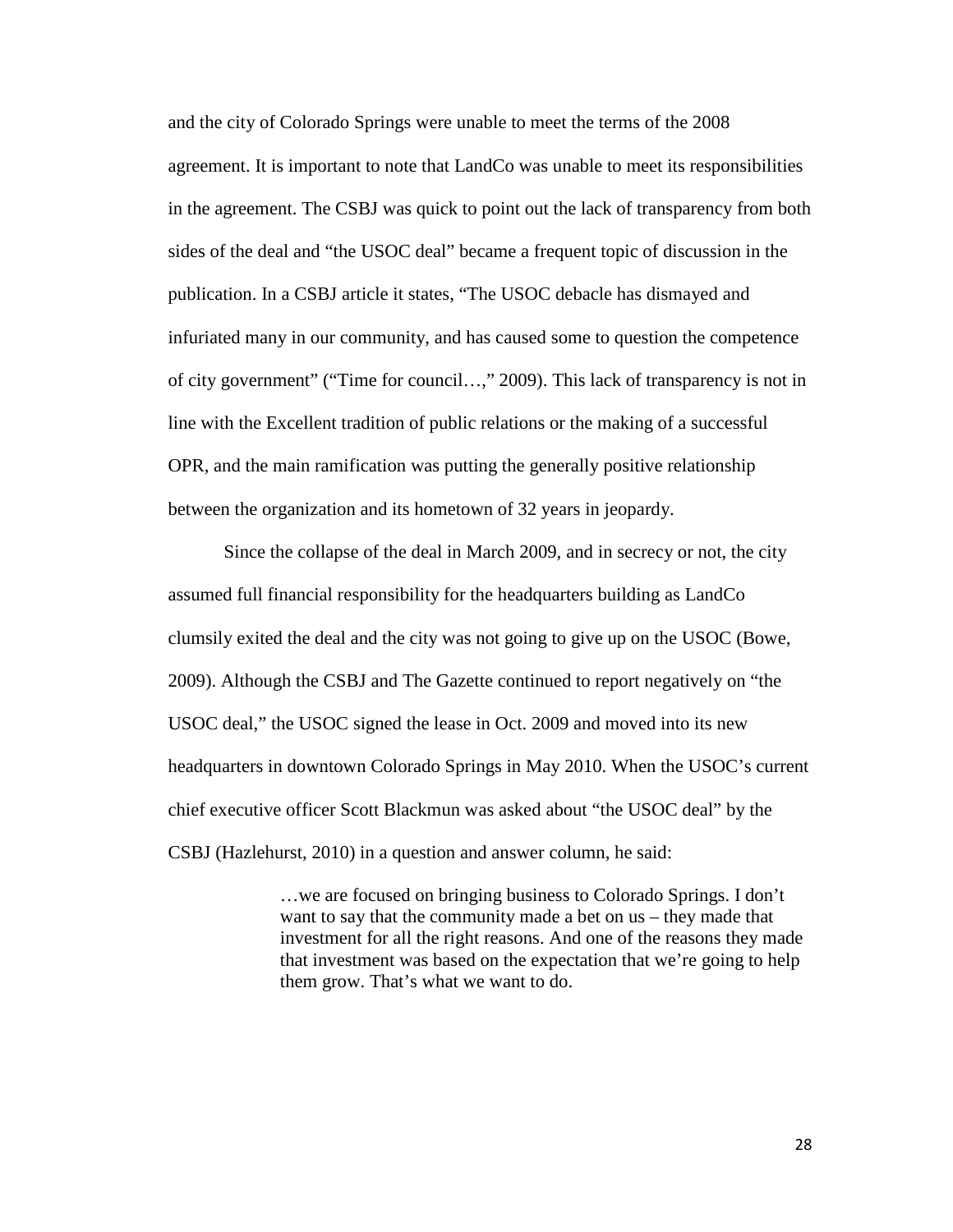Following the CSBJ interview with Blackmun, the USOC announced a \$250,000

grant to be used for Colorado Springs youth sports and recreation programs and

community centers (Laugesen, 2010).

## **The Relationship**

From this history, the following conclusions about the relationship between the

USOC and Colorado Springs can be drawn:

- The USOC has been headquartered in Colorado Springs for 32 years and will remain in Colorado Springs until at least 2045 due to a contract inked in 2009.
- The City of Colorado Springs values having the USOC in its community and invested approximately \$50 million to keep the USOC in Colorado Springs.
- The USOC values the City of Colorado Springs because it houses the "highaltitude" Olympic Training Center as well as the headquarters of 20 of the 39 total National Governing Bodies.
- According to the 2007 Economic Impact Report, the Olympic and Related Sports industry contributed \$341.3 million to the city and employed 3,480 Colorado Springs residents ("Olympic and Related Sports," 2007).

The above historical analysis provides a starting point for future analysis and offers a

perspective of where the USOC has been and where it is going.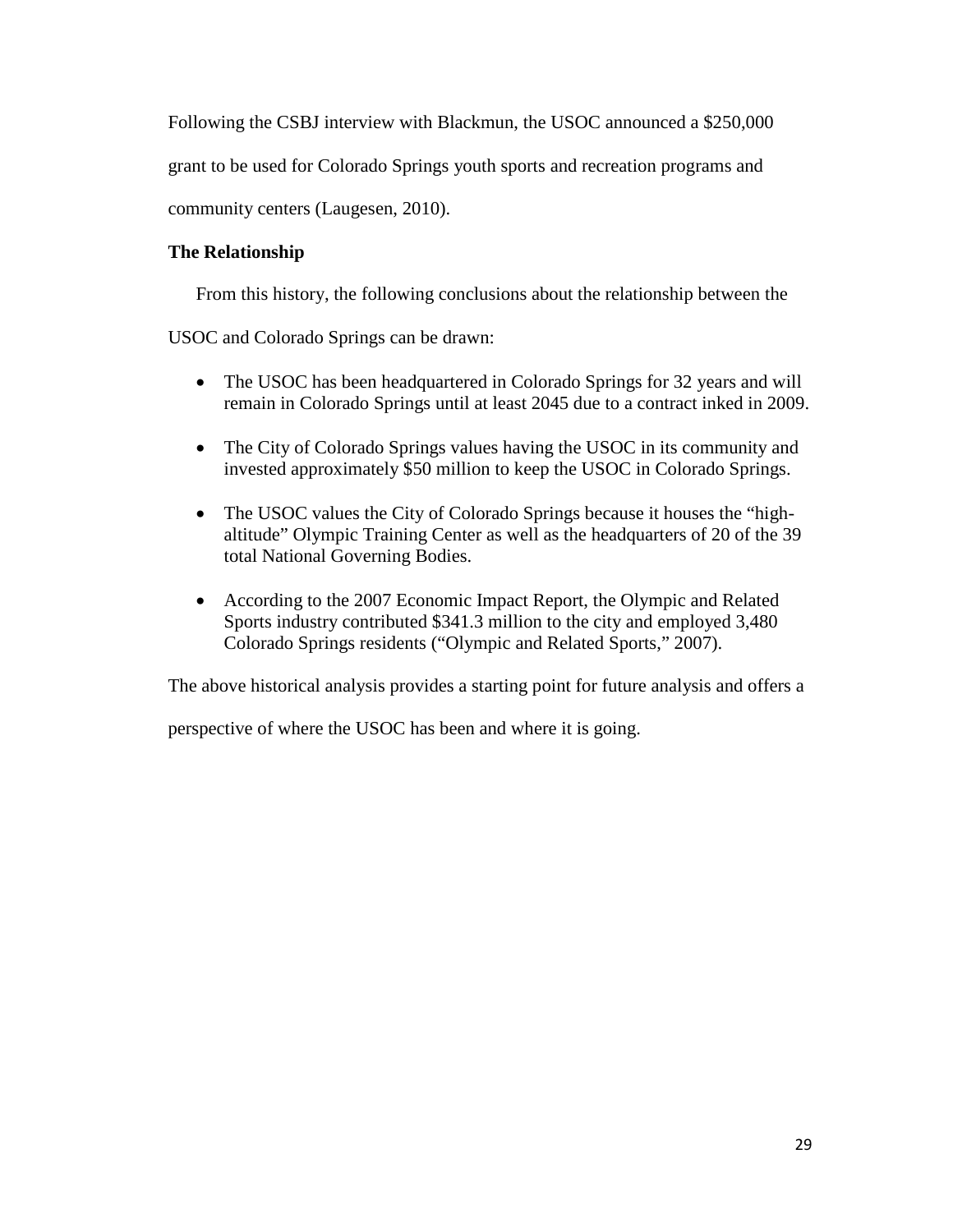#### **CHAPTER 4**

#### **METHODOLOGY**

As mentioned by Wimmer and Dominick (2006), the case study approach allows the researcher to employ a wide spectrum of evidence through a variety of data collection techniques, allowing for a more well-rounded and valid analysis of the relationship. In an attempt to integrate theory and research, the main approach proposed for this investigation is qualitative in nature and seeks to test the theory of organization-public relationship (OPR), particularly the importance of a strong community relationship. According to Anderson (1996), studies within the domain of qualitative research begin with interests into how something is done, the social value of an activity, the meaning of an action or the requirements of an accomplishment. This applies directly to the research interest proposed by this study, which seeks to better understand the phenomenon of an OPR between the USOC and Colorado Springs; especially, how community relations is conducted by the USOC, how these efforts affect the relationship between the organization and Colorado Springs and if this relationship is important to the long-term strategic goals of both publics.

In order to best answer these research questions and also obtain information about the topic, the research was conducted as a qualitative case study, which is defined by Stacks (2002) as an in-depth study of a particular people, organization, event or process. Robert Yin (1984) first described the case study as "an empirical inquiry that investigates a contemporary phenomenon within its real-life context;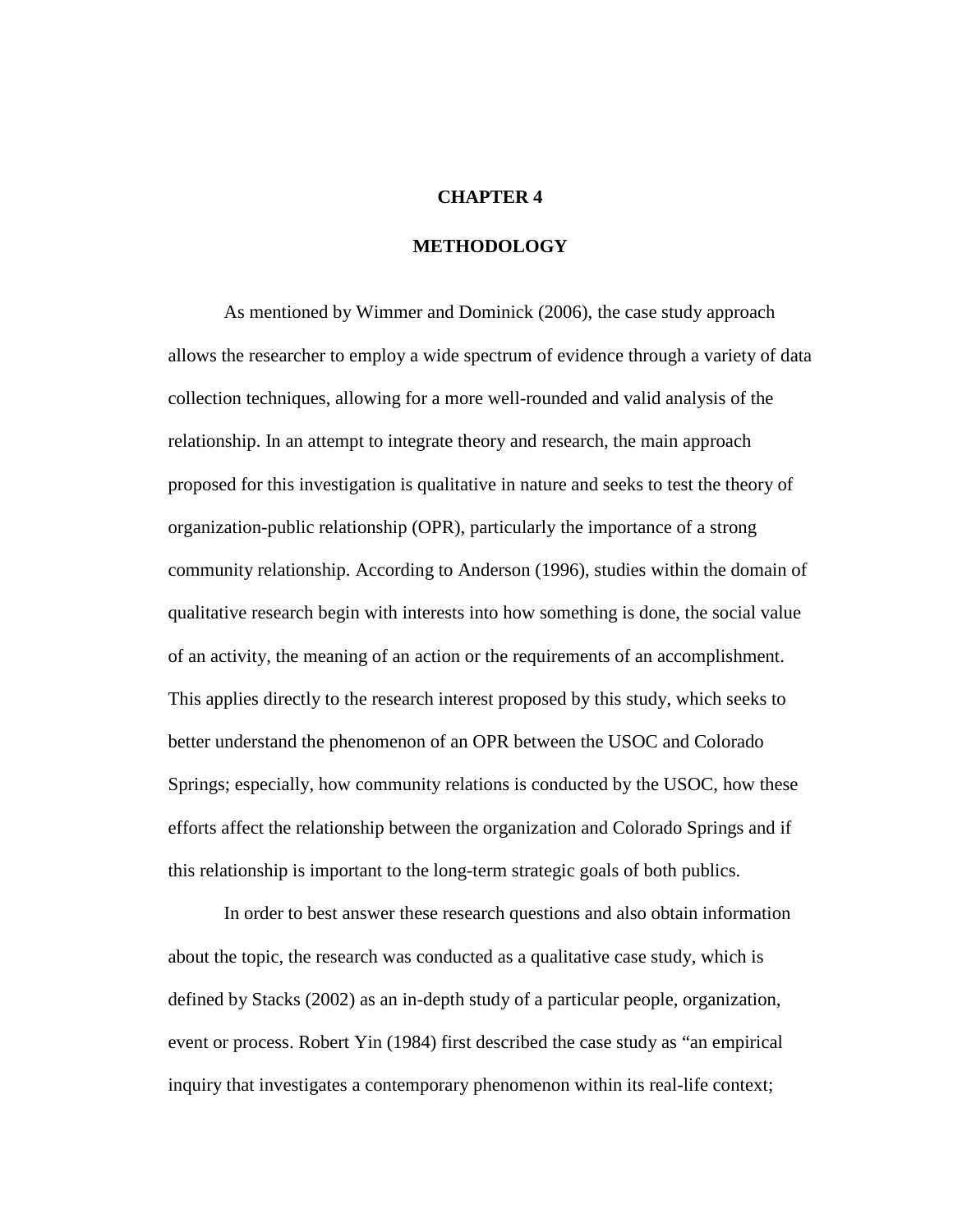when the boundaries between phenomenon and context are clearly not evident; and in which multiple sources of evidence are used" (pp. 23). An extension of secondary research, the case study allows for a descriptive analysis of the development and maintenance of the relationship built between the USOC and Colorado Springs via the community relations efforts of the former. From the analysis of this real-life situation, analysis of the USOC's organizational-public relationship with Colorado Springs is applied to the community relationship that exists between the two publics. Also, while case studies, particularly this case study, can't be directly applied to other cases, it may provoke introspection from other sport organizations or other organizations, in general, who have pondered the importance of a relationship between itself and the host city of its headquarters or even the host of a sports arena.

This case study utilized historical research and was supplemented with a content analysis of local newspapers – Colorado Springs Business Journal, The Denver Post and The Gazette – to explore the beginning and current relationship between the USOC and Colorado Springs. The base of information from the historical analysis came from the Olympic Information Center, which is maintained by the LA84 Foundation and endowed from the surplus funds of the 1984 Los Angeles Olympic Games. Other sources for the analysis included the USOC website, TeamUSA.org; the Sports Corp website, ColoradoSpringsSports.net; the Historical Dictionary of the Modern Olympic Movement; and local news sources generated through the content analysis.

The sample for the content analysis, 170 articles from the three publications mentioned above, was drawn from two separate keyword searches of the LexisNexis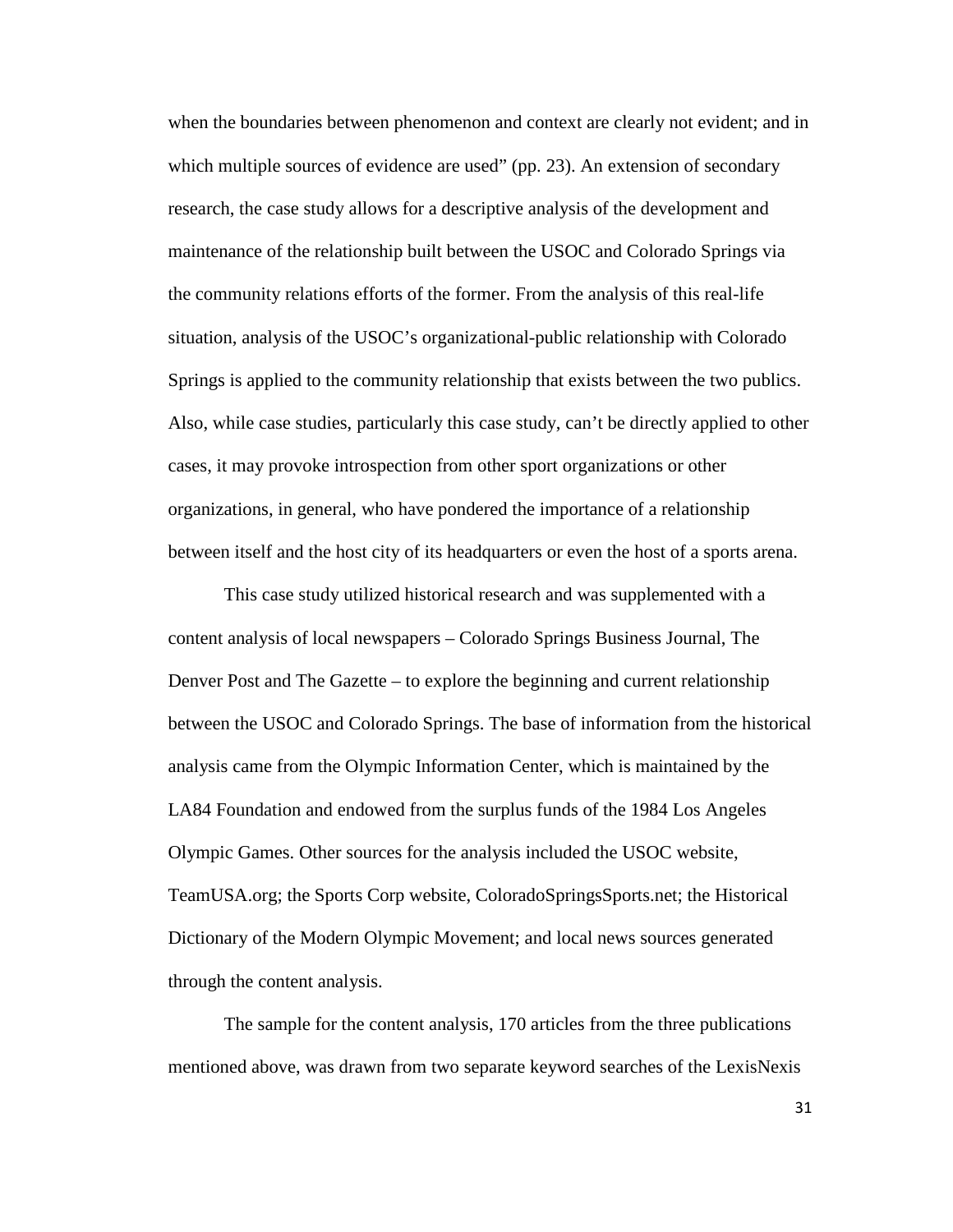News database. The first search was conducted using the terms "USOC" and "community," while the second search supplemented "Colorado Springs" for "community." The sample size was determined from the number of articles generated by these searches. Next, the sample was combed in order to determine the most applicable categories for examining the media's portrayal of the relationship between the USOC and Colorado Springs.

The following categories were used in the analysis codebook: article title, year written, month written, Olympic Games timeframe, article byline, section, length, document type, keywords in title, tone of article toward USOC, tone of article toward Colorado Springs, quote attributions, main subject, mention of USOC community programs/services and the type of USOC community program/service mentioned *(see Appendix)*. There was also a space provided in the codebook for the researcher to enter general comments about the article. The general comments as well as the categories in regard to tone reflect qualitative analysis; however, the other factors allow for a quantitative analysis of the data studied. From this analysis, the researcher was highly interested in tracking the relationships between the publication and the tone of the articles, the publication and the mention of USOC community service/program and also the role that year played in these relationships – this was vital in answering RQ3, which asked how the relationship changed over time. Quote attribution was tracked to gain an understanding of the voices presented in the discussion. This is important, especially in a study of OPR, because it is a way in which to track the availability and therefore transparency of the USOC in its relationship with the public.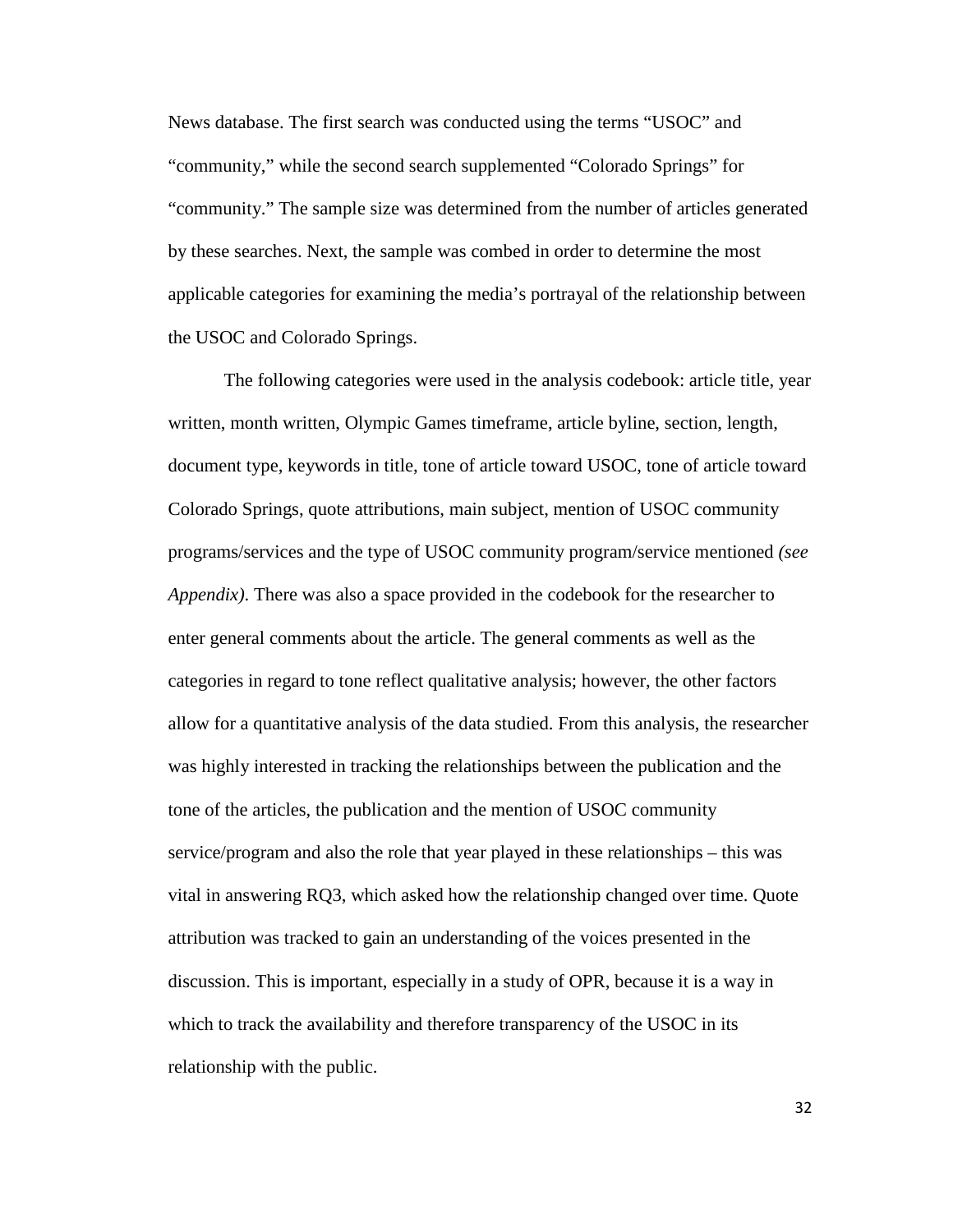### **CHAPTER 5**

### **RESULTS**

The overall results of both the historical and content analyses were generally positive in regard to the strength of the organizational-public relationships (OPR) between the USOC and Colorado Springs. The content analysis of local media, however, did show that there has been stress and tension on the relationship, particularly due to the events leading up to "the USOC deal," which was the plan struck between the USOC and Colorado Springs to keep the organization headquartered in Colorado. This is evidenced by the relationship between the year of publication and the tone of the article toward the city of Colorado Springs and the USOC. Also, the content analysis revealed that the USOC's community relations programs are a very minimal part of the local media discussion. This means the community is most likely unaware of the efforts put forth by the USOC and is therefore an area the organization needs to strengthen in order to improve and expand its current relationship with Colorado Springs. The following sections will discuss the results found by the content analysis.

### **Content Analysis Results**

In addition to the demographic information collected by the content analysis, this study calculated the frequency of search terms used in the LexisNexis search when selecting the sample. This query resulted in 80.6 percent of the sample using one of the search terms "USOC," "Colorado Springs," "community" or a combination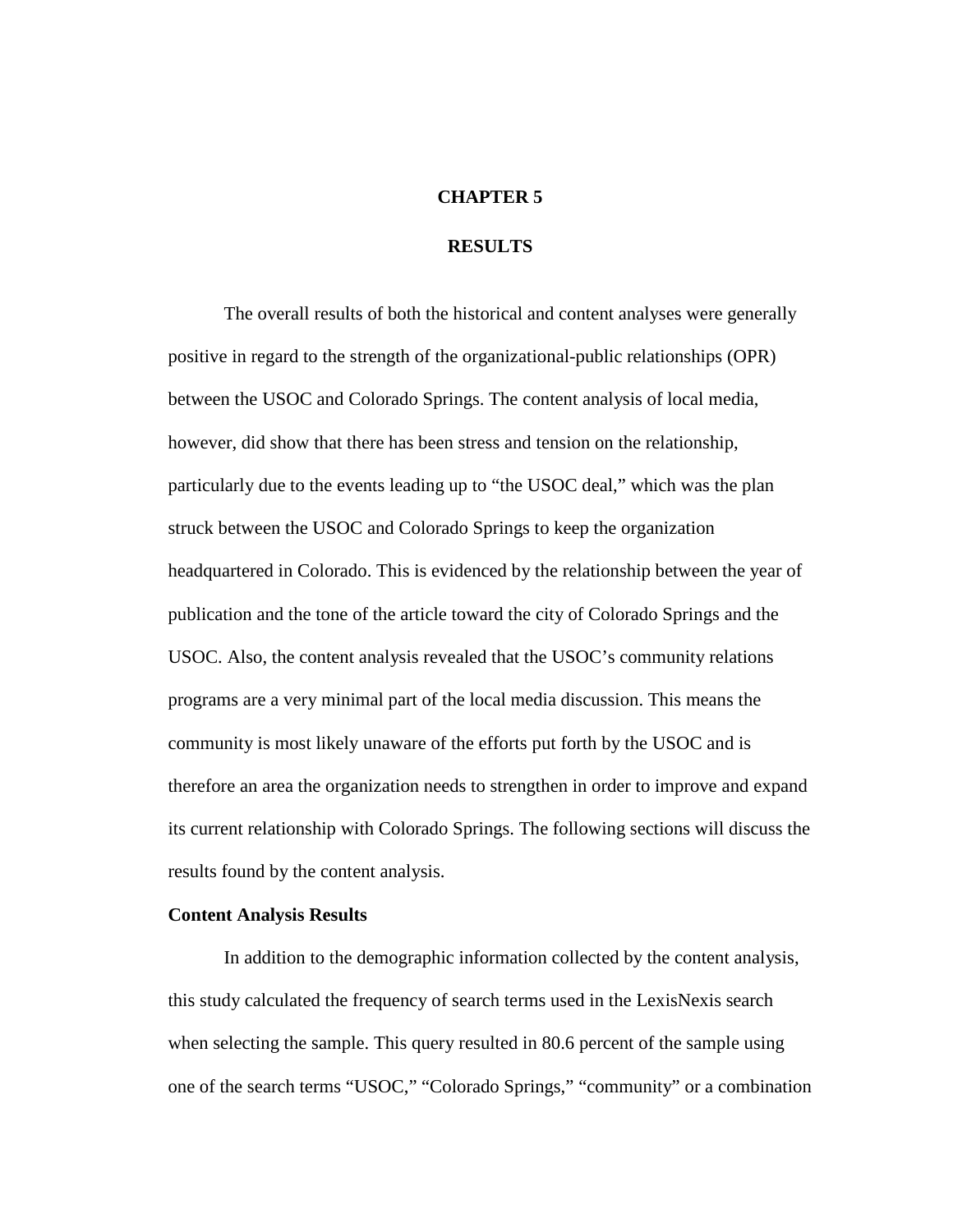of the words in the article title. Of interest, however, is the sparing use of the word "community," which appeared just eight times in the 170 articles studied. This reflects the lack of emphasis placed on the USOC's community relations efforts by the selected media.

The tone of the article toward both the USOC and Colorado Springs was also studied. Although tone is a qualitative measurement, it was used in this content analysis in order to establish its significance or lack thereof in the selected media sampling. The tone measurements ranged from very negative to very positive and included neutral and not relevant subcategories. *Very negative* or *very positive* tone was indicated if the article was dominated by imbalanced negativism or positivism – meaning more than 50 percent of the article was either negative or positive reporting toward either the USOC or Colorado Springs. *Negative* or *positive* tone was indicated if less than 50 percent of the article reflected either negatively or positively on the subject in question. Finally, *neutral* was checked if the article was evenly balanced and *not relevant* if the article was not talking specifically about either the USOC or Colorado Springs

The researcher noted that a majority 65.9 percent of the 170 articles studied were neutral in tone toward the USOC. Also, more articles were found to have a positive (17.6 percent) or very positive (2.9 percent) tone than negative (9.4 percent) or very negative (3.5 percent). The tone measurements toward Colorado Springs differed from the positive lean enjoyed by the USOC. For instance, while the near majority of articles, 48.8 percent, were noted as neutral toward the city, there were more negative (16.5 percent) or very negatively-toned (11.2 percent) articles than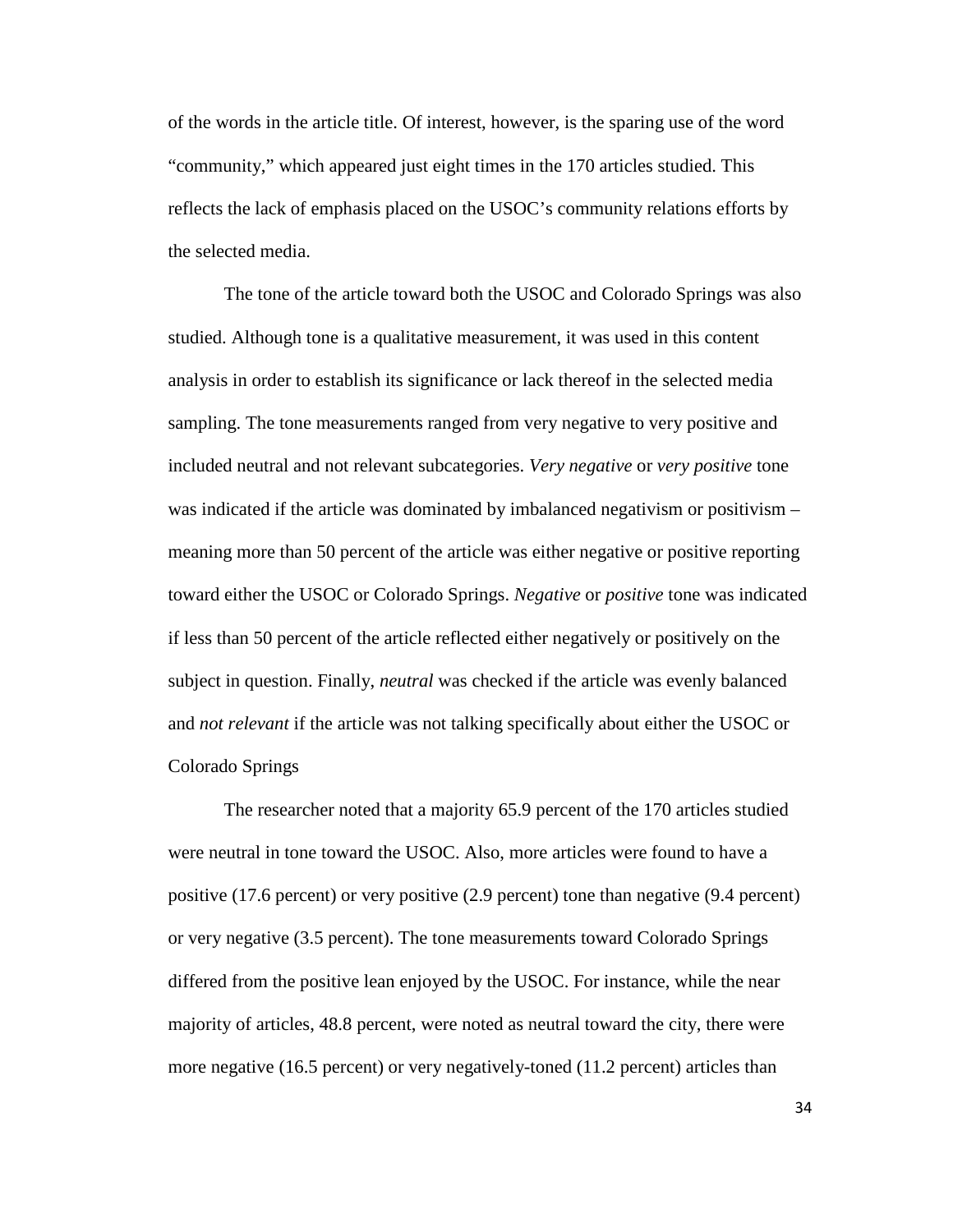positive (11.2 percent) or very positive-toned (0.6 percent) articles in the 170 articles sampled.

Another area of interest in the analysis was the source of quotes in each article. This explored the voices behind the article content and showed that there is a slight relationship between the frequency of USOC-sourced quotes and a more positive relationship with the city. Since the majority of articles were *opinion*, however, it's not surprising that 34.1 percent of the sample or 58 of the 170 articles did not use any quotes. The first person quoted in 41 of the articles, or 24.1 percent of the sample, was a USOC executive. The next most popular first quote was a near even split between Colorado Springs government official (9.4 percent) and another member of the Colorado Springs community (8.8 percent).

The existence of mentioning a USOC community service/program was analyzed in the 170 articles and there was little to no mention of a USOC community service/program. In fact, 82.9 percent of the sample or 141 articles did *not* mention such a program or service. Of the 17.1 percent of articles which contained a reference to a USOC community program/service, the most mentioned program was the Visitor's Center on the USOTC complex in Colorado Springs with nine of the 170 articles mentioning the visitor's center. This does not account for the eight articles which listed multiple community services/programs.

## **Research Question 1:** *What is the relationship between the USOC and Colorado Springs?*

The results from the historical and content analyses indicate that the relationship between the USOC and Colorado Springs is quasi-dependent. The relationship is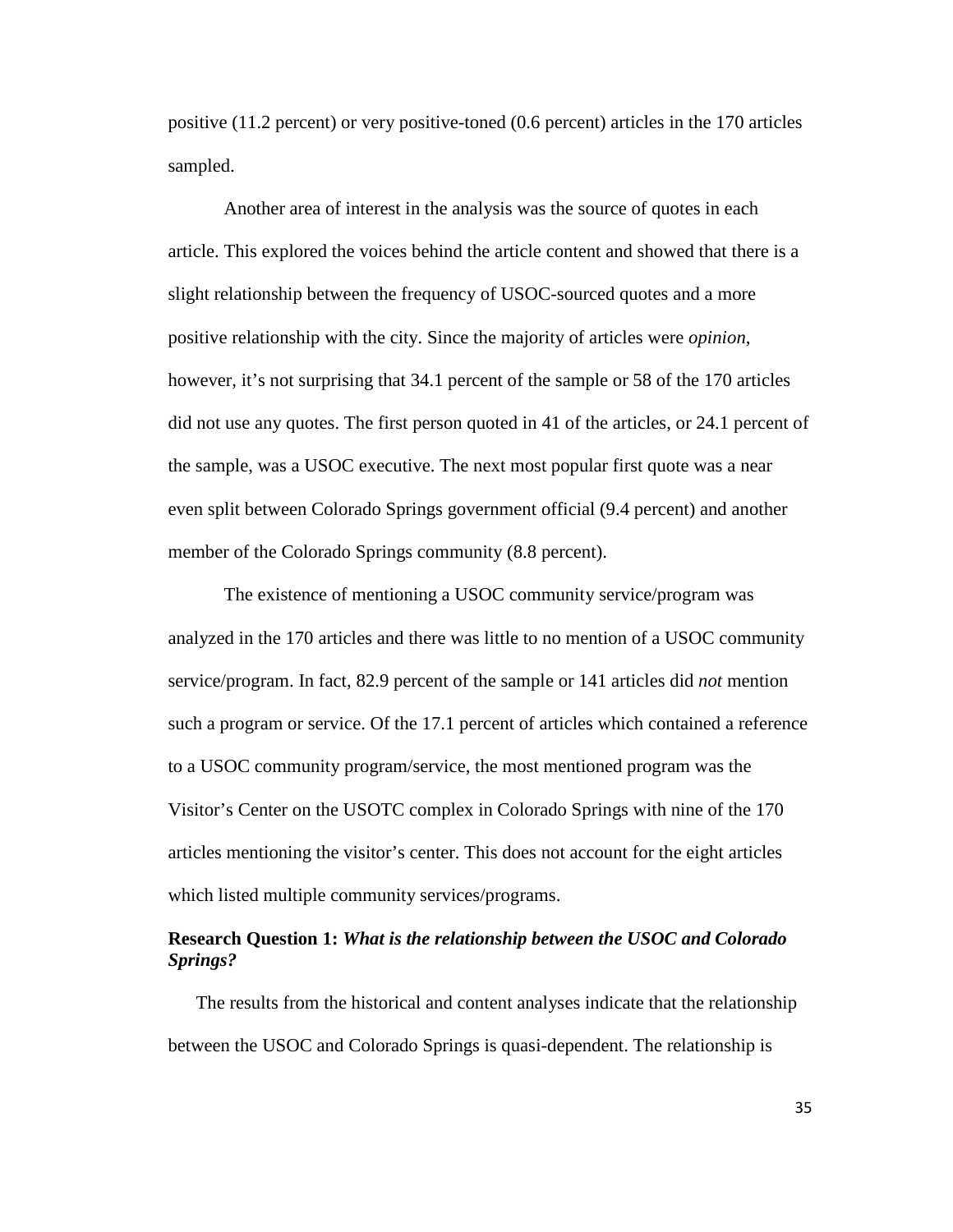deemed "quasi" in nature because while both the USOC and the city rely on each other for certain things, their actual survival does not hinge on the existence or strength of this relationship. According to Wood's four essential elements of interpersonal relationships – as discussed in the literature review – the relationship does contain the essential elements of successful relationships, especially when looking at "the USOC deal" (1995). Wood's elements are investment, commitment, trust and comfort with relational dialectics (1995). The level of each of these elements is difficult to discern, however, with the methodologies used in this study.

#### **Research Question 2:** *How has this relationship changed over time?*

According to the results of the study, the relationship between the USOC and Colorado Springs has been stable over time. One of the

main factors in this stability has been the city's commitment to enticing the organization to move to Colorado Springs in the first place and then fighting for it to stay. This commitment is based on the economic impact that Olympic sport has on Colorado Springs as well as the identification that Colorado Springs has with the Olympic Movement. The stability

| <b>YEAR</b> | <b>FREQUENCY</b> |
|-------------|------------------|
| 2010-09     | 89               |
| 2004-03     | 23               |
| 2008-07     | 18               |
| 2000-99     | 10               |
| 1998-97     | 9                |
| 2002-01     | 8                |
| 1996-95     | 6                |
| 1994-93     | 4                |
| 2006-05     | 3                |

**Figure 5.1:** Frequency of the years of articles used in the content analysis.

is also reflective of the USOC's 2009 decision to maintain its headquarter location in Colorado Springs.

**Research Question 3:** *Does the relationship reflect the tenets of the ideal organizational-public relationship and connect the community of Colorado Springs through sport?*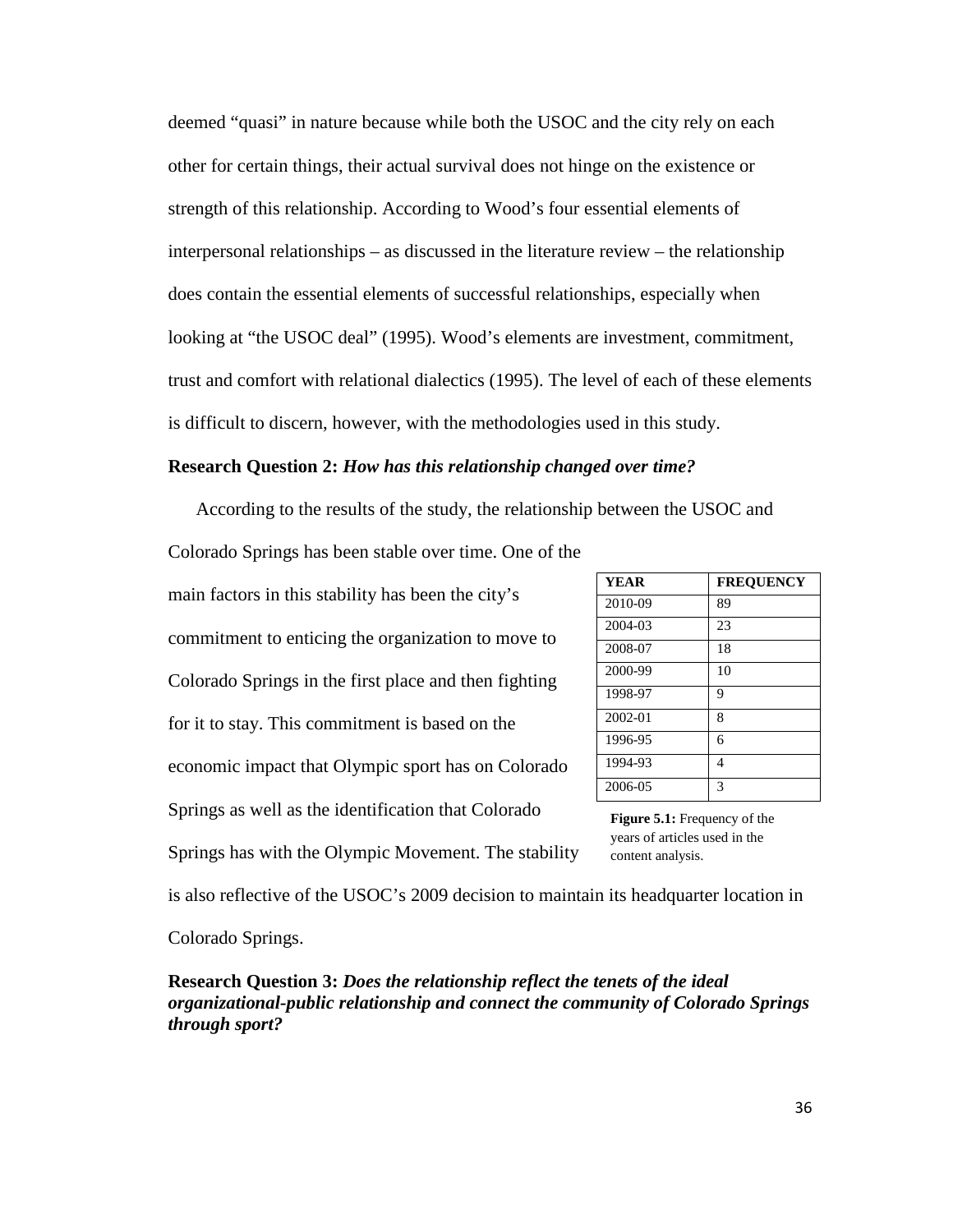As stated in the literature review, Ledingham and Bruning defined the ideal organizational-public relationship (OPR) as "the state that exists between an organization and its key publics that provides economic, social, political and/or cultural benefits to all parties involved, and is characterized by mutual positive regard" (1998, pp. 62). Based on the historical analysis, it's obvious that the relationship between the USOC and Colorado Springs reflects these tenets. While there is room for improvement in the relationship, as evidenced by the local media's coverage of "the USOC deal," a relationship exists nonetheless and the USOC does help to connect the community of Colorado Springs through sport.

Overall, the results answered the research questions and uncovered that the relationship between the USOC and Colorado Springs reflects the tenets of an ideal OPR. There was evidence, however, that the strength of the relationship overtime is dependent on current events and is therefore flexible. The relationship can be seen as ideal because although there was criticism found in the media, the tone toward the USOC was skewed positively. Also, throughout the USOC's decision of whether or not to relocate its headquarters, Colorado Springs fought and paid millions of dollars to keep the USOC in the city. It is unlikely this behavior would have occurred if the relationship between the two was not seen as mutually beneficial, which is an indicator of OPR strength.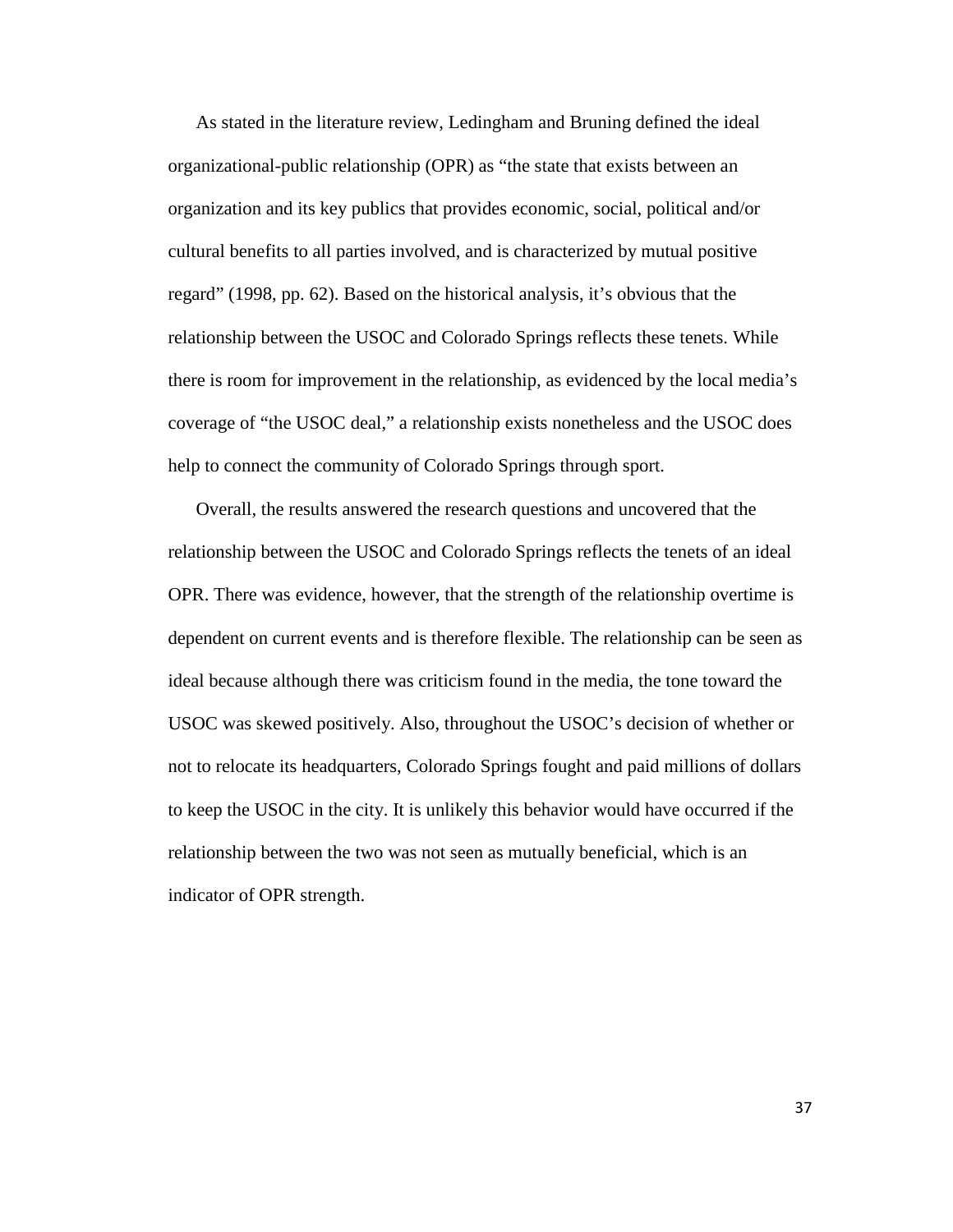#### **CHAPTER 6**

### **DISCUSSION**

The primary purpose of this research was to discover the nature of the relationship between the USOC and Colorado Springs. There were three research questions presented, the first – what is the relationship between the USOC and Colorado Springs – being broader than the last two which sought more specific information about the relationship. The history of the USOC as well as the content of Colorado media outlets was studied in order to answer these questions. As discussed throughout the paper, it is important to establish a positive organizational-public relationship (OPR) – based on investment, commitment, trust and comfort with relational dialectics – because this mutually beneficial relationship assists in the overall success of the organization. This section discusses the findings and offers the researcher's recommendations for improving the OPR between the USOC and Colorado Springs as well as ideas for future research on this subject.

### **History Lesson**

As history has shown, the USOC and Colorado Springs share a mutually beneficial relationship, which has existed since the organization relocated to Colorado in 1978. There is also evidence that this relationship is based largely on the economic impact that each has on the other. For instance, "the USOC deal" of 2009 showed that Colorado Springs was willing to pay a high price for the USOC, which contributes greatly to the local economy, to remain in Colorado. On the flip side, the USOC is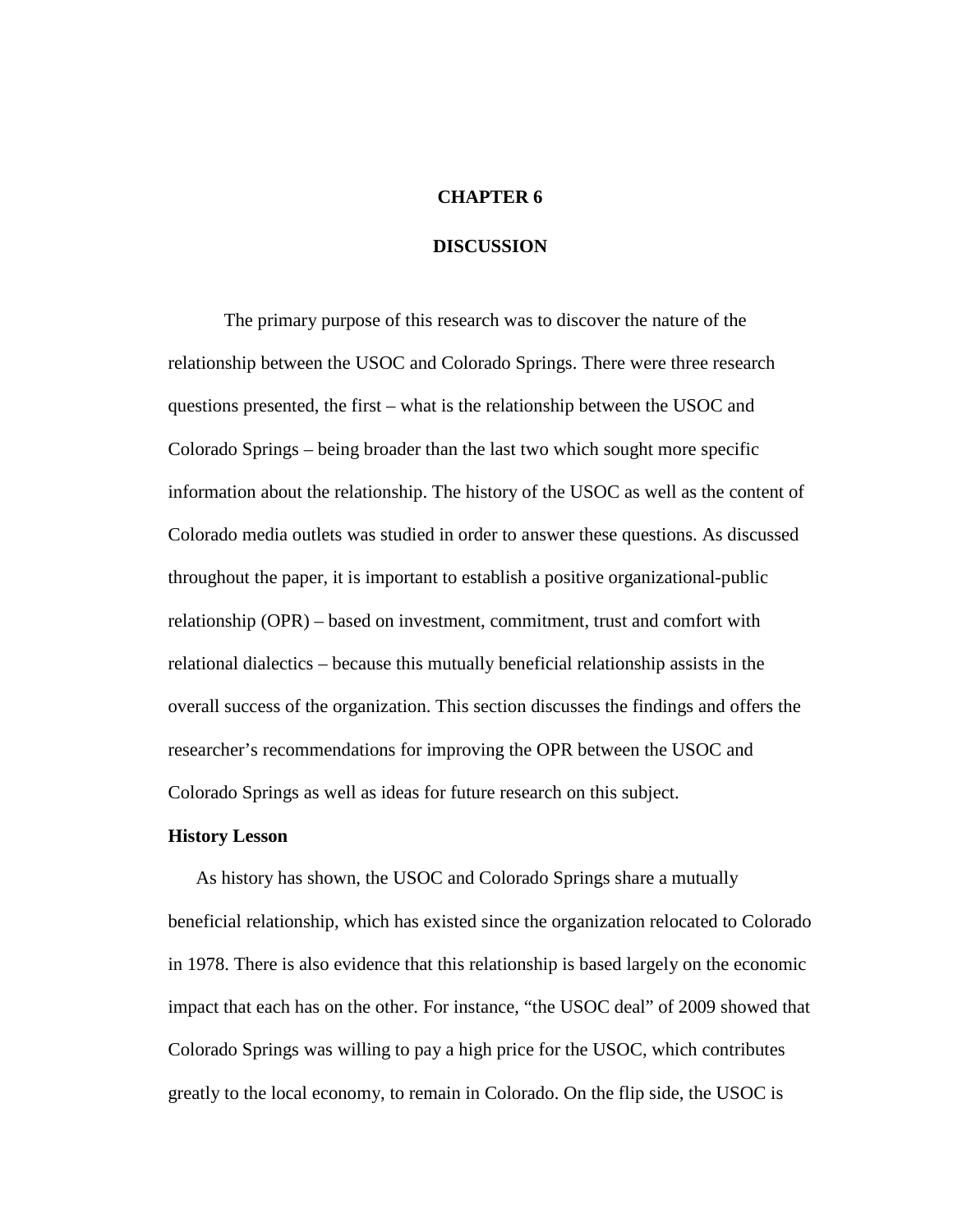committed to staying in Colorado Springs as long as the city is able to help fund its needs. This example reflects the element of *commitment* which Woods defined as one of four essential elements for a successful relationship (1995). The USOC's level of commitment to the relationship, however, is not as great as the commitment put forth by Colorado Springs and is an area where the USOC can improve in order to strengthen this OPR. Other elements in the USOC-Colorado Springs relationship evidenced in the history include trust, investment and comfort with relational dialectics.

The history also shows that the USOC-Colorado Springs relationship includes the elements of Hon and Grunig's relationship management scale, which in addition to trust and commitment, includes effective communication, mutual adaptation, mutual dependency and shared values (1999). For instance, the USOC and Colorado Springs are adapting to one another in moving the headquarters downtown to provide more space for the training center to expand. Also, both the USOC and Colorado Springs are dependent on each other to make this deal stick. Perhaps the most obvious element is *shared values*. The two share the values of hard work; dedication to America's current, future and past athletes; and living a healthy, balanced lifestyle. The element that needs the most work in this OPR is effective communication, which was evidenced by the breakdown and frustration of "the USOC deal" in 2009.

The history of the USOC-Colorado Springs relationship also provides insight to Kruckeberg and Starck's (2004) concept of a *consumer community*. For example, the Colorado Springs community is a segment of the larger national consumer community, but exists because members believe in the merits of the service the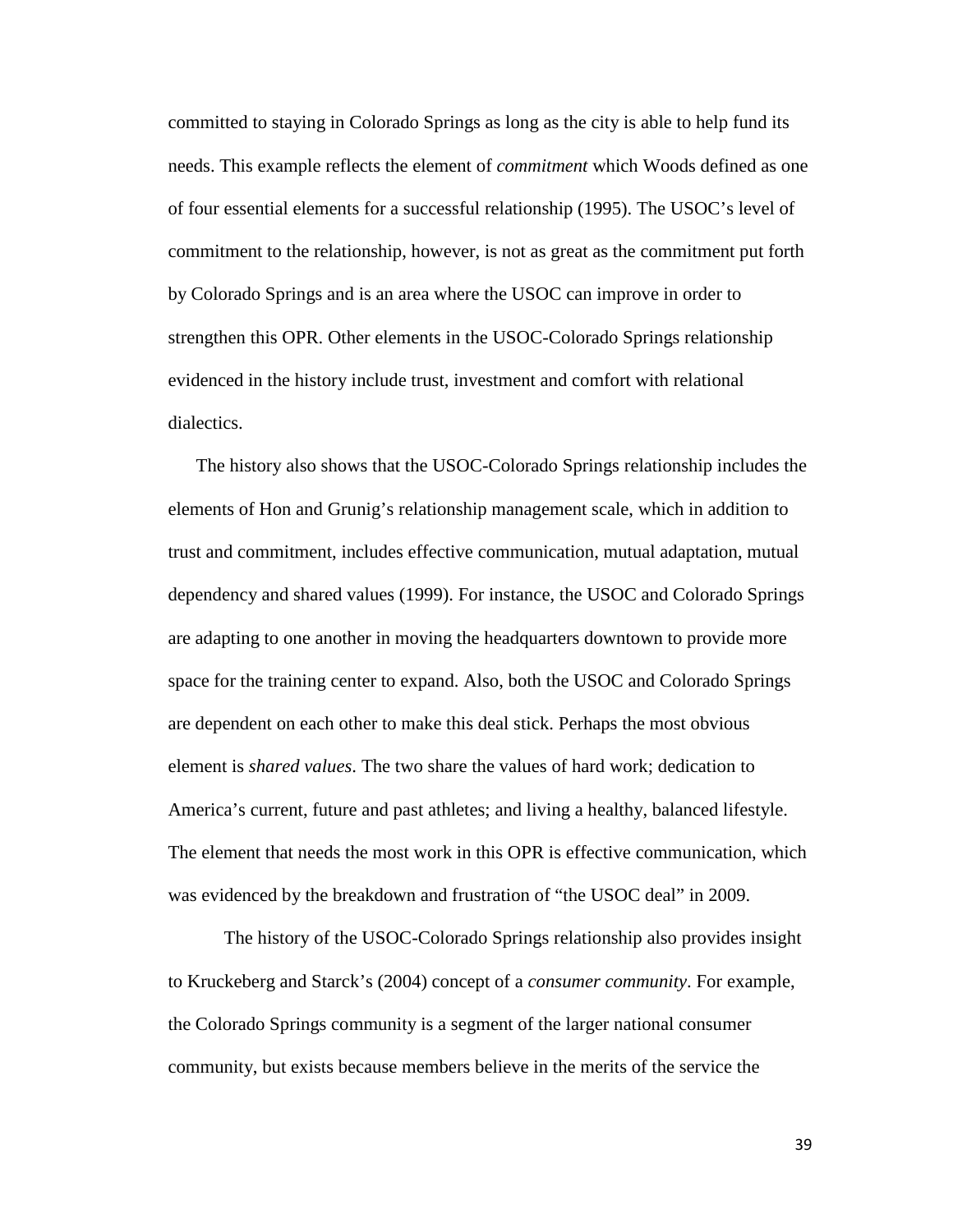USOC provides to the city. This sense of *community* is reinforced by the USOC's community relations programs/services, some of which include Olympic Day, the Visitor's Center and the Hall of Fame. The content analysis revealed, however, that the Colorado Springs media do not report on the USOC's various community programs/services frequently. This is an area for improvement which will be further discussed in the next section.

#### **Improving the Relationship**

This research has uncovered several areas where the USOC-Colorado Springs relationship can be strengthened. The first recommendation for an improved community relationship is working with the Colorado Springs media to increase the coverage of community services/programs. This will help to keep the USOC top of mind in Colorado Springs and also illustrate how the Olympic Movement is alive in the city. While there were a few articles that pointed to the positive influence that the USOC's community programs have on Colorado Springs – particularly the Visitor's Center – there were very few which showed how the USOC specifically affected the city.

Another area where the USOC can improve its relationship with Colorado Springs is in its commitment to the city. An article written by the staff of the Colorado Springs Business Journal (CSBJ) in the content analysis titled "Let's not sully Colorado Springs' true icons by including the USOC" discusses the USOC's flawed attempt at being a "true" community member (2009). The article compares the USOC to another Colorado Springs institution – The United States Air Force Academy – and claims that "the academy is not simply in the community, but of the community"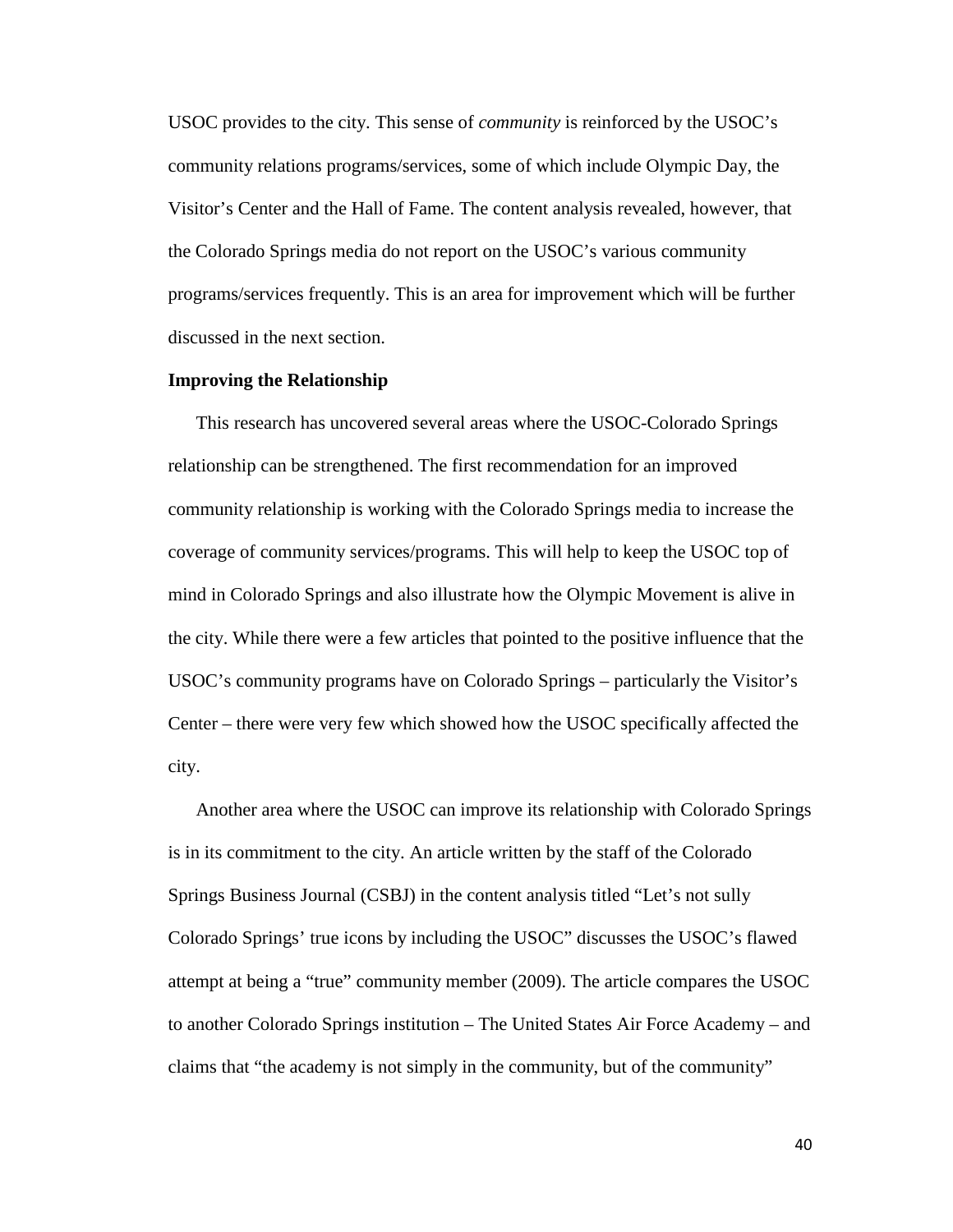("Let's not sully…," 2009). It also states that an organization, whether for-profit or not, can never achieve this status. The mutually beneficial requirement of a strong OPR, however, suggests differently; and so, the USOC should focus on its commitment to being "of the community" instead of merely in it. This heightened commitment can be achieved through public relations efforts.

Another area for improvement is making the USOC a more prominent community member through increased use of the Olympic rings throughout Colorado Springs and at various community events. The USOC's public relations efforts should be working to achieve this. Lon Matejczyk, editor of the CSBJ, wrote an article in 2010 about this topic titled, "We're the proud home of the USOC, but who would know?"

### **Limitations**

In the content analysis, a larger sample size would have benefited the second research question which addressed the relationship between the USOC and Colorado Springs over time. Also, the content analysis reflects the opinions of relatively few within the Colorado Springs community. With an overall lack of articles prior to 1993, it is impossible to track the early relationship in the content analysis. The historical analysis ran into a similar limitation because the history of the USOC has not been extensively published. One of the sources used – Historical Dictionary of the Modern Olympic Movement – points to this limitation and refers researchers to the USOC library, which no longer has an employee residing over its archives, so is therefore of no use to researchers unless they are in the Colorado Springs area.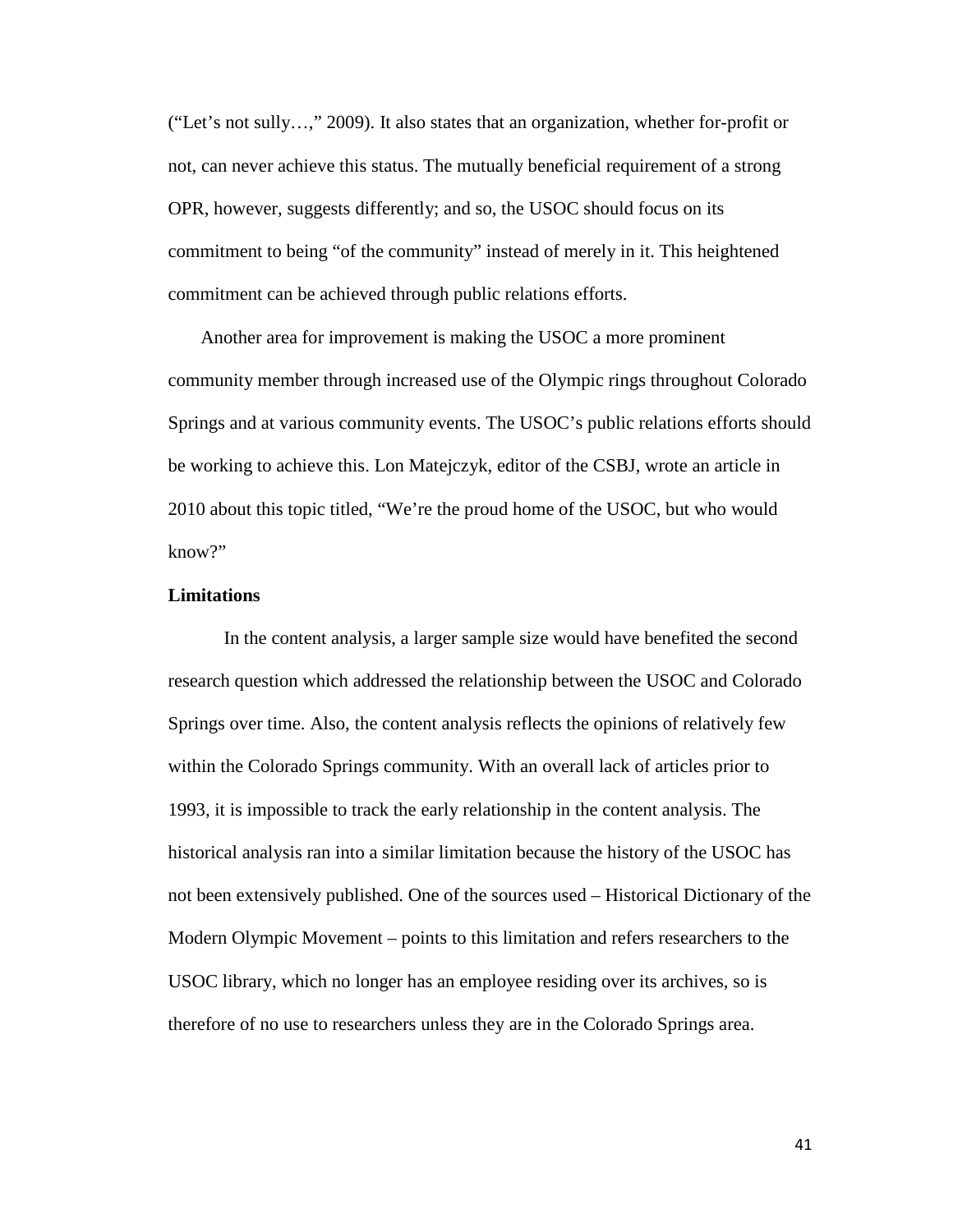The qualitative nature of this research comes with inherent bias from the researcher. Although the researcher tried to rule out as much bias as possible, particularly through the content analysis, it still needs to be addressed as a limitation in this study. Also, the researcher was employed as an intern for the USOC and at the time this research was conducted had accepted a fulltime position with the organization.

### **Future Research**

Since this study is one of very few that tracks the community relationship of a sports organization with its local host, it is suggested that the study be replicated in order to determine similar results. Other research has studied the relationship between a community and an arena and/or sports team, but the literature on the community relationship between a headquarters and its hometown is limited. Also, a more significant research project would include a greater inspection of local media through content analysis as well as in-depth interviews of key opinion leaders in both the USOC and Colorado Springs to gain a more well-rounded perspective. Interviews and even surveys of Colorado Springs residents could also expand on answering if the USOC truly connects the city of Colorado Springs through sport. It is recommended that the surveys ask questions that can help to measure the relationship based on the relationship scale offered by Hon and Grunig (1999, pp. 28-30).

### **Conclusion**

From the results of the historical and content analyses, it has been determined that the relationship between the USOC and Colorado Springs is mutually beneficial and therefore suggests that the relationship reflects an ideal organizational-public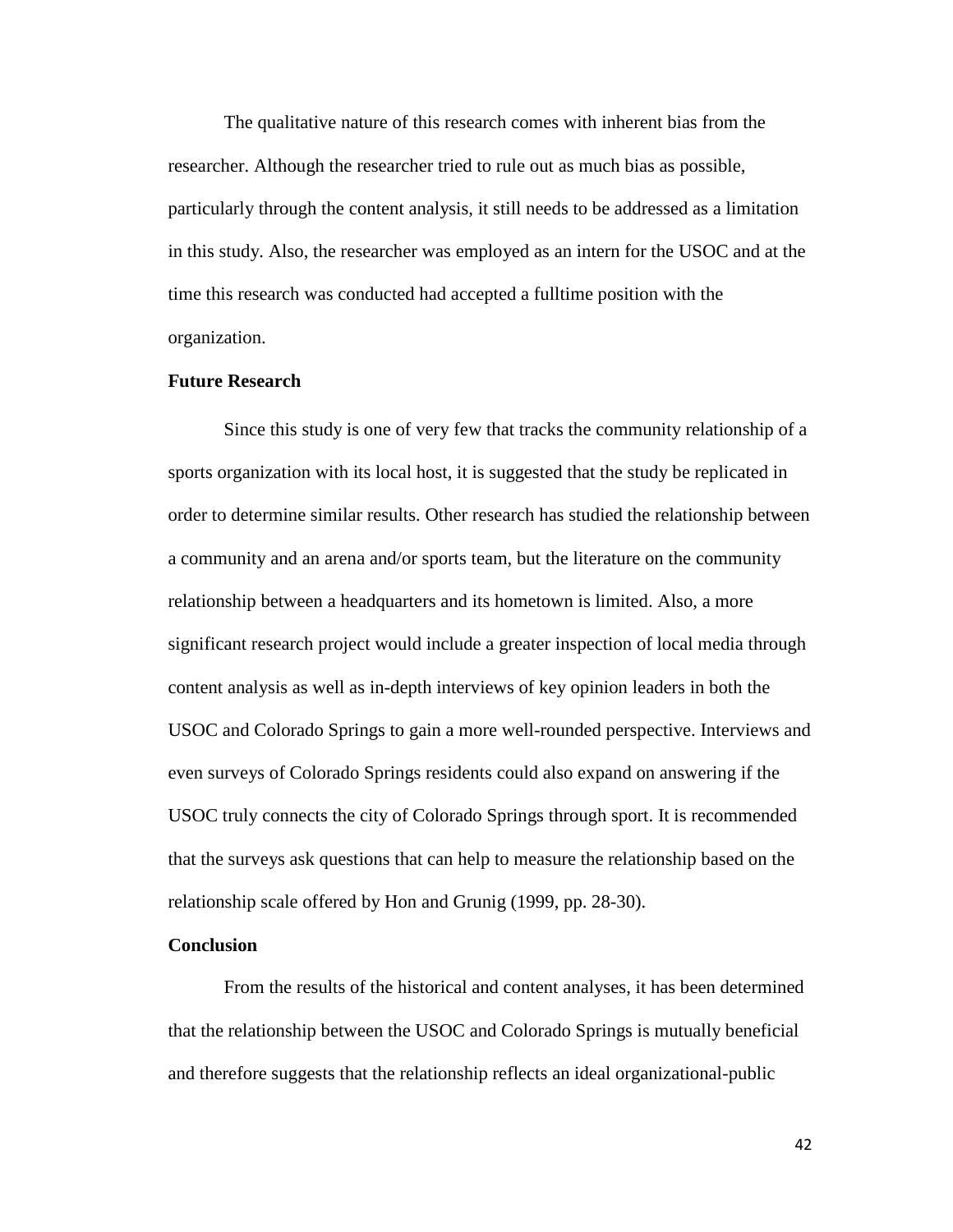relationship. In addition, the 32-year relationship between the USOC and Colorado Springs has been stable over time, although history shows that it was slightly stronger in the beginning; and the USOC does provide a community connection through sport. This study should result in future research on the topic of sport organizations and community relations. Further research on the USOC-Colorado Springs relationship was also proposed through the use of in-depth interviews and surveys which would measure the strength of the relationship based on Hon and Grunig's scale (1999). Also, it was determined that the research has the potential to be replicated in organizations other than the USOC.

Another highlight of this research includes the recommendations for improvement, as mentioned in the discussion section. These suggestions begin in the USOC public relations department, which should be more proactive in becoming an even better partner in the relationship with Colorado Springs. Along with the public relations department, it is important for the executive team of the USOC to believe in and value its relationship with Colorado Springs because decision-making and action can't be fulfilled without buy-in from the leadership.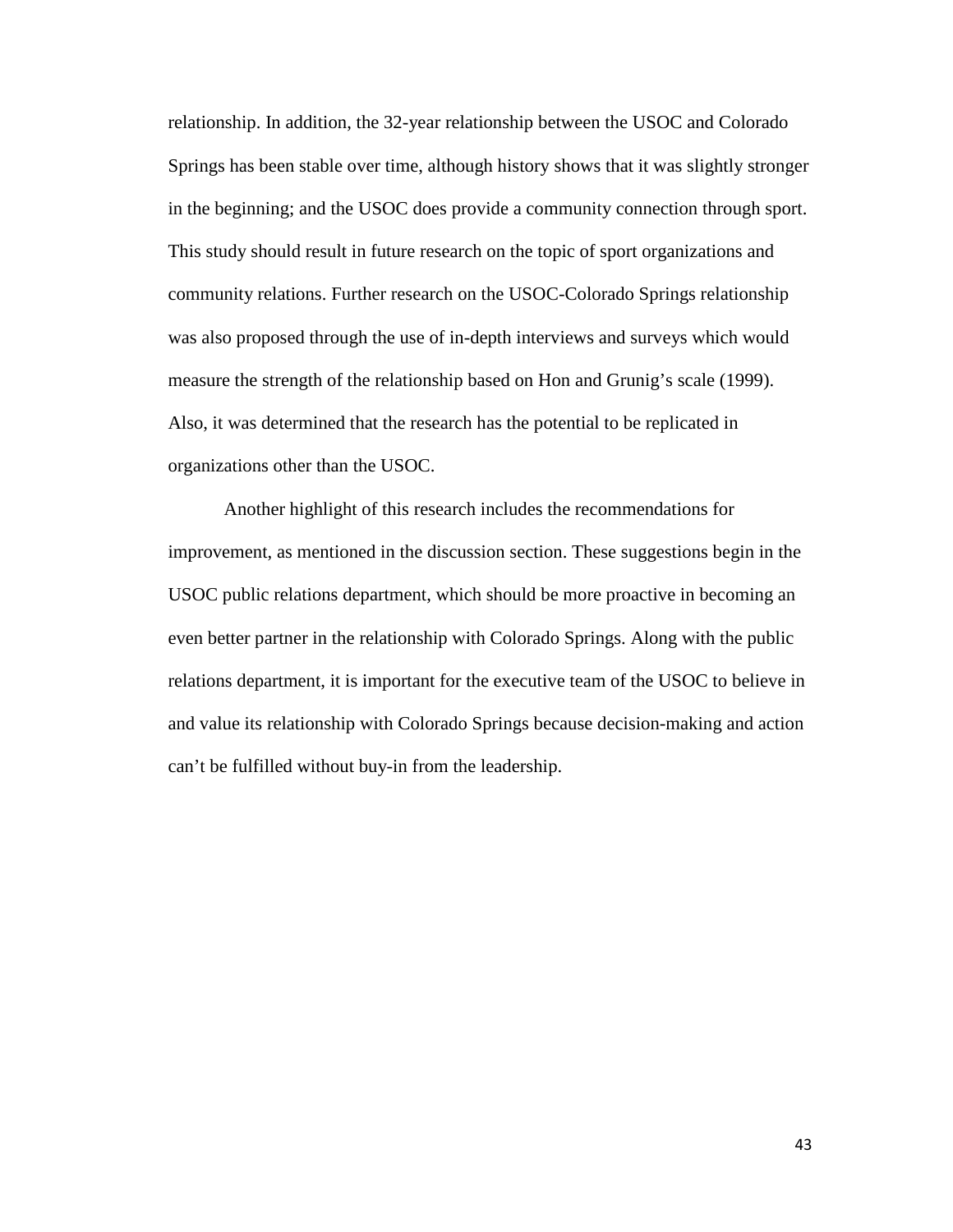### **REFERENCES**

- Anderson, J.A. (1996). Thinking Qualitatively: Hermeneutics in Science. In M.B. Salwen, *An Integrated Approach to Communication Theory and Research* (pp. 45-59). Mahwah, N.J.: Lawrence Erlbaum.
- Berkowitz, D. & Turnmire, K. Community Relations and Issues Management: An Issue Orientation Approach to Segmenting Publics. *Journal of Public Relations Research*, 6(2), 105-123.
- Berlioux, M., ed. (1978). Around the National Olympic Committees. *Olympic Review*, 126, 325-329).
- Borzilleri, M. (2003, Feb. 16). DeFrantz calls for relocation of USOC headquarters to New York. *The Gazette*. Retrieved by Lexis-Nexis.
- Bowe, A. (2009, March 28). Developer sues Springs and USOC: LandCo's suit claims its partners aren't living up to their deal. *The Denver Post*, B-04. Retrieved by Lexis-Nexis.
- Boyd, J. & Stahley, M. (2008). Communitas/Corpatas Tensions in Organizational Rhetoric: Finding a Balance in Sports Public Relations. *Journal of Public Relations Research*, 20, 251-270.
- Briggs, B. & Soraghan, M. (2003, June 25). USOC move from state hinted: Campbell vows to keep Olympic base in Springs. *The Denver Post*. Retrieved by Lexis-Nexis.
- Briggs, B. (Oct. 2003). USOC Vote to downsize board expected: Directors streamlined from 123 to 11. *The Denver Post*. Retrieved by Lexis-Nexis.
- Bruning, S.D. (2004). Examining city-resident relationships: linking community relations, relationship building activities, and satisfaction evaluations. *Public Relations Review*, 30, 335-345.
- Bruning, S.D. & Galloway, T. (2003). Expanding the organization-public relationship scale: exploring the role that structural and personal commitment play in organization-public relationships. *Public Relations Review*, 29, 309-319.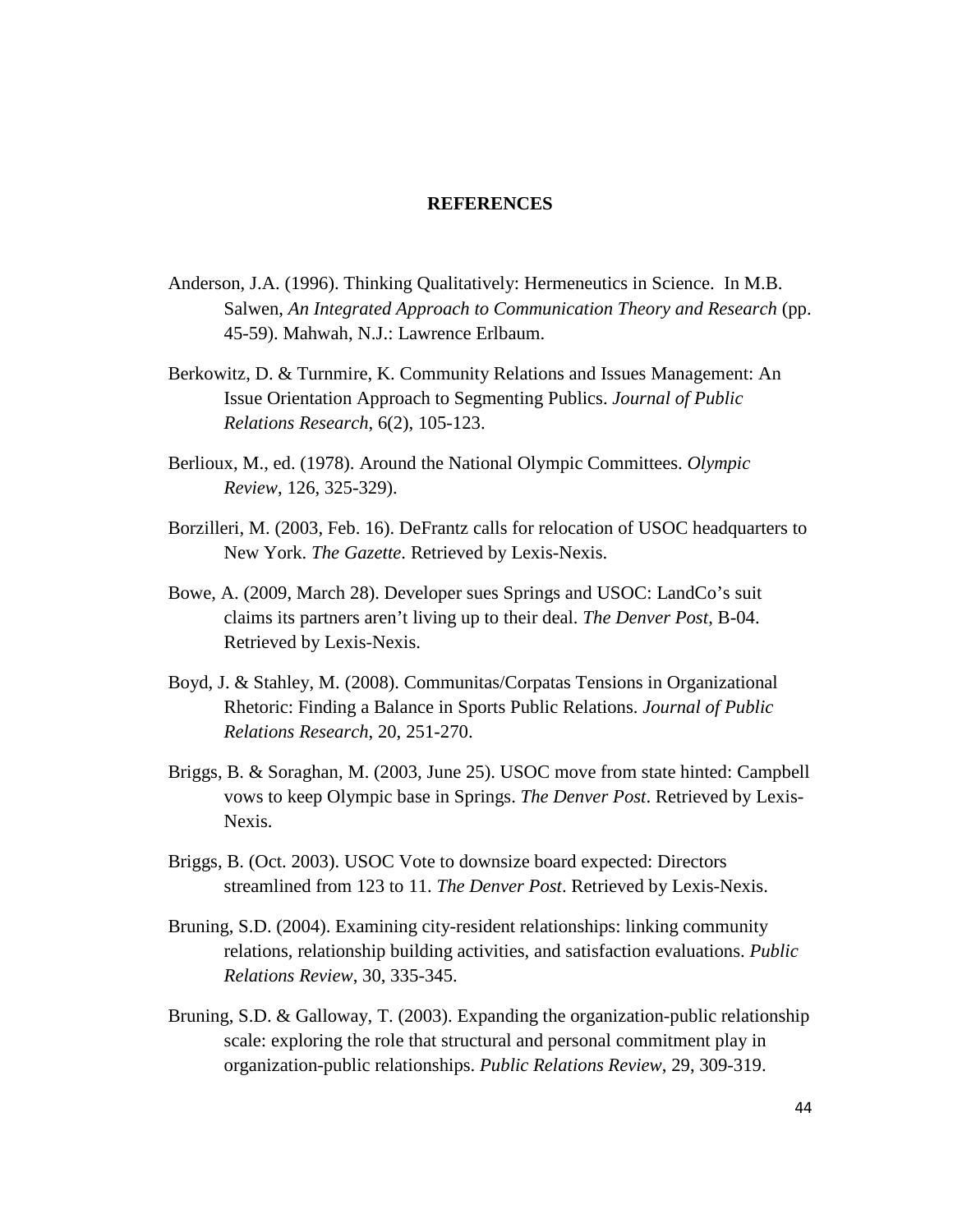- Chalip, L. & Spavero, E. (2007). Professional Teams as Leverageable Assets: Strategic Creation of Community Value. *Sport Management Review*, 10, 1-30.
- Cutlip, S.M., Center, A.H & Broom, G.L. (1994). *Effective Public Relations*, 7<sup>th</sup> ed. Englewood Cliffs, NJ: Prentice-Hall.
- Ehling, W.P. (1992). Estimating the Value of Public Relations and Communication to an Organization. In Grunig, J.E. and Dozier, D.M and Ehling, W.P. and Grunig, L.A. and Repper F.C. and Whits, J. (eds.), Excellence in Public Relations and Communication Management (pp. 622). Hillsdale, NJ: Lawrence Erlbaum Associates.
- Emery, E. (2008, April 1). Colorado rings! Springs retains grasp on USOC. *The Denver Post*, B-01. Retrieved by Lexis-Nexis.
- Emery, E. (2007, Oct. 17). Olympic group kicks around move from Colo.: The Springs offer to provide more space will be considered along with other communities' ideas. *The Denver Post*, B-05. Retrieved by Lexis-Nexis.
- Ferguson, M.A. (1984, Aug.). *Building theory in public relations: interorganizational relationships.* Paper presented at the annual meeting of the Association for Education in Journalism and Mass Communication, Gainesville, FL.
- Findling, J.E. & Pelle, K.D., eds. (1996). *Historical Dictionary of the Modern Olympic Movement*. Westport, CT: Greenwood Press.
- Grunig, J.E. & Hunt, T. (1984). *Managing Public Relations*. New York: Holt, Rinehart and Winston.
- Grunig, J.E. & White, J. (1992). "The Effect of Worldviews on Public Relations Theory and Practice," in *Excellence in Public Relations and Communication Management*. Grunig, J.E. (ed.). Hillsdale, NJ: Lawrence Erlbaum Associates.
- Grunig, L. A. (1996). Public Relations. (Bruning, 2004) In M. B. Salwen, *An Integrated Approach to Communication Theory and Research* (pp. 459-477). Mahwah, NJ: Lawrence Erlbaum Associates.
- Guiniven, J. (Nov. 2005). Community relations more than money. *Public Relations Tactics*, p. 6.
- Hall, M. R. (2006). Corporate Philanthropy and Corporate Community Relations: Measuring Relationship-Builiding Results. *Journal of Public Relations Research*, 18(1), 1-21.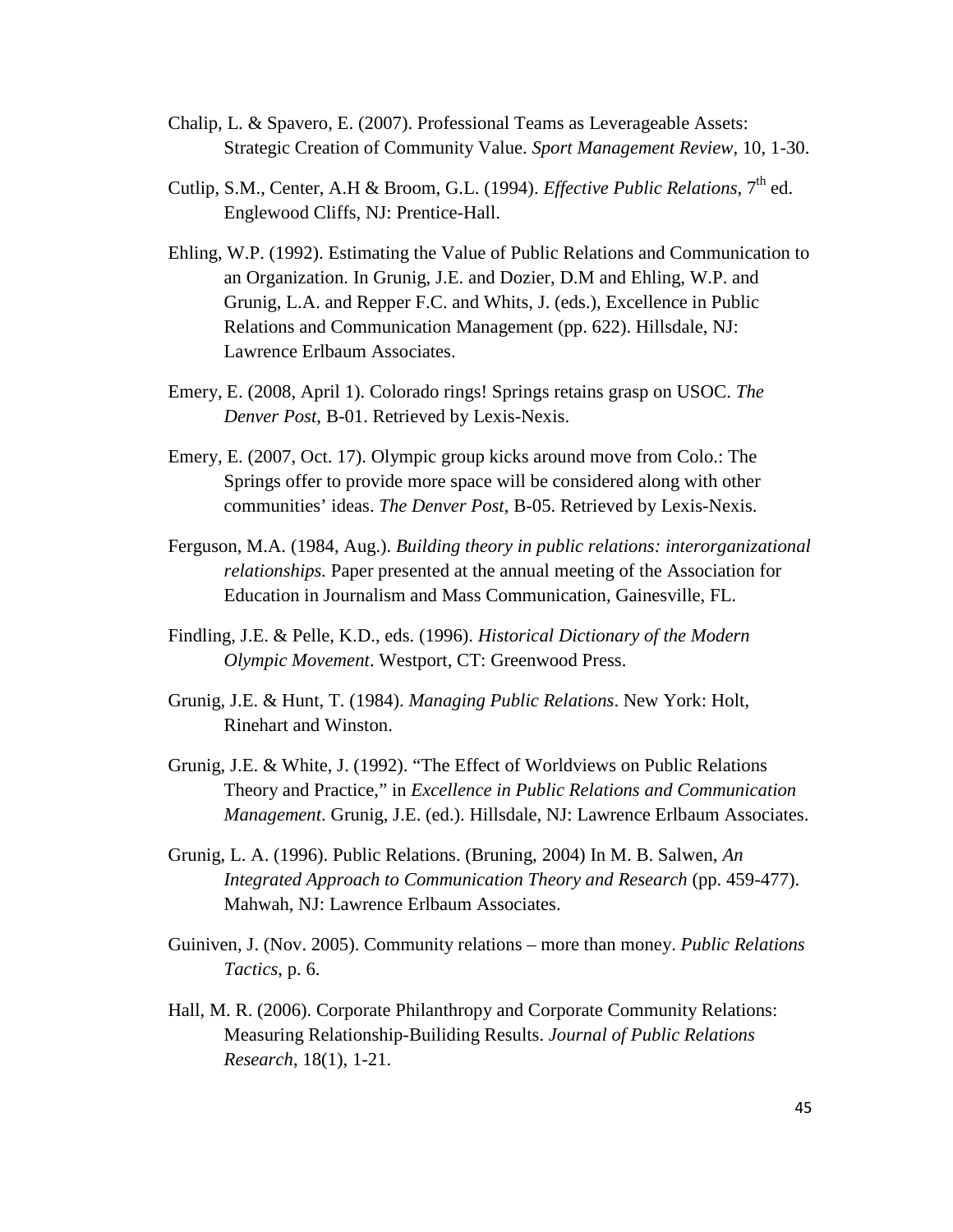- Hazlehurst, J. (2010, May 28). Q&A with U.S. Olympic Committee chief: We have a lot of work to do. *Colorado Springs Business Journal*. Retrieved by Lexis-Nexis.
- Hazlehurst, J. (2009, Dec. 31). 2009 and the U.S. Olympic Committee Deal. *Colorado Springs Business Journal*. Retrieved by Lexis-Nexis.
- Hon, L.C. & Grunig, J.E. (1999). Guidelines for measuring relationships in public relations. *Institute for Public Relations*. Retrieved May 22, 2010 from [http://www.instituteforpr.org/files/uploads/Guidelines\\_Measuring\\_Relationshi](http://www.instituteforpr.org/files/uploads/Guidelines_Measuring_Relationships.pdf) [ps.pdf](http://www.instituteforpr.org/files/uploads/Guidelines_Measuring_Relationships.pdf)
- Huang, Y. (2001). OPRA: A cross-cultural, multiple-item scale for measuring organization-public relationships. *Journal of Public Relations Research*, 13, 61-90.
- Hutton, J.G. (1999). The definition, dimensions and domain of public relations. *Public Relations Review*, 25(2), 199-214.
- Ingham, A.G. & Smith, J.M. (2003). On the Waterfront: Retrospectives on the Relationship Between Sport and Communities. *Sociology of Sport Journal*, 20, 252-274.
- Jahansoozi, J. (2007). Organization-public relationships: An exploration of the Sundre Petroleum Operators Group. *Public Relations Review*, 33, 398-406.
- James, D.C. (1970). "Olympus and Beyond" in *The Years of MacArthur*, 1. Boston: Houghton Mifflin Co.
- Johnson, A.T. (1983). Municipal Administration and the Sports Franchise Relocation Issue. *Public Administration Review*, 43(6), 519-528.
- Johnson, M.P. (1999). Personal, moral, and structural commitment to relationships: experiences of choice and constraint. In Adams, J. M. & Jones, W.H. (eds.) *Handbook of Interpersonal Commitment and Relationship Stability*. New York: Kluwer Academic/Plenum Publishers, 74.
- Kim, S., Brunner, B.R., & Fitch-Hauser, M. (2006). Exploring community relations in a university setting. *Public Relations Review*, 32, 191-193.
- Kruckeberg, D. & Starck, K. (1988). *Public Relations and Community: A Reconstructed Theory*. New York: Praeger, 139.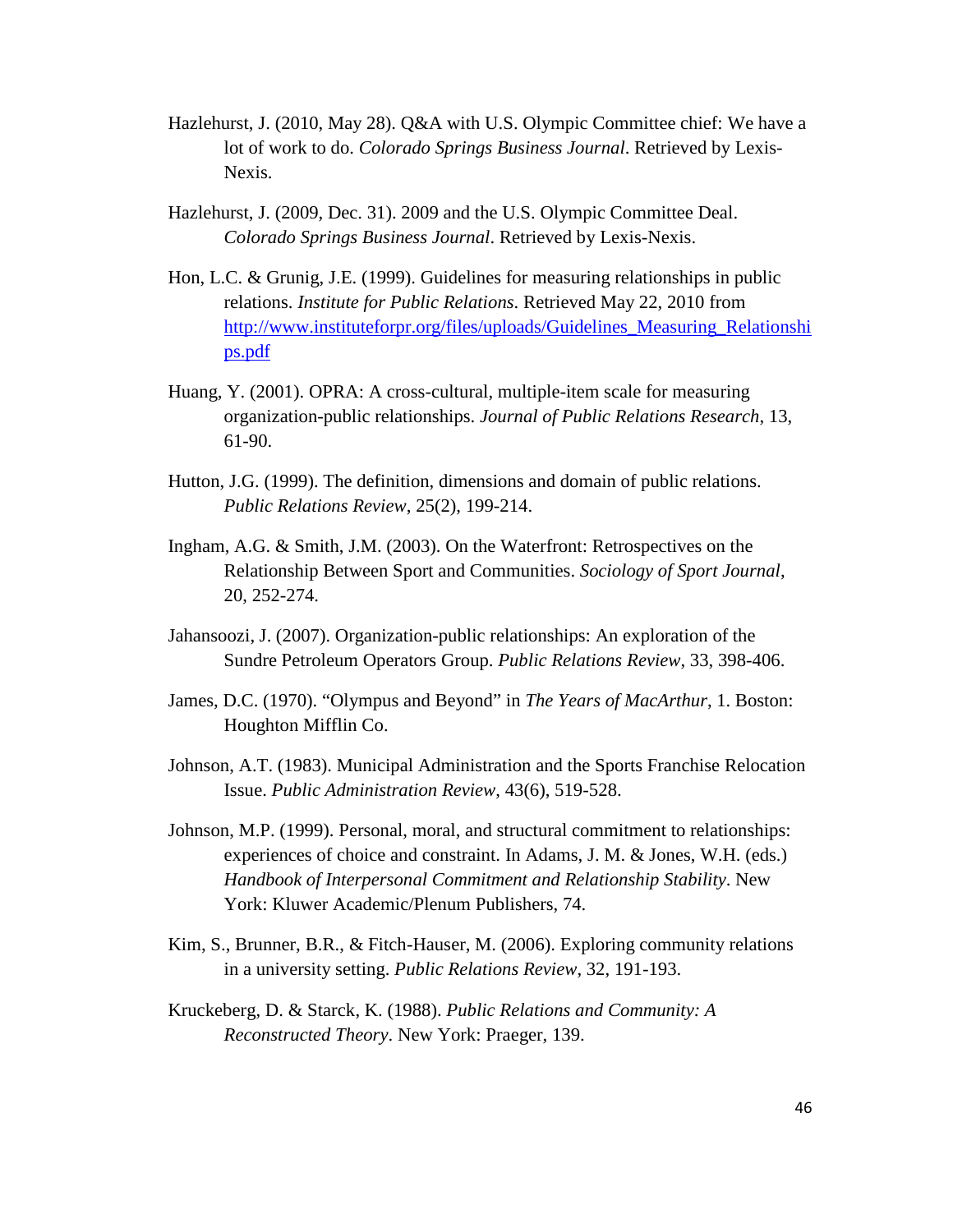- Kruckeberg, D. & Starck, K. (2004). The Role and Ethics of Community Building for Consumer Products and Services. *Journal of Promotion Management*, 10, 133-146.
- Laden, Rich. (2009, March 29). USOC Project: From a certainty to a question mark. *The Gazette*. Retrieved by Lexis-Nexis.
- Ledingham, J.A. & Bruning, S.D. (1998). Relationship Management in Public Relations: Dimensions of an Organization-Public Relationship. *Public Relations Review*, 24(1), 55-65.
- Ledingham, J.A. & Bruning, S.D. (1999). Relationships Between Organizations and Publics: Development of a Multi-Dimensional Organization-Public Relationship Scale. *Public Relations Review*, 25(2), 157-170.
- Leichty, G. & Springston, J. (1993). Reconsidering public relations models. *Public Relations Review*, 19, 334.
- L'Etang, J. (2006). Public relations and sport in promotional culture. *Public Relations Review*, 32, 386-394.
- Lucas, J.A. (1994). USOC President Douglas MacArthur and His Olympic Moment, 1927-1928. *Olympika: The International Journal of Olympic Studies*, 3, 111- 115.
- McComb, D. (1986). The Founding of the Olympic Training Centers and the Technology of Sport. *North American Society for Sport History Proceedings and Newsletter*, 72.
- Meyer, J. (2007, Nov. 4). Springs treasures its rings: And the second-largest city in Colorado vows to fight for its crown jewel – the Olympic Training Center. *The Denver Post*. Retrieved by Lexis-Nexis.
- Mitrook, M., Parish, N. & Seltzer, T. (2008). From advocacy to accommodation: A case study of the Orlando Magic's public relations efforts to secure a new arena. *Public Relations Review*, 34, 161-168.
- Moran, M. (2010). Original USOC Headquarters Opened Without Fanfare in Colorado Springs in 1978. [http://www.coloradospringssports.net/index.php?option=com\\_content&view=](http://www.coloradospringssports.net/index.php?option=com_content&view=article&id=283:46-sports-corp-spotlight&catid=46:blog&Itemid=97) [article&id=283:46-sports-corp-spotlight&catid=46:blog&Itemid=97](http://www.coloradospringssports.net/index.php?option=com_content&view=article&id=283:46-sports-corp-spotlight&catid=46:blog&Itemid=97)
- Moran, M. (2010). USOC Steps to the Plate for Colorado Springs. Retrieved June 1, 2010 from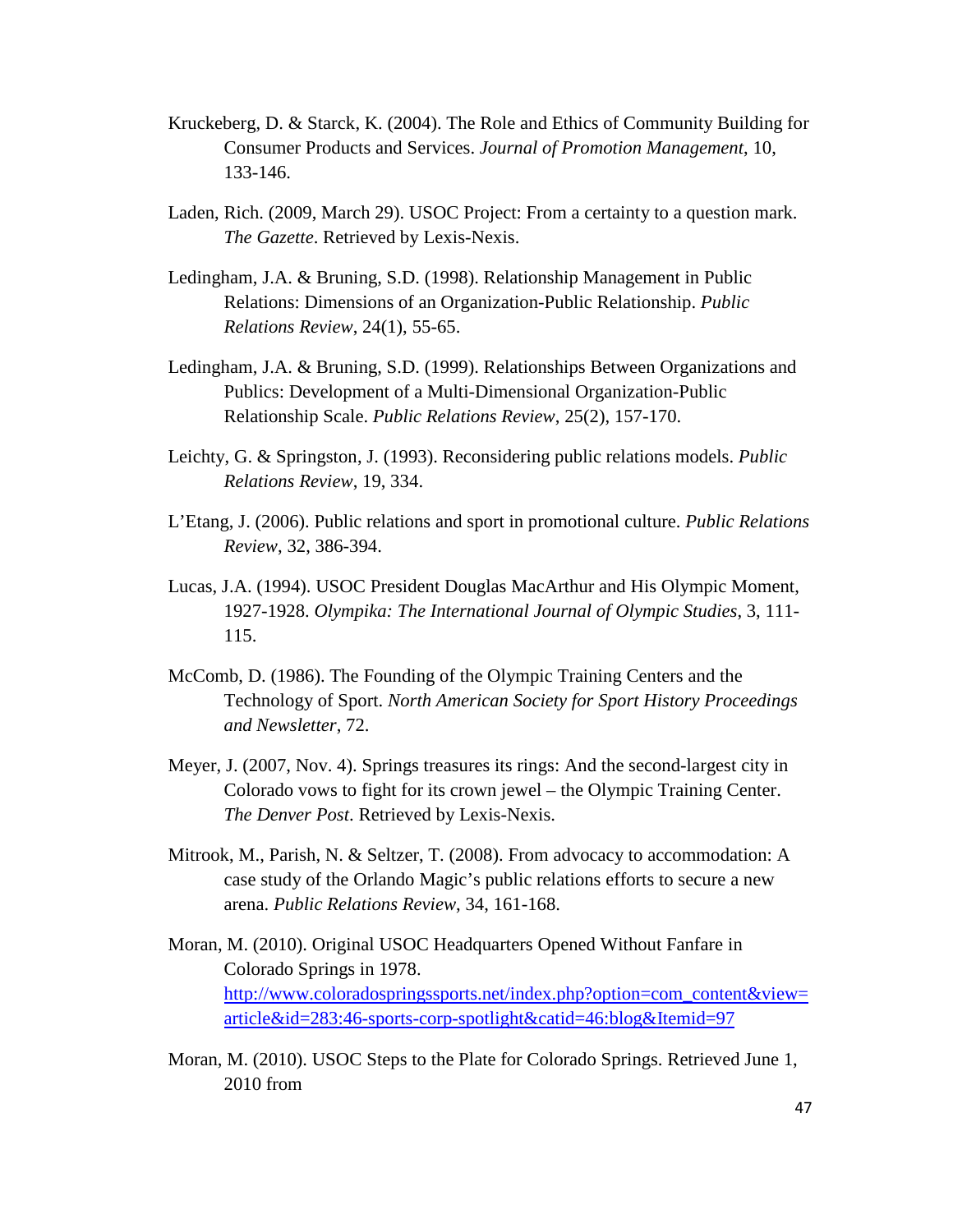[http://www.coloradospringssports.net/index.php?option=com\\_content&view=](http://www.coloradospringssports.net/index.php?option=com_content&view=article&id=268:42-sports-corp-spotlight&catid=46:blog&Itemid=97) [article&id=268:42-sports-corp-spotlight&catid=46:blog&Itemid=97](http://www.coloradospringssports.net/index.php?option=com_content&view=article&id=268:42-sports-corp-spotlight&catid=46:blog&Itemid=97)

- Moss, I. (1997, April 27). New USOC facilities unveiled. *The Denver Post*, C-05. Retrieved by Lexis-Nexis.
- Ni, L. (2005). Relationships as Organizational Resources: Examining Public Relations Impact through its Connection with Organizational Strategies. International Communication Association. Retrieved from [www.allacademic.com.](http://www.allacademic.com/)
- Olympic and Related Sports Industry Economic Impact (2007). Retrieved May 22, 2010 from http://www.springsgov.com/units/communications/8- 13homepagestoryinfo.pdf

Stacks, D. W. (2002). Primer of Public Relations Research. New York: The Guilford Press, 71-83.

- Stoldt, C., Pratt, C. & Jackson, J. (2003). Public Relations in the Sport Industry. In J.B. Parks and J. Quarterman, *Contemporary Sport Management*, 2nd ed. Champaign, IL: Human Kinetics, 220-223.
- The new agreement between the City of Colorado Springs and the United States Olympic Committee that will keep the organization here for the next 30 years was approved this afternoon by the City Council. (2009). Retrieved June 12, 2010 from [http://www.coloradospringssports.net/index.php?option=com\\_content&view=](http://www.coloradospringssports.net/index.php?option=com_content&view=article&id=187:28-sports-corp-spotlight&catid=46:blog&Itemid=97) [article&id=187:28-sports-corp-spotlight&catid=46:blog&Itemid=97](http://www.coloradospringssports.net/index.php?option=com_content&view=article&id=187:28-sports-corp-spotlight&catid=46:blog&Itemid=97)
- Time for council to earn back trust. (2009, April 3). *Colorado Springs Business Journal*. Retrieved by Lexis-Nexis.
- United States Census Bureau. Retrieved May 22, 2010 from [www.census.gov](http://www.census.gov/) .
- United States Olympic Committee Economic Development Agreement. Retrieved May 22, 2010 from http://www.springsgov.com/page.aspx?navid=2642
- Untied States Olympic Committee General Information. Retrieved May 22, 2010, from http://www.teamusa.org/about-usoc/usoc-general-information
- Waters, R.D. (2008). Applying relationship management theory to the fundraising process for individual donors. *Journal of Communication Management*, 12(1), 73-87.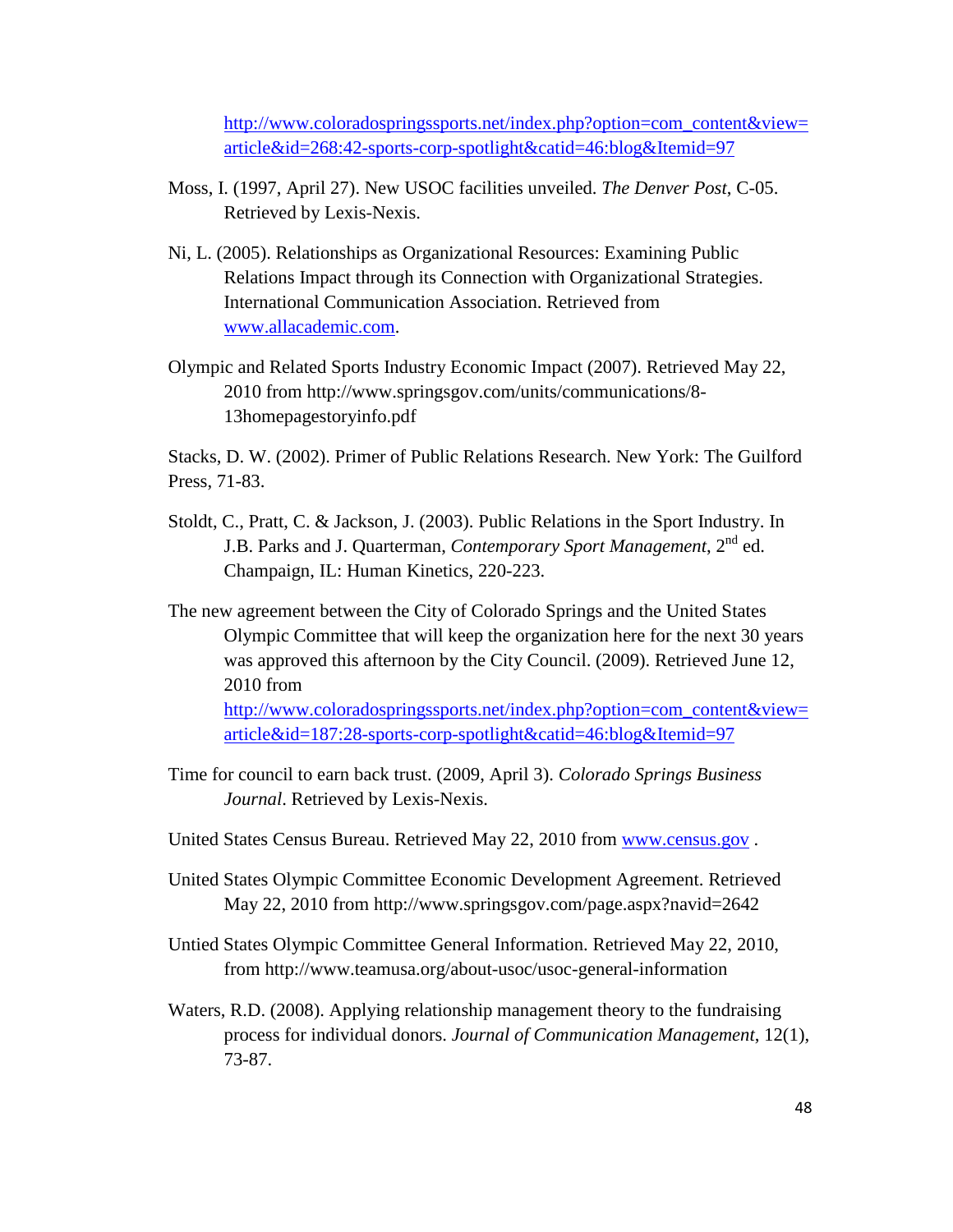- Weinberg, Herb. (1992). Renovation of USOC's Olympic Training Center. *Olympic Review*, 291, 41-43.
- Weinberg, Herb. (2002). The United States within the Olympic Movement. *Olympic Review*, 43, 57-63.
- Wimmer, R.D. & Dominick, J.R. (2006). Mass Media Research: An Introduction. Belmont, CA: Thomson Wadsworth, 113-148.

Yin, R.K. (1984). Case study research: Design and methods. Newbury Park, CA: Sage, 23.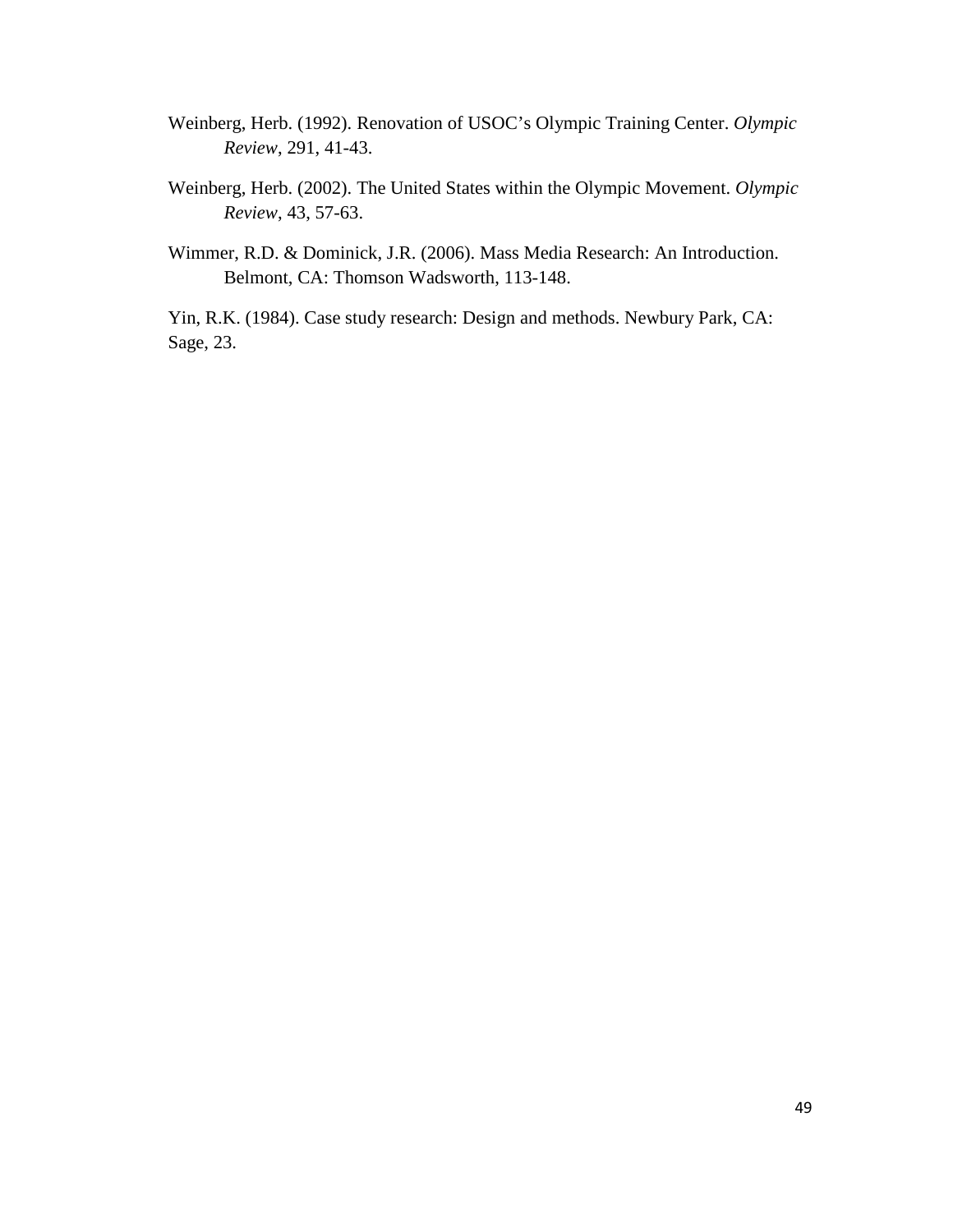## **APPENDIX**

## 1. ARTICLE TITLE

### 2. PUBLICATION

- 1. Colorado Springs Business Journal
- 2. The Denver Post
- 3. The Gazette

## 3. YEAR WRITTEN

- 1. 2010-09
- 2. 2008-07
- 3. 2006-05
- 4. 2004-03
- 5. 2002-01
- 6. 2000-99
- 7. 1998-97
- 8. 1996-95
- 9. 1994-93
- 10. 1992-91
- 11. 1990-89
- 12. 1988-87
- 13. 1986-85
- 14. 1984-83
- 15. 1982-81
- 16. 1980 or before

## 4. MONTH WRITTEN

- 1. January
- 2. February
- 3. March
- 4. April
- 5. May
- 6. June
- 7. July
- 8. August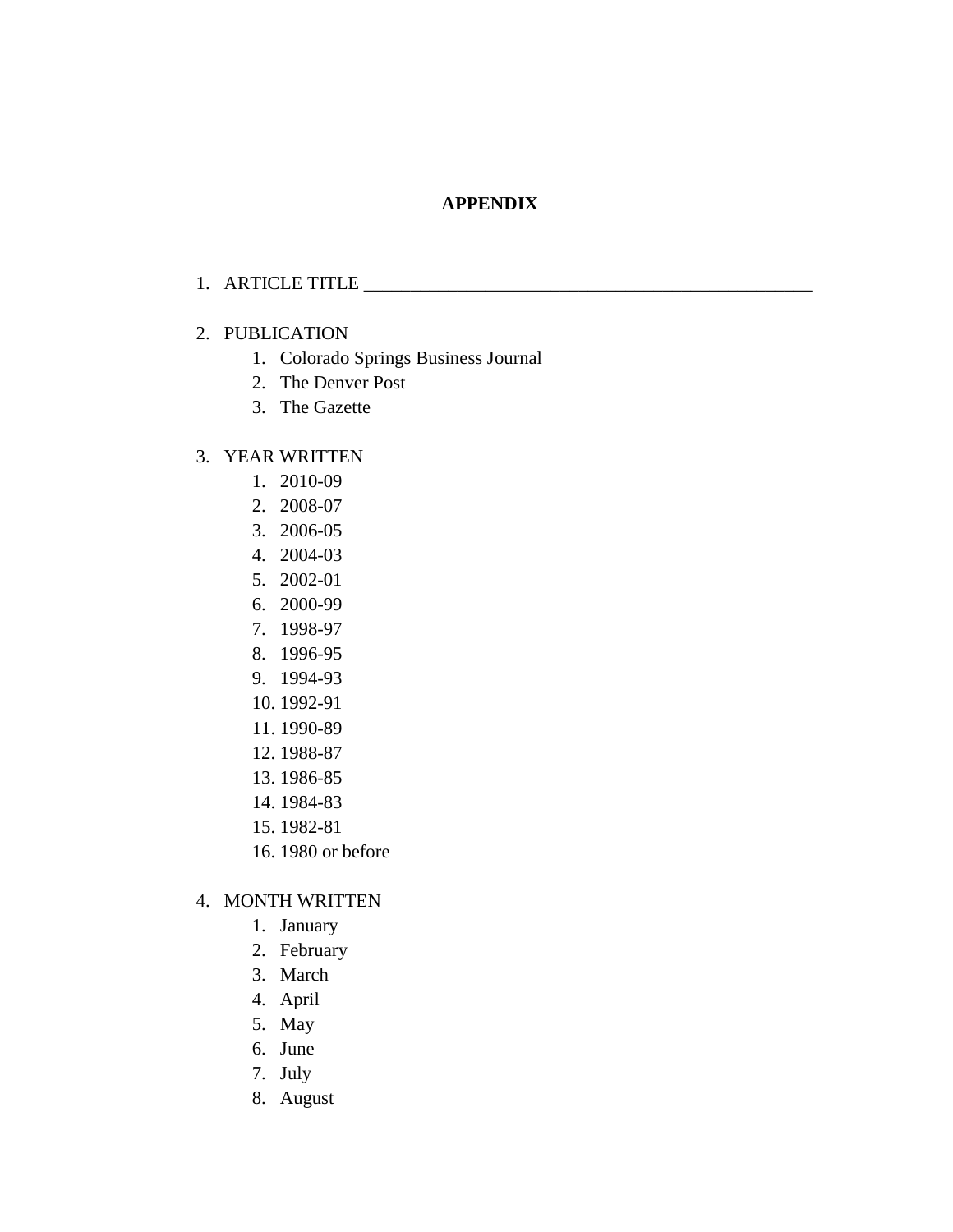- 9. September
- 10. October
- 11. November
- 12. December

## 5. OLYMPIC GAMES TIMEFRAME

- 1. Written three months or less *prior* to an Olympic Games or Olympic Winter Games
- 2. Written three months or less *after* an Olympic Games or Olympic Winter Games
- 3. Written during an Olympic Games
- 4. None of the above

## 6. ARTICLE BYLINE

- 1. Meri-Jo Borzilleri
- 2. Brian Gomez
- 3. John Hazlehurst
- 4. Rich Laden
- 5. John Meyer
- 6. Mike Spence
- 7. Multiple
- 8. Other
- 9. None/Staff
- 10. Ton Kensler
- 11. Bill Briggs
- 12. Lon Matejczyk
- 13. Becky Hurley
- 14. Irv Moss
- 15. Kamon Simpson
- 16. Jason Blevins
- 17. Rob Larimer
- 7. SECTION
	- 1. Commentary
	- 2. Local
	- 3. News
	- 4. Opinion
	- 5. Sports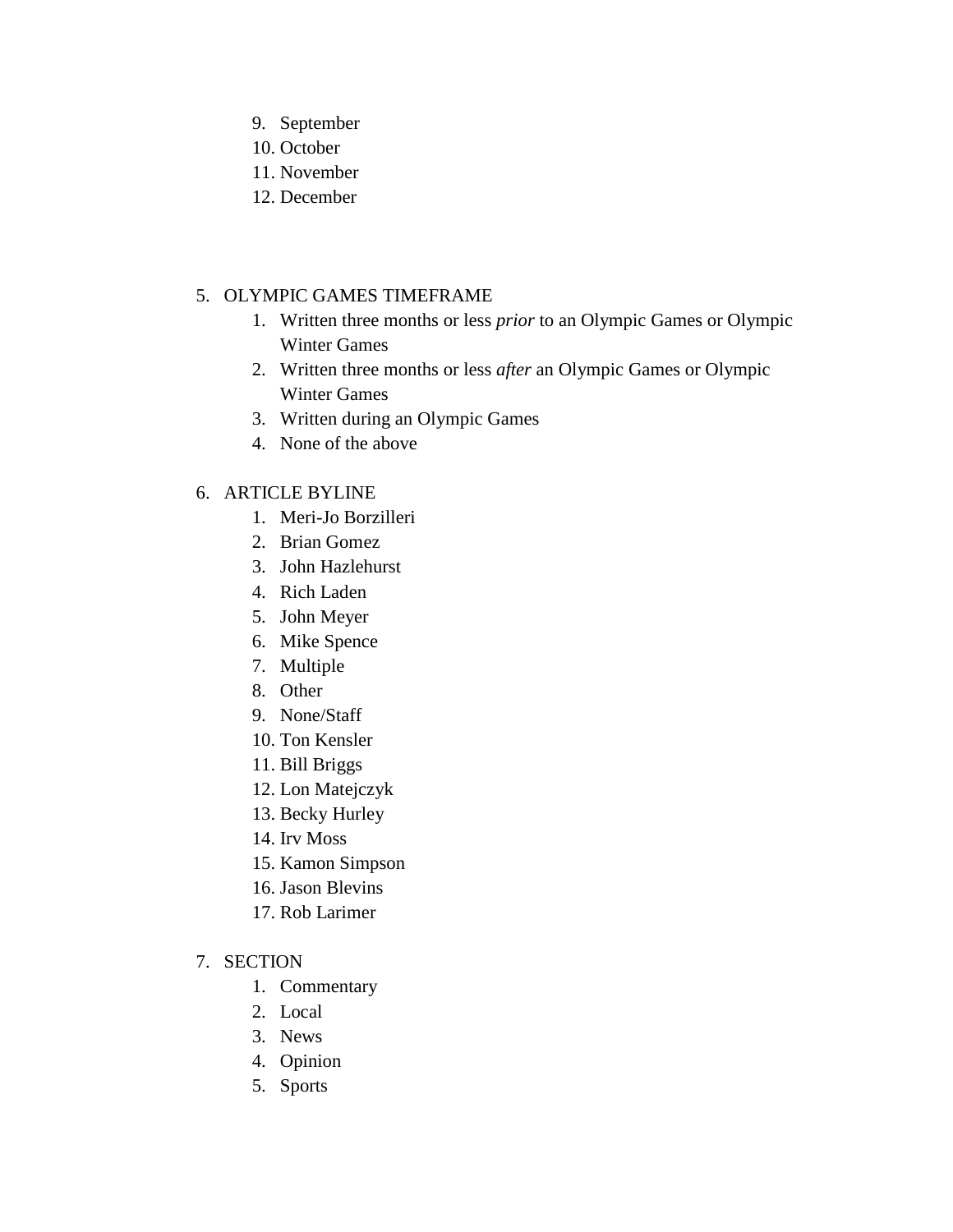6. Other

# 8. LENGTH OF ARTICLE

- 1. 1-100 words
- 2. 101-250 words
- 3. 251-500 words
- 4. 501-750 words
- 5. 751-1,000 words
- 6. 1,001-1,500 words
- 7. 1,501-2,000 words
- 8. 2,001+ words

# 9. DOCUMENT TYPE LISTED

- 1. Column
- 2. General news
- 3. Government activity
- 4. Opinion
- 5. Other
- 6. Not listed
- 7. Editorial

# 10. KEYWORDS USED IN TITLE

- 1. Colorado Springs (or some form; ie. Springs)
- 2. Community
- 3. USOC (or some form; ie. U.S. Olympic)
- 4. Colorado Springs and Community
- 5. Colorado Springs and USOC
- 6. Community and USOC
- 7. Colorado Springs, Community and USOC
- 8. None of the above

# 11. TONE OF ARTICLE TOWARD USOC

- 1. Very negative
- 2. Negative
- 3. Positive
- 4. Very positive
- 5. Neutral
- 6. Not relevant

# 12. TONE OF ARTICLE TOWARD COLORADO SPRINGS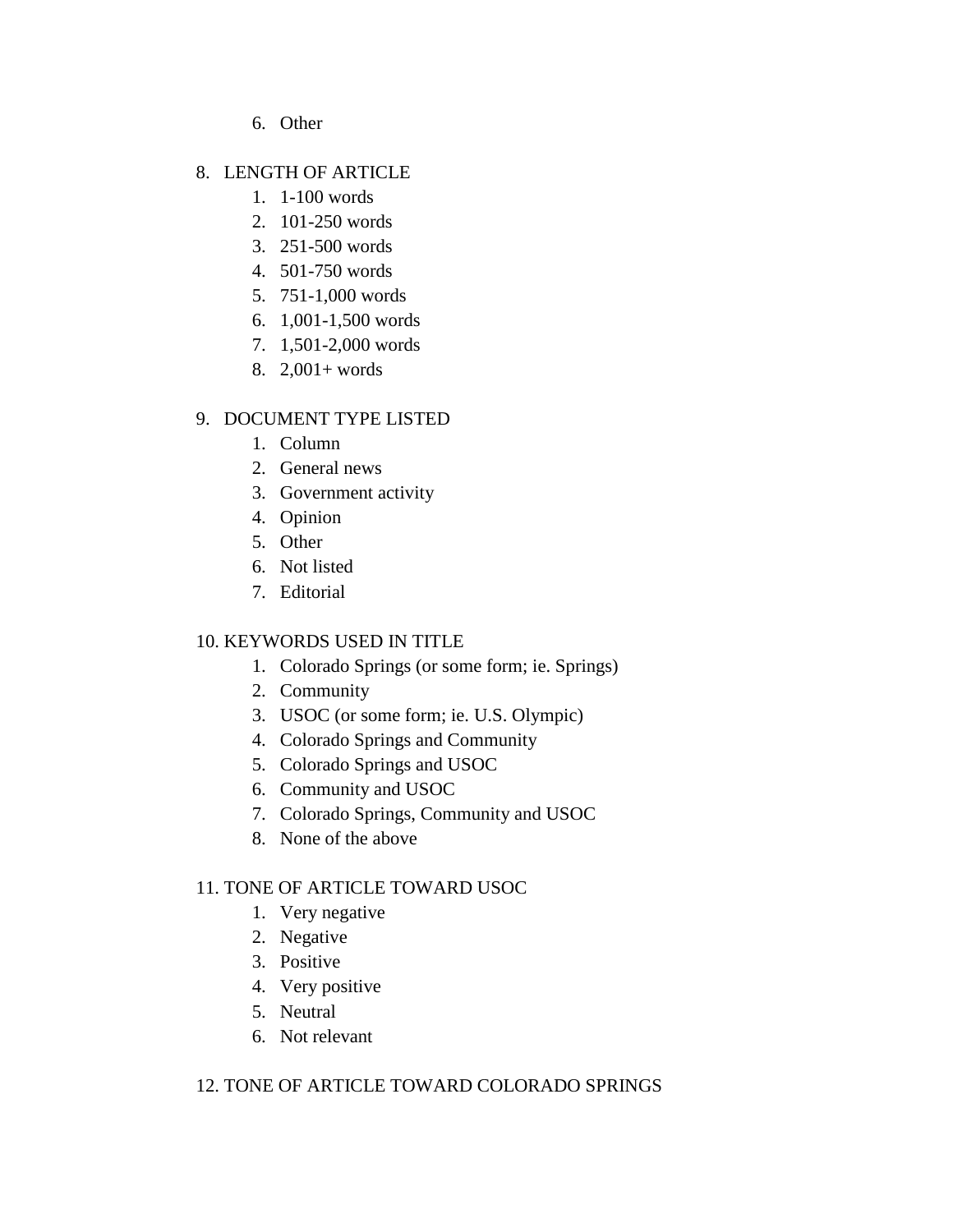- 1. Very negative
- 2. Negative
- 3. Positive
- 4. Very positive
- 5. Neutral
- 6. Not relevant

## 13. QUOTE 1 ATTRIBUTION

- 1. Athlete
- 2. Colorado Springs government official (including City Council members)
- 3. Other Colorado Springs community member
- 4. USOC executive
- 5. Other USOC/NGB employee
- 6. Colorado Sports Corp employee
- 7. Non-COS government official
- 8. Other
- 9. No quote

# 14. QUOTE 2 ATTRIBUTION

- 1. Athlete
- 2. Colorado Springs government official (including City Council members)
- 3. Other Colorado Springs community member
- 4. USOC executive
- 5. Other USOC/NGB employee
- 6. Colorado Sports Corp employee
- 7. Non-COS government official
- 8. Other
- 9. No quote

## 15. QUOTE 3 ATTRIBUTION

- 1. Athlete
- 2. Colorado Springs government official (including City Council members)
- 3. Other Colorado Springs community member
- 4. USOC executive
- 5. Other USOC/NGB employee
- 6. Colorado Sports Corp employee
- 7. Non-COS government official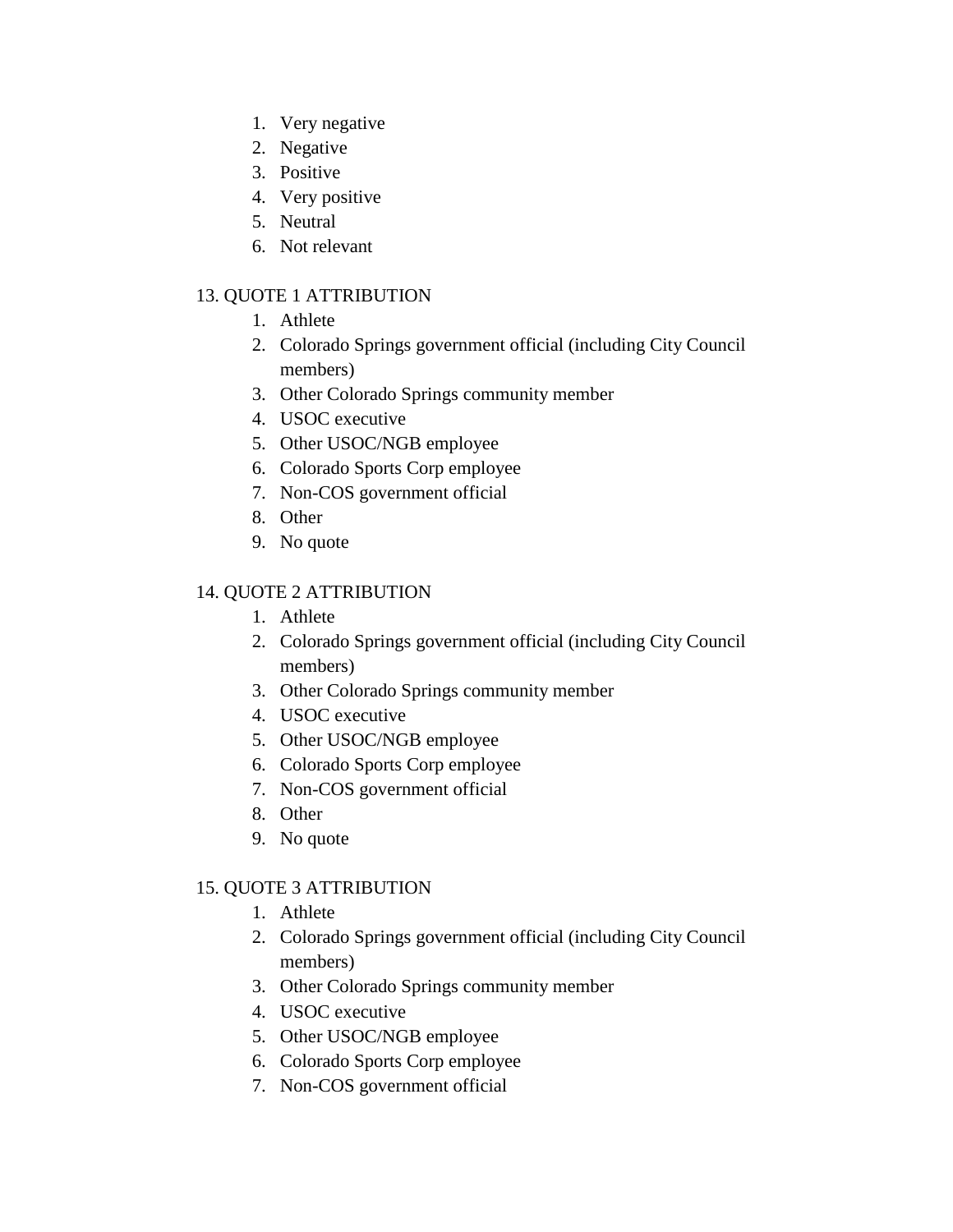- 8. Other
- 9. No quote

## 16. QUOTE 4 ATTRIBUTION

- 1. Athlete
- 2. Colorado Springs government official (including City Council members)
- 3. Other Colorado Springs community member
- 4. USOC executive
- 5. Other USOC/NGB employee
- 6. Colorado Sports Corp employee
- 7. Non-COS government official
- 8. Other
- 9. No quote

## 17. QUOTE 5 ATTRIBUTION

- 1. Athlete
- 2. Colorado Springs government official (including City Council members)
- 3. Other Colorado Springs community member
- 4. USOC executive
- 5. Other USOC/NGB employee
- 6. Colorado Sports Corp employee
- 7. Non-COS government official
- 8. Other
- 9. No quote

## 18. QUOTE 6 ATTRIBUTION

- 1. Athlete
- 2. Colorado Springs government official (including City Council members)
- 3. Other Colorado Springs community member
- 4. USOC executive
- 5. Other USOC/NGB employee
- 6. Colorado Sports Corp employee
- 7. Non-COS government official
- 8. Other
- 9. No quote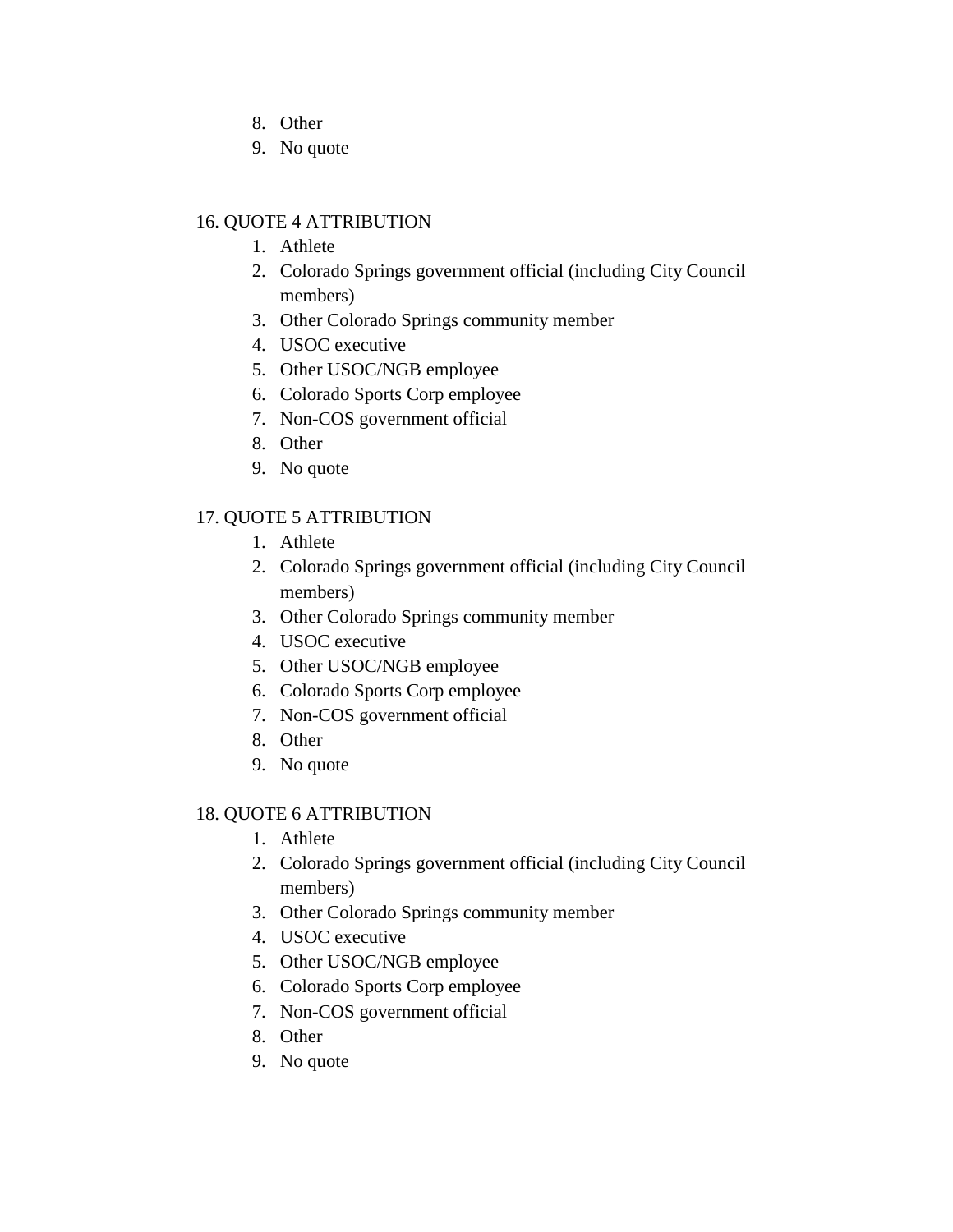## 19. QUOTE 7 ATTRIBUTION

- 1. Athlete
- 2. Colorado Springs government official (including City Council members)
- 3. Other Colorado Springs community member
- 4. USOC executive
- 5. Other USOC/NGB employee
- 6. Colorado Sports Corp employee
- 7. Non-COS government official
- 8. Other
- 9. No quote

# 20. QUOTE 8 ATTRIBUTION

- 1. Athlete
- 2. Colorado Springs government official (including City Council members)
- 3. Other Colorado Springs community member
- 4. USOC executive
- 5. Other USOC/NGB employee
- 6. Colorado Sports Corp employee
- 7. Non-COS government official
- 8. Other
- 9. No quote

# 21. QUOTE 9 ATTRIBUTION

- 1. Athlete
- 2. Colorado Springs government official (including City Council members)
- 3. Other Colorado Springs community member
- 4. USOC executive
- 5. Other USOC/NGB employee
- 6. Colorado Sports Corp employee
- 7. Non-COS government official
- 8. Other
- 9. No quote

# 22. QUOTE 10 ATTRIBUTION

1. Athlete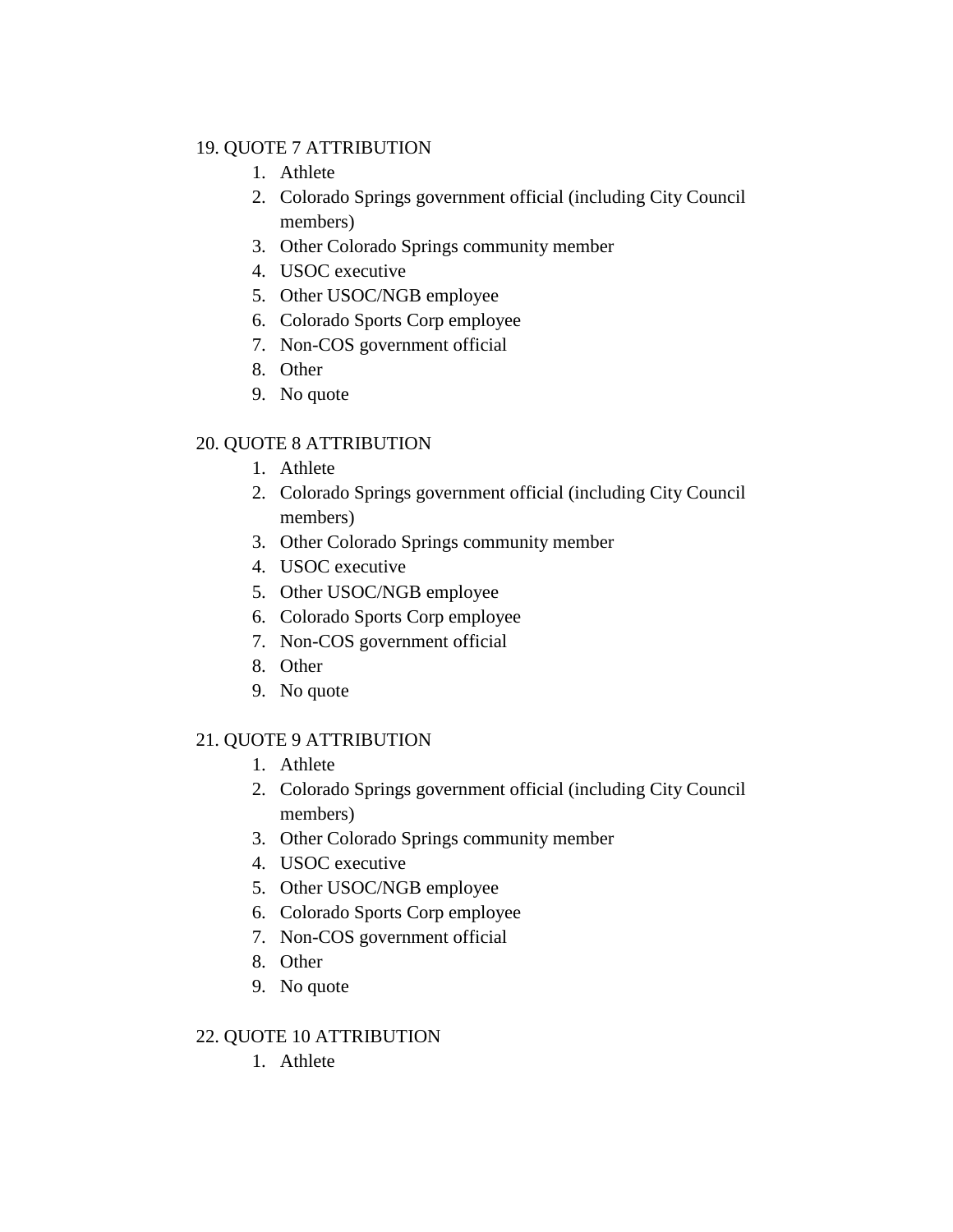- 2. Colorado Springs government official (including City Council members)
- 3. Other Colorado Springs community member
- 4. USOC executive
- 5. Other USOC/NGB employee
- 6. Colorado Sports Corp employee
- 7. Non-COS government official
- 8. Other
- 9. No quote

# 23. ARTICLE'S MAIN SUBJECT *(if a combo of two/more listed choices then choose "multiple;" if a combo of unlisted choices then choose none of the above)*

- 1. Colorado Springs
- 2. Community program/service
- 3. National Governing Body
- 4. Olympic Training Center
- 5. U.S. Athletes
- 6. USOC as an organization (NOT USOC community program)
- 7. Multiple
- 8. Other
- 9. Undeterminable
- 10. None of the above

*\*"MAIN SUBJECT" refers to the overarching theme of the article, if unable to determine, choose No. 7, undeterminable* 

# 24. USOC COMMUNITY PROGRAMS/SERVICES MENTIONED

- 1. Yes
- 2. No

# 25. TYPE OF USOC COMMUNITY PROGRAM/SERVICE MENTIONED

- 1. Champions in Life
- 2. Citizens Through Sport Alliance
- 3. Community Olympic Development Programs (CODPs)
- 4. FLAME
- 5. Jr. Olympic Skills
- 6. Olympic Day
- 7. P.L.A.Y.S (Pipeline Leadership for America's Youth Sports)
- 8. Team for Tomorrow Fund